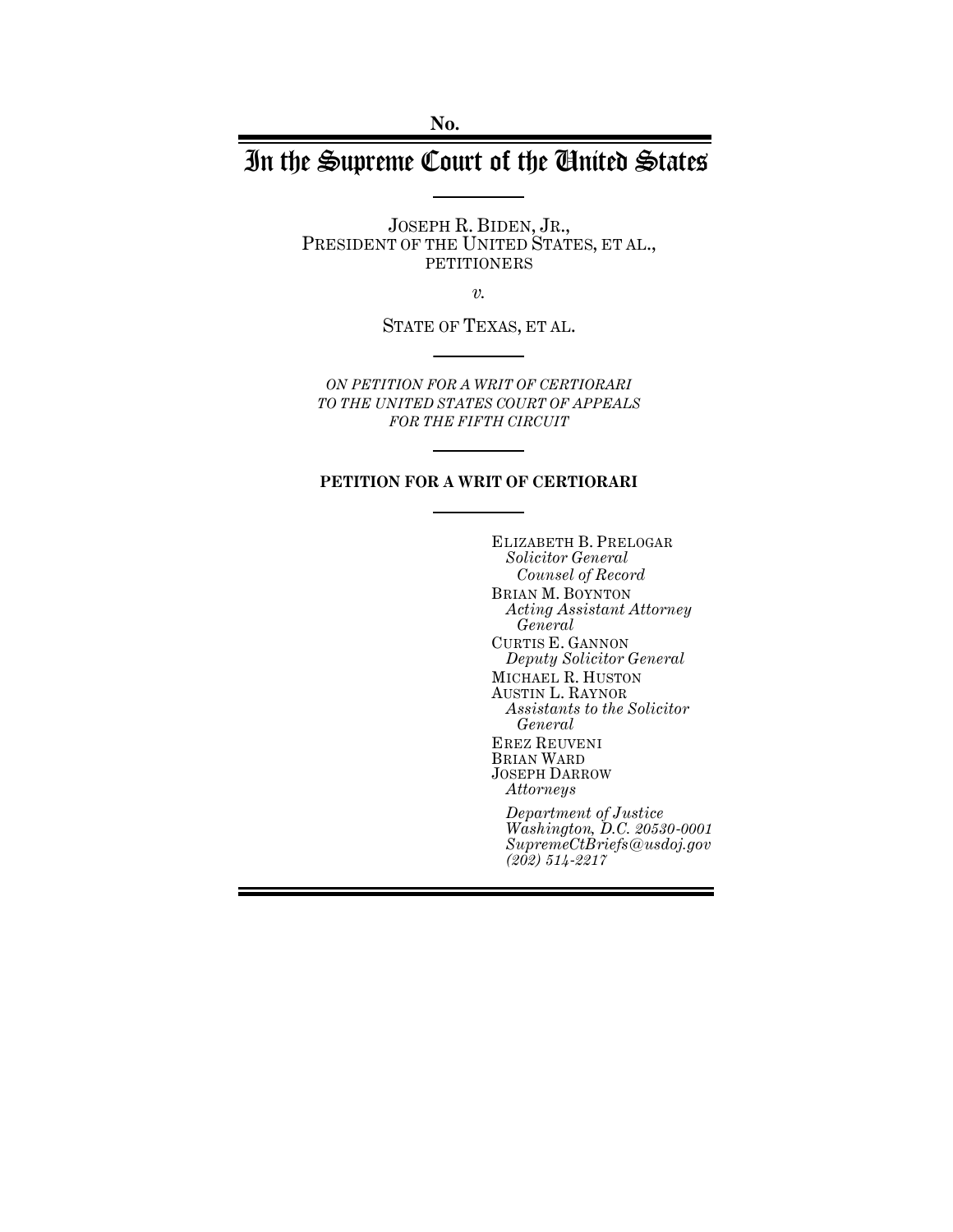#### **QUESTIONS PRESENTED**

This case concerns the Migrant Protection Protocols (MPP), a former policy of the Department of Homeland Security (DHS) under which certain noncitizens arriving at the southwest border were returned to Mexico during their immigration proceedings. On June 1, 2021, the Secretary of Homeland Security issued a memorandum terminating MPP. The district court vacated the Secretary's termination decision and remanded the matter to the agency on two grounds: (1) that terminating MPP violates 8 U.S.C. 1225 because DHS lacks capacity to detain all the inadmissible noncitizens it encounters who purportedly must be detained under that provision, and (2) that the Secretary had not adequately explained his decision. The court entered a permanent injunction requiring DHS to reinstate and maintain MPP unless Congress funds sufficient detention capacity for DHS to detain all noncitizens subject to mandatory detention under Section 1225 *and* until the agency adequately explained a future termination.

On October 29, 2021, after thoroughly reconsidering the matter on remand, the Secretary issued a new decision terminating MPP and providing a comprehensive explanation for the decision. The court of appeals nevertheless affirmed the injunction, endorsing the district court's reading of Section 1225 and holding that the Secretary's new decision could not be considered because it had no legal effect. The questions presented are:

1. Whether 8 U.S.C. 1225 requires DHS to continue implementing MPP.

2. Whether the court of appeals erred by concluding that the Secretary's new decision terminating MPP had no legal effect.

(I)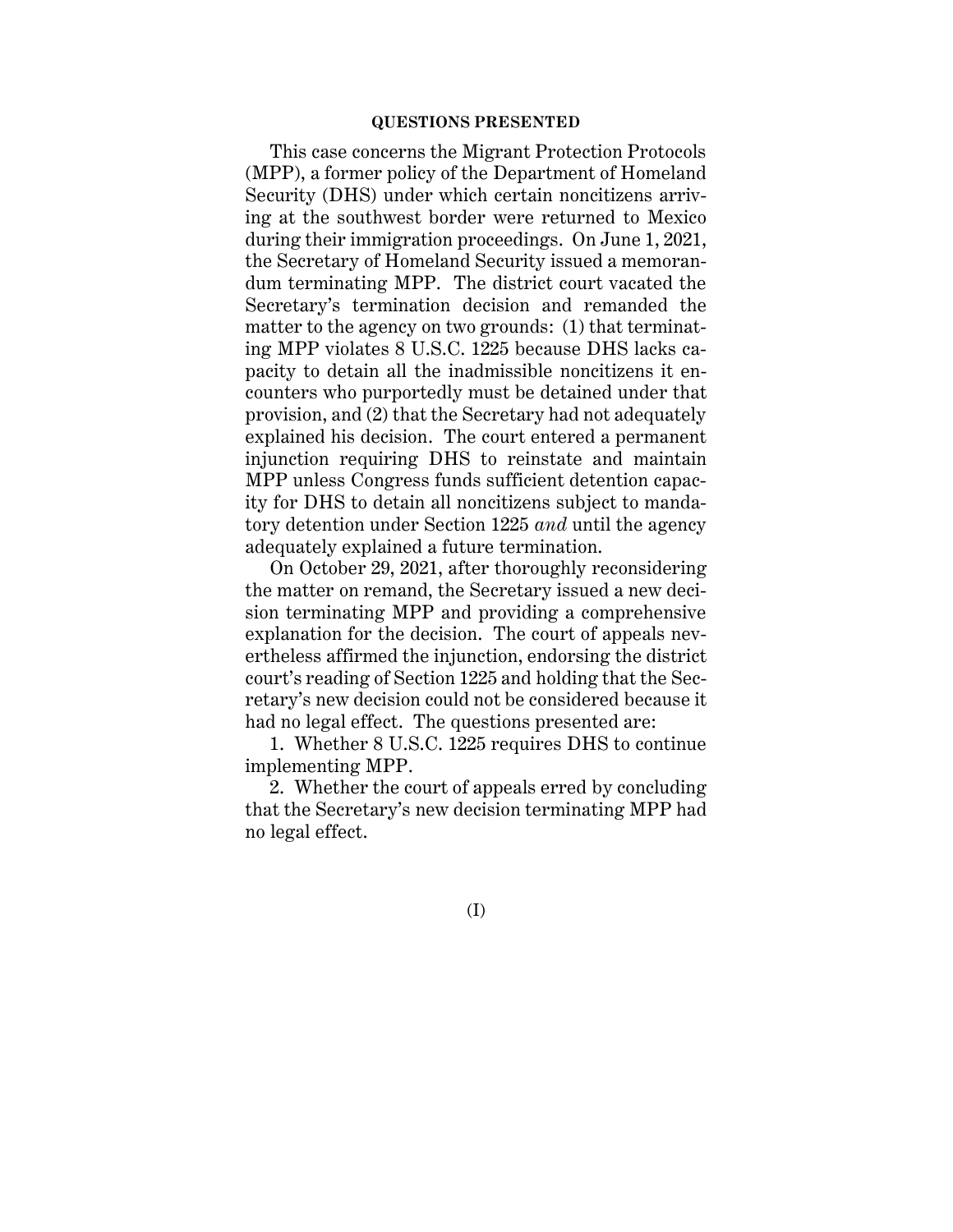#### **PARTIES TO THE PROCEEDING**

Petitioners were the defendants-appellants in the court of appeals. They are Joseph R. Biden, Jr., in his official capacity as President of the United States; the United States of America; Alejandro N. Mayorkas, in his official capacity as Secretary of Homeland Security; the United States Department of Homeland Security; Robert Silvers, in his official capacity as Under Secretary of Homeland Security, Office of Strategy, Policy, and Plans; Chris Magnus, in his official capacity as Commissioner, U.S. Customs and Border Protection; U.S. Customs and Border Protection; Tae D. Johnson, in his official capacity as Acting Director, U.S. Immigration and Customs Enforcement; U.S. Immigration and Customs Enforcement; Ur M. Jaddou, in her official capacity as Director, U.S. Citizenship and Immigration Services; and U.S. Citizenship and Immigration Services.\*

Respondents were the plaintiffs-appellees below. They are the States of Texas and Missouri.

<sup>\*</sup> Under Secretary Silvers, Commissioner Magnus, and Director Jaddou are automatically substituted for their predecessors. See Sup. Ct. R. 35.3.

<sup>(</sup>II)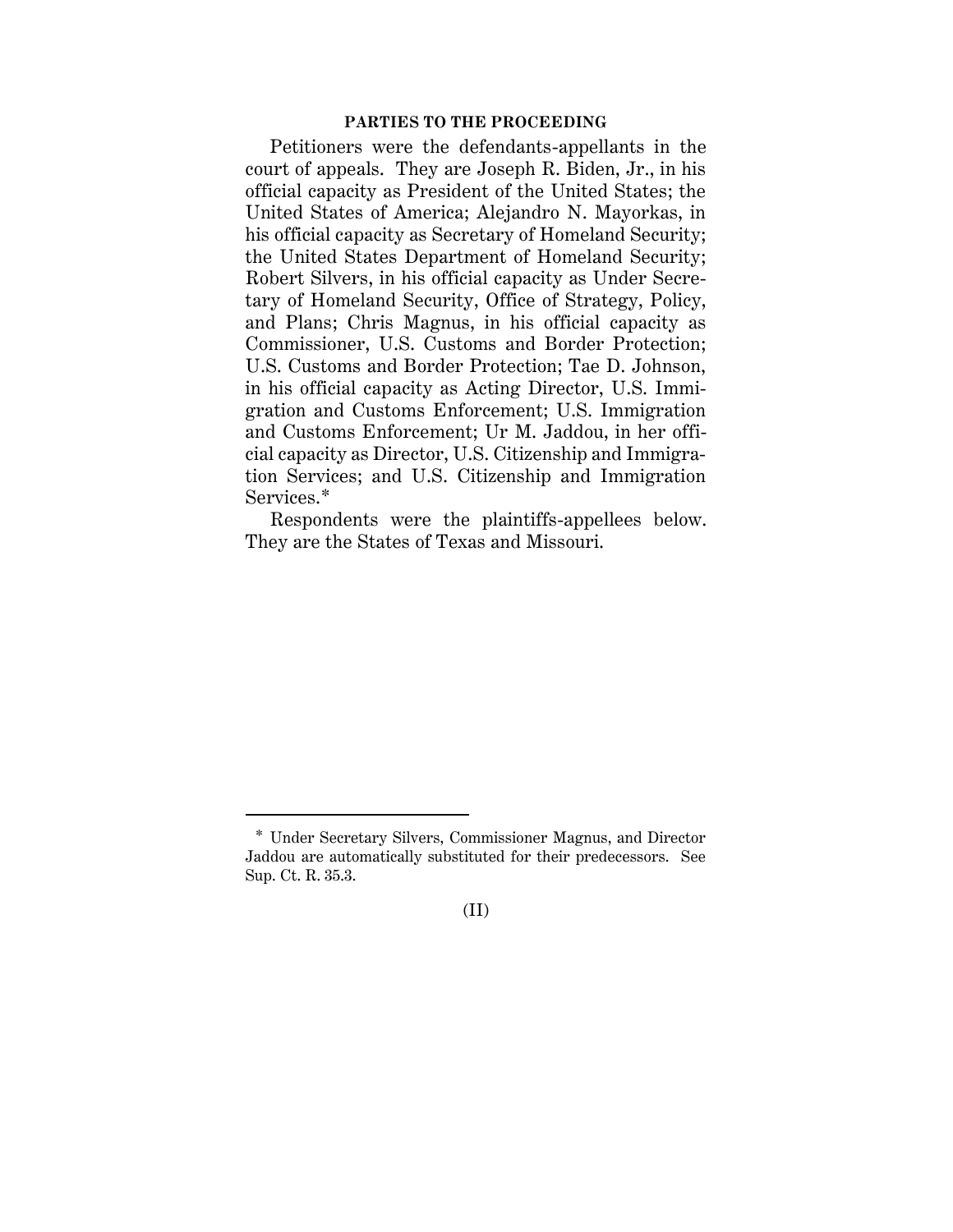### **RELATED PROCEEDINGS**

United States District Court (N.D. Tex.):

*State of Texas* v. *Joseph R. Biden, Jr.*, No. 21-cv-67 (Aug. 13, 2021)

United States Court of Appeals (5th Cir.):

*State of Texas* v. *Joseph R. Biden, Jr.*, No. 21-10806 (Dec. 13, 2021)

Supreme Court of the United States:

*Joseph R. Biden, Jr.* v. *Texas*, No. 21A21 (Aug. 24, 2021)

(III)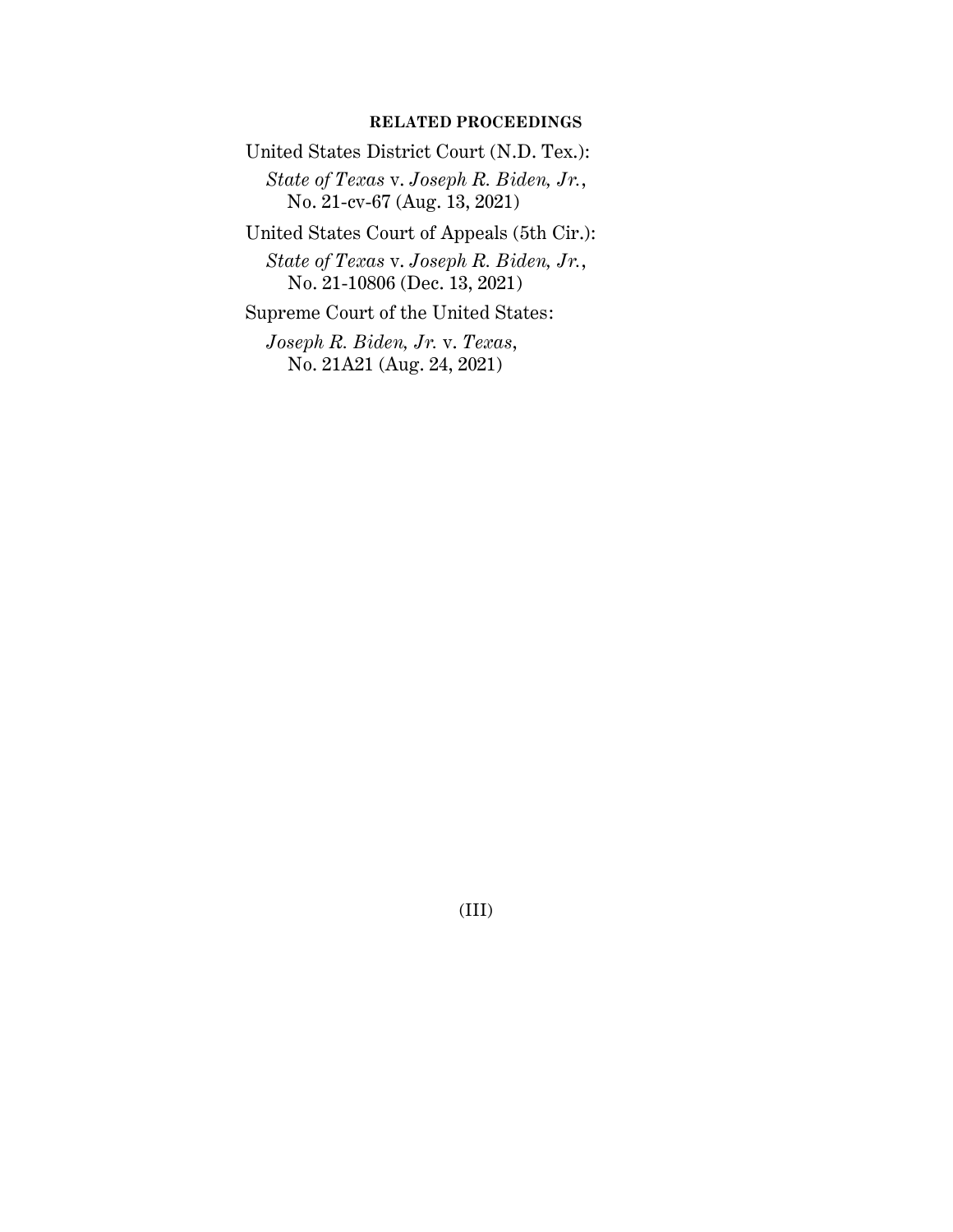# **TABLE OF CONTENTS**

| A.                                                                                                             |
|----------------------------------------------------------------------------------------------------------------|
| B.                                                                                                             |
|                                                                                                                |
| I.                                                                                                             |
| The court of appeals erred in holding that<br>A.                                                               |
| Section 1225 compels the Secretary to use                                                                      |
| his discretionary contiguous-territory-                                                                        |
|                                                                                                                |
| The court of appeals erred in holding that<br>B.                                                               |
| the Secretary's October 29 termination                                                                         |
|                                                                                                                |
| The decision below warrants review, and the<br>II.                                                             |
| Court should hear the case this Term 32                                                                        |
|                                                                                                                |
| Appendix $A \quad - \quad$ Court of appeals revised opinion                                                    |
| District court memorandum opinion<br>Appendix $B -$                                                            |
| and order granting in part motion to<br>enforce injunction and for expedited<br>discovery (Nov. 18, 2021) 137a |
| Appendix C<br>District court memorandum opinion                                                                |
| and order entering judgment for                                                                                |
| plaintiffs (Aug. 13, 2021) 149a                                                                                |
| Supreme Court order denying stay<br>Appendix D                                                                 |
| pending appeal (Aug. 24, 2021) 214a                                                                            |
| Court of appeals opinion denying stay<br>Appendix E                                                            |
| pending appeal (Aug. 19, 2021) 215a                                                                            |
| District court order denying stay<br>Appendix F                                                                |
| pending appeal (Aug. 17, 2021) 256a                                                                            |

(V)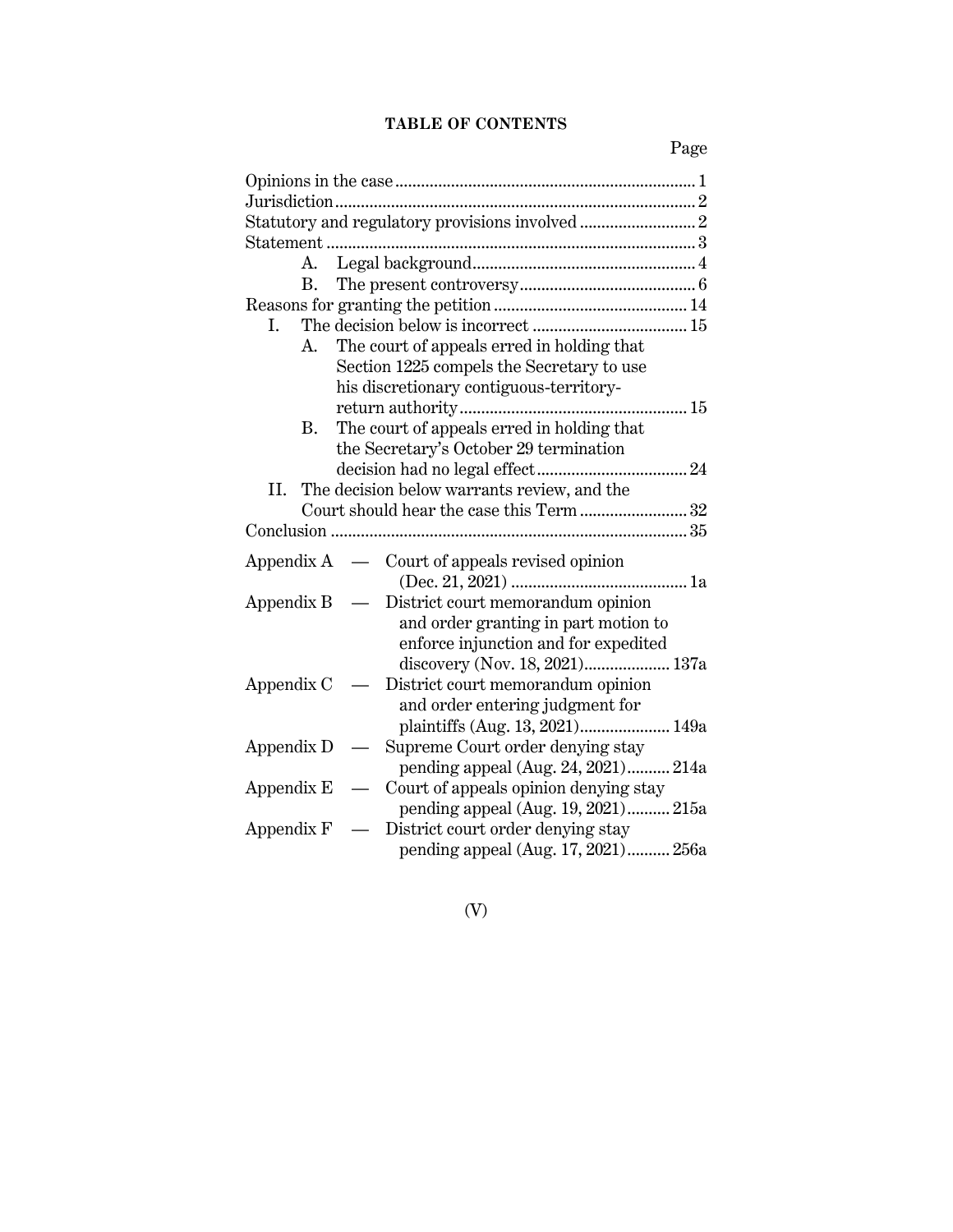| Table of Contents-Continued: |                          |                                                                                                                                                       | Page |
|------------------------------|--------------------------|-------------------------------------------------------------------------------------------------------------------------------------------------------|------|
| Appendix G                   | $\overline{\phantom{0}}$ | Memorandum from Alejandro N.<br>Mayorkas re-terminating the<br><b>Migrant Protection Protocols</b>                                                    |      |
| Appendix H                   |                          | Explanation of the decision to<br>re-terminate MPP (Oct. 29, 2021)  265a                                                                              |      |
| Appendix I                   |                          | Memorandum from Alejandro N.<br>Mayorkas terminating MPP                                                                                              |      |
| Appendix J                   |                          | Memorandum from David P. Pekoske<br>suspending enrollments in MPP                                                                                     |      |
| Appendix K                   |                          | Court of appeals judgment                                                                                                                             |      |
| Appendix L                   |                          | District court judgment                                                                                                                               |      |
| Appendix M                   | $\overline{\phantom{0}}$ | Statutory and regulatory provisions 365a                                                                                                              |      |
| Appendix N                   |                          | Declaration of David Shahoulian,<br>Assistant Secretary for Border and<br>Immigration Policy, Department of<br>Homeland Security (Aug. 16, 2021) 386a |      |
| Appendix O                   |                          | Declaration of Daniel H. Weiss,<br>Principal Deputy Chief Immigration<br>Judge, Executive Office for Immigration<br>Review (Aug. 16, 2021)  398a      |      |
| Appendix P                   |                          | Declaration of Ricardo Zúniga,<br>Senior Bureau Official in the Bureau<br>of Western Hemisphere Affairs,<br>U.S. Department of State                  | 409a |
| Appendix Q                   |                          | Declaration of Emily Mendrala,<br>Deputy Assistant Secretary in the<br>Bureau of Western Hemisphere<br>Affairs, U.S. Department of State              |      |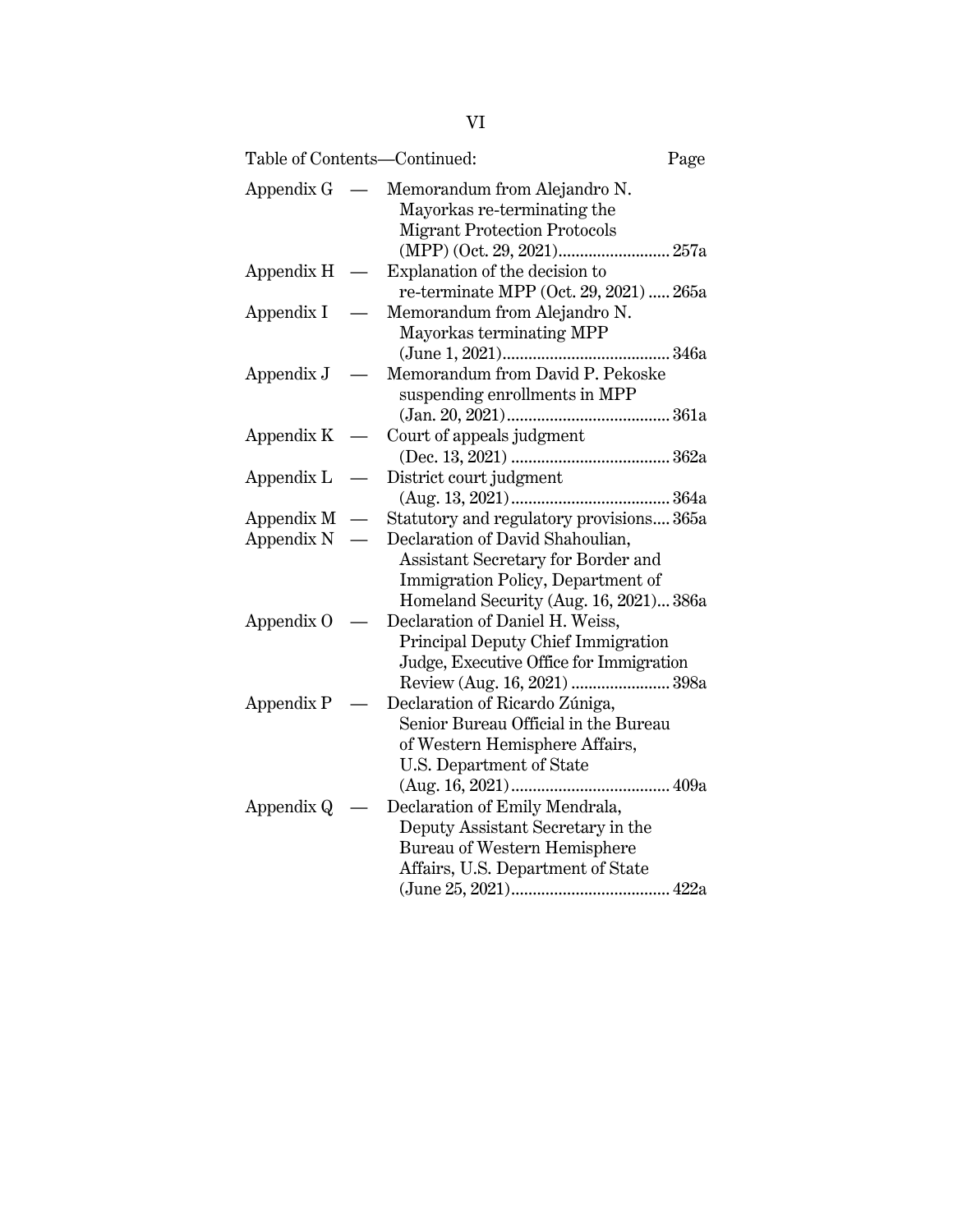| Table of Contents—Continued:<br>Page                                                                                                              |  |
|---------------------------------------------------------------------------------------------------------------------------------------------------|--|
| Appendix $R$ — Declaration of David Shahoulian,<br>Assistant Secretary for Border<br>Security and Immigration,<br>Department of Homeland Security |  |

# **TABLE OF AUTHORITIES**

## Cases:

| Adams v. Vance, 570 F.2d 950 (D.C. Cir. 1978)  32            |
|--------------------------------------------------------------|
| Arizona v. United States, 567 U.S. 387 (2012)  21, 32, 34    |
|                                                              |
| Citizens to Preserve Overton Park, Inc. v. Volpe,            |
|                                                              |
| City of Chicago v. Morales, 527 U.S. 41 (1999) 20            |
| Cyan, Inc. v. Beaver Cnty. Emps. Ret. Fund,                  |
|                                                              |
| Department of Commerce v. New York,                          |
|                                                              |
| DHS v. Regents of the Univ. of Cal.,                         |
|                                                              |
| DHS v. Thuraissigiam, 140 S. Ct. 1959 (2020)  3, 5           |
| $E-R-M-$ & $L-R-M$ -, In re,                                 |
|                                                              |
| Fisher v. Pension Benefit Guar. Corp.,                       |
|                                                              |
| Halo Elecs., Inc v. Pulse Elecs., Inc.,                      |
|                                                              |
| <i>Harisiades v. Shaughnessy, 342 U.S. 580 (1952) 18, 33</i> |
| INS v. Aguirre-Aguirre, 526 U.S. 415 (1999) 22               |
| <i>Jennings v. Rodriguez</i> , 138 S. Ct. 830 (2018)  6, 21  |
| Kiobel v. Royal Dutch Petroleum Co.,                         |
|                                                              |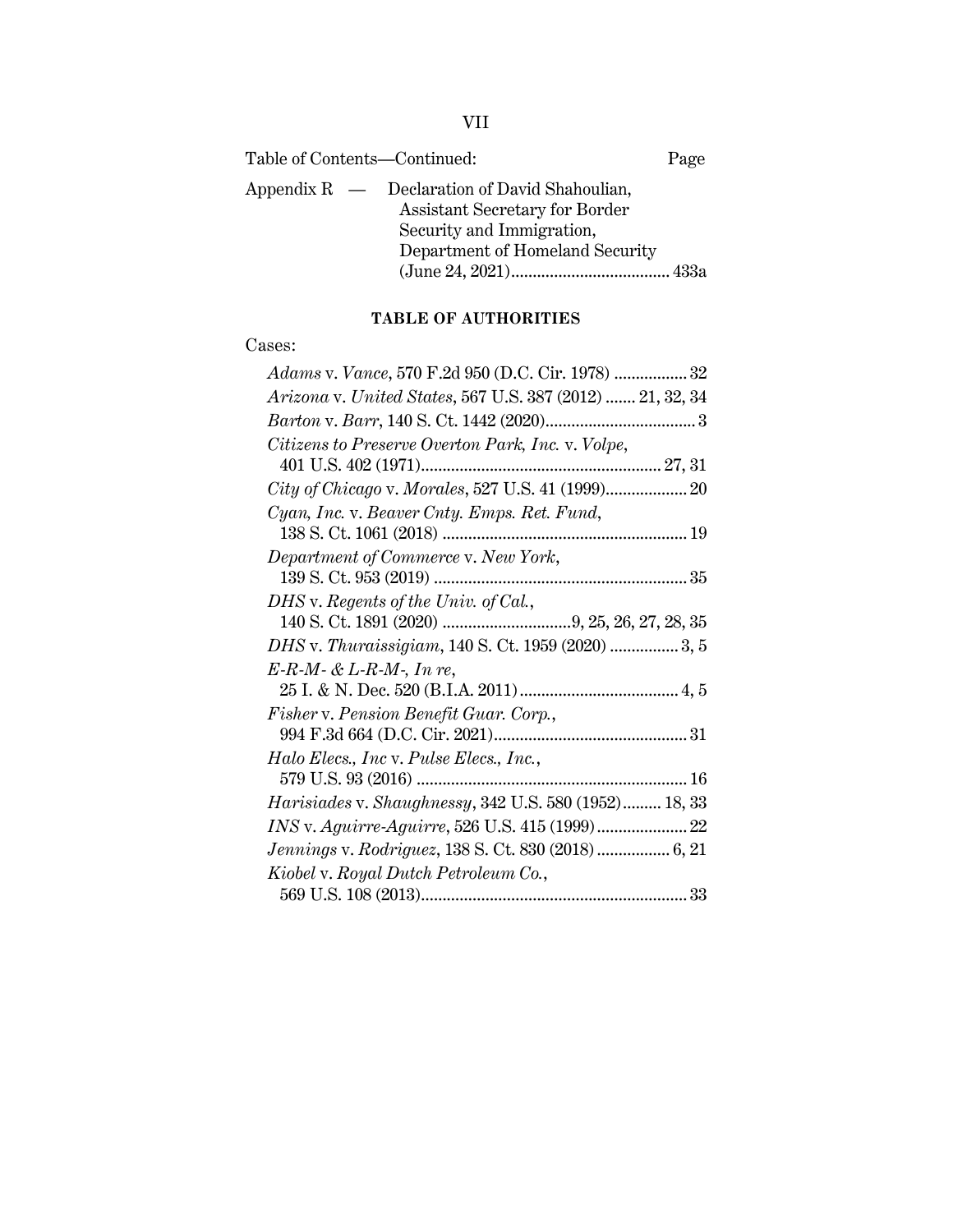# VIII

| Cases—Continued:                                        | Page |
|---------------------------------------------------------|------|
| M-D-C-V-, In re, 28 I. & N. Dec. 18 (B.I.A. 2020) 6, 19 |      |
| Martin v. Franklin Capital Corp.,                       |      |
|                                                         |      |
| Mayorkas v. Innovation Law Lab,                         |      |
|                                                         |      |
|                                                         |      |
| Motor Vehicle Mfrs. Ass'n v. State Farm Mut. Auto.      |      |
|                                                         |      |
| National Ass'n of Reversionary Prop. Owners v.          |      |
| Surface Transp. Bd.,                                    |      |
|                                                         |      |
| Pension Benefit Guar. Corp. v. LTV Corp.,               |      |
|                                                         |      |
| Public Citizen v. Nuclear Regulatory Comm'n,            |      |
| 901 F.2d 147 (D.C. Cir.),                               |      |
|                                                         |      |
| Richbourg Motor Co. v. United States,                   |      |
|                                                         |      |
| Rodriguez v. FDIC,                                      |      |
|                                                         |      |
| SEC v. Chenery Corp., 332 U.S. 194 (1947) 25, 28        |      |
| Sanchez-Avila, In re,                                   |      |
|                                                         |      |
| Town of Castle Rock v. Gonzales,                        |      |
|                                                         |      |
|                                                         |      |
| United States v. Texas, 136 S. Ct. 2271 (2016)  34      |      |
| United States ex rel. Knauff v. Shaughnessy,            |      |
|                                                         |      |
| Weyerhaeuser Co. v. United States Fish & Wildlife       |      |
|                                                         |      |
| Wolf v. Innovation Law Lab, 141 S. Ct. 617 (2020)  34   |      |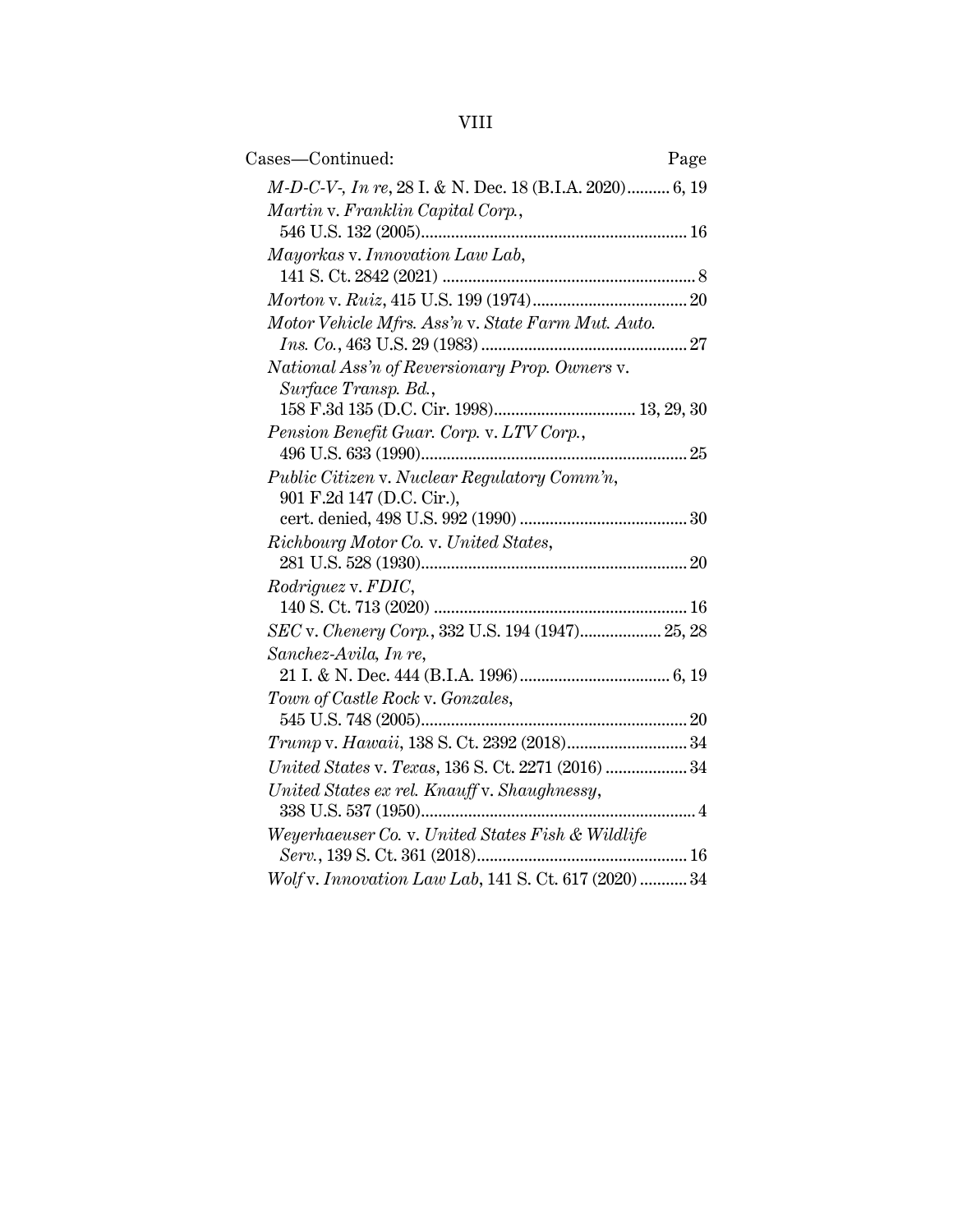| Statutes and regulations:<br>Page                                                                                                                             |  |
|---------------------------------------------------------------------------------------------------------------------------------------------------------------|--|
| Administrative Procedure Act, 5 U.S.C. 701 et seq 8<br>Illegal Immigration Reform and Immigrant<br>Responsibility Act of 1996,<br>Pub. L. No. 104-208, Div. C |  |
|                                                                                                                                                               |  |
|                                                                                                                                                               |  |
| Immigration and Nationality Act,                                                                                                                              |  |
|                                                                                                                                                               |  |
|                                                                                                                                                               |  |
|                                                                                                                                                               |  |
|                                                                                                                                                               |  |
|                                                                                                                                                               |  |
|                                                                                                                                                               |  |
|                                                                                                                                                               |  |
|                                                                                                                                                               |  |
|                                                                                                                                                               |  |
|                                                                                                                                                               |  |
|                                                                                                                                                               |  |
|                                                                                                                                                               |  |
|                                                                                                                                                               |  |
|                                                                                                                                                               |  |
|                                                                                                                                                               |  |
|                                                                                                                                                               |  |
|                                                                                                                                                               |  |
|                                                                                                                                                               |  |
|                                                                                                                                                               |  |
|                                                                                                                                                               |  |
| Miscellaneous:                                                                                                                                                |  |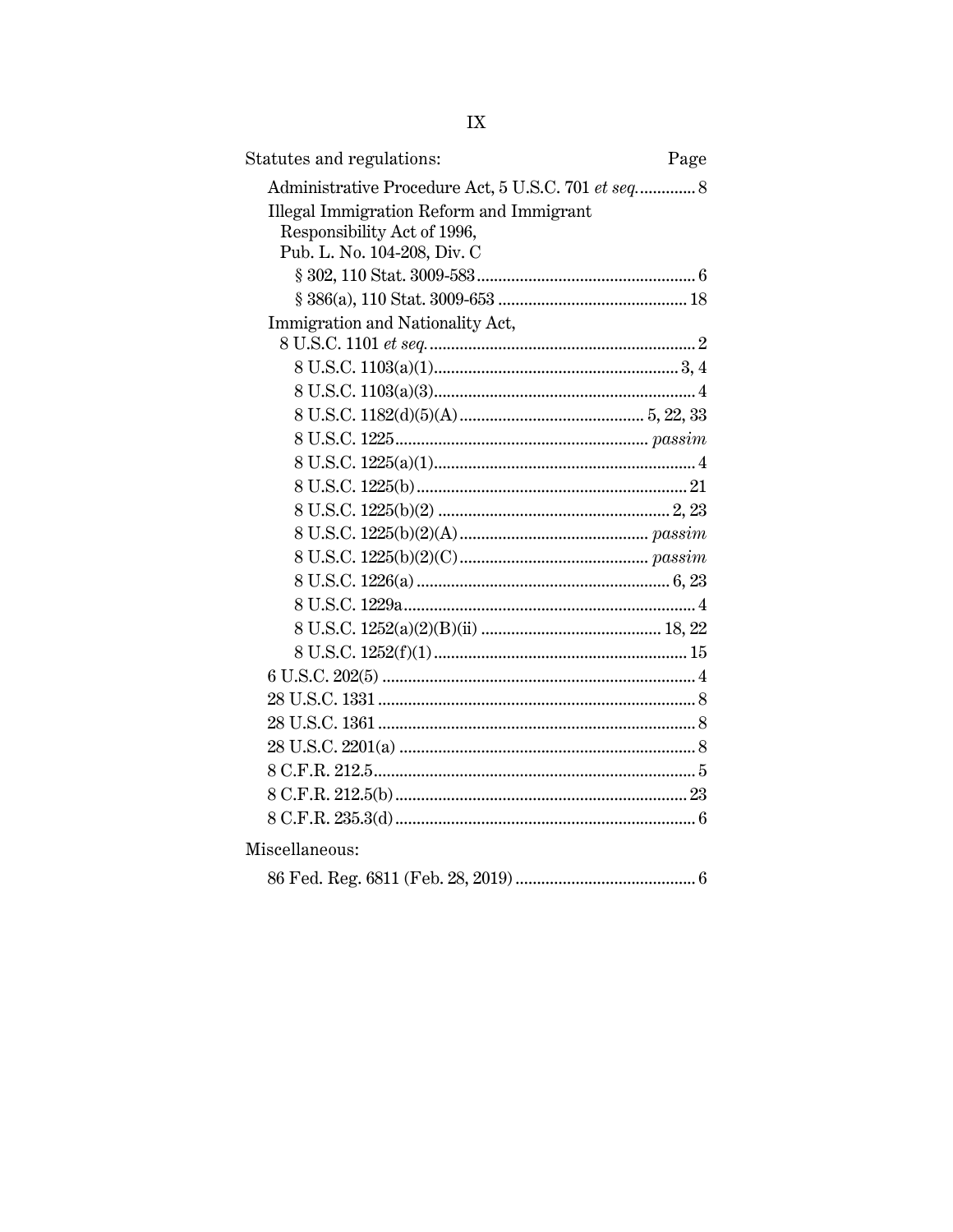| Miscellaneous—Continued:                                 | Page |
|----------------------------------------------------------|------|
| Executive Order No. 14,010, 86 Fed. Reg. 8627<br>        | 7    |
| Inspection and Expedited Removal of Aliens;              |      |
| Detention and Removal of Aliens; Conduct of              |      |
| Removal Proceedings; Asylum Procedures,                  |      |
|                                                          |      |
| Memorandum from Matthew T. Albence, U.S.                 |      |
| Immigration and Customs Enforcement,                     |      |
| <b>Implementing the President's Border Security</b>      |      |
| and Interior Immigration Enforcement Policies            |      |
|                                                          |      |
| Memorandum from Marcy M. Forman and Victor X.            |      |
| Cerda, U.S. Immigration and Customs Enforce-             |      |
| ment, ICE Transportation, Detention and                  |      |
| <i>Processing Requirements</i> (Jan. 11, 2005),          |      |
|                                                          |      |
| Stephen M. Shapiro et al.,                               |      |
|                                                          |      |
| U.S. Border Patrol, Southwest Border Sectors:            |      |
| Total Encounters By Fiscal Year,                         |      |
| https://go.usa.gov/xetWx (last visited Dec. 29, 2021) 18 |      |
| U.S. Customs & Border Protection,                        |      |
| Southwest Land Border Encounters,                        |      |
|                                                          |      |

X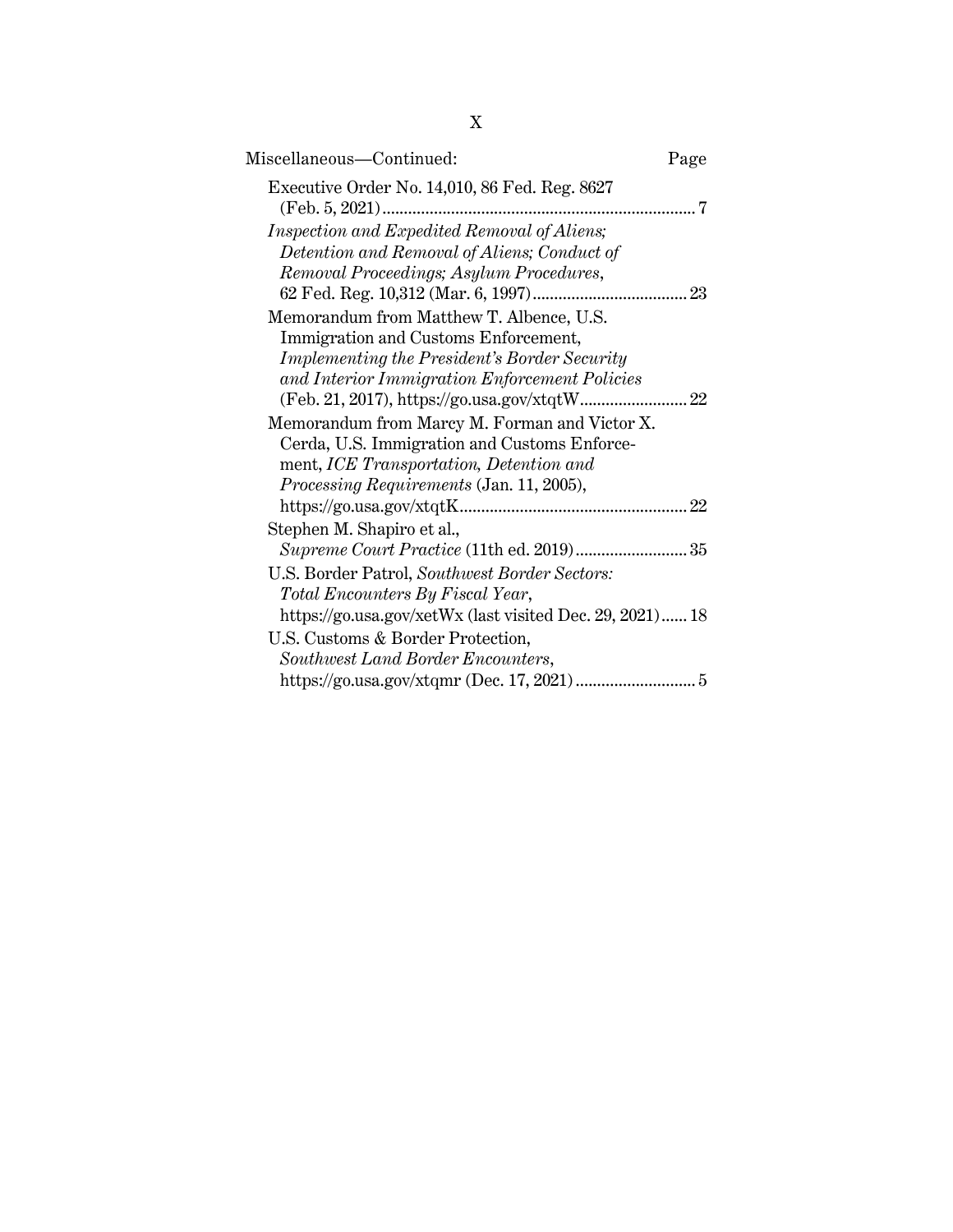# In the Supreme Court of the United States

No.

JOSEPH R. BIDEN, JR., PRESIDENT OF THE UNITED STATES, ET AL., PETITIONERS

*v.*

STATE OF TEXAS, ET AL.

*ON PETITION FOR A WRIT OF CERTIORARI TO THE UNITED STATES COURT OF APPEALS FOR THE FIFTH CIRCUIT*

#### **PETITION FOR A WRIT OF CERTIORARI**

The Solicitor General, on behalf of Joseph R. Biden, Jr., President of the United States, et al., respectfully petitions for a writ of certiorari to review the judgment of the United States Court of Appeals for the Fifth Circuit in this case.

#### **OPINIONS IN THE CASE**

<span id="page-10-0"></span>The revised opinion of the court of appeals (Pet. App. 1a-136a) is not yet reported but is available at 2021 WL 5882670. The memorandum opinions and orders of the district court (Pet. App. 137a-213a) are unreported but are available at 2021 WL 3603341 and 2021 WL 5399844. This Court's order denying a stay (Pet. App. 214a) is not yet reported but is available at 2021 WL 3732667. The court of appeals' order denying a stay (Pet. App. 215a-255a) is reported at 10 F.4th 538. The district court's order denying a stay (Pet. App. 256a) is unreported.

(1)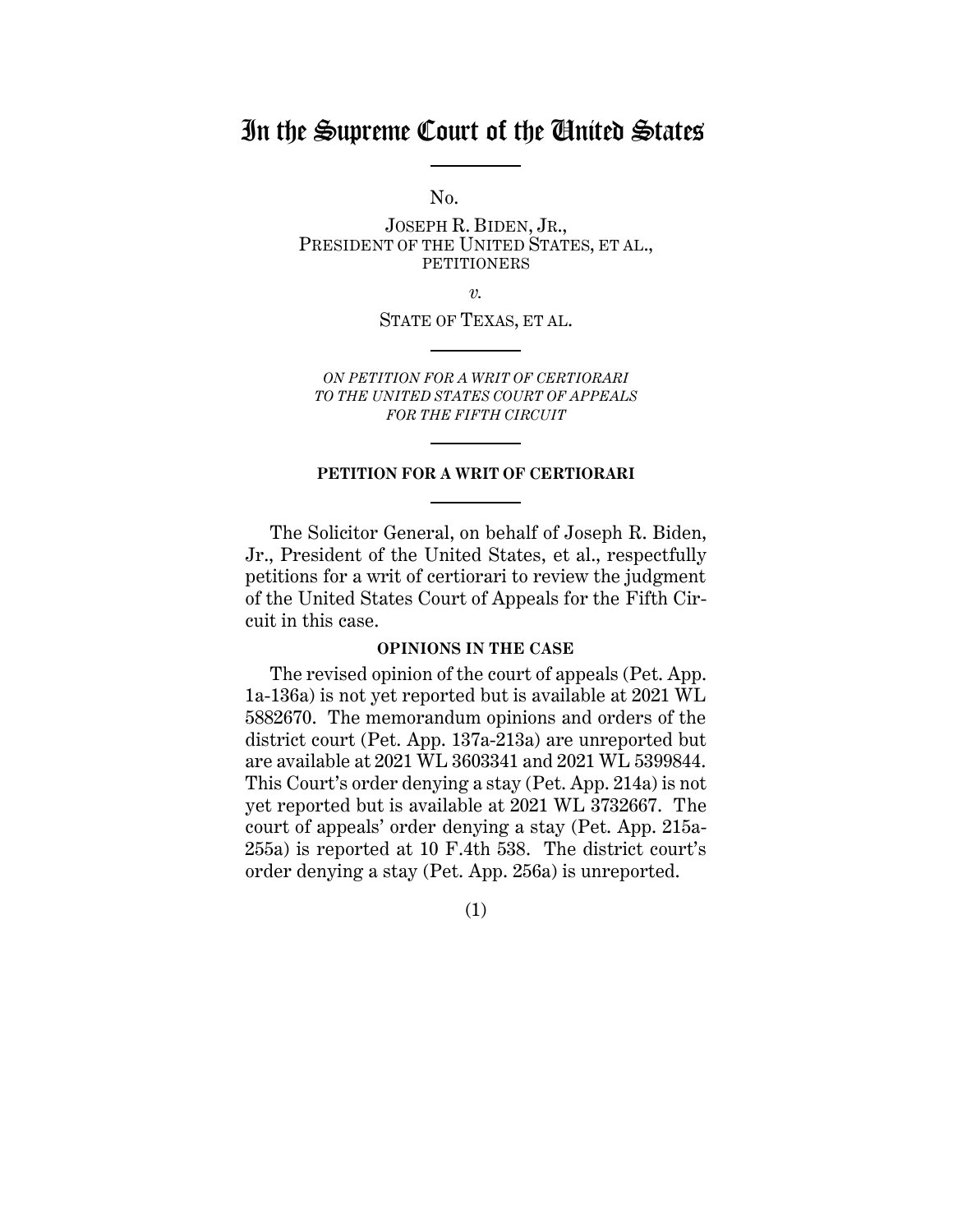#### **JURISDICTION**

<span id="page-11-0"></span>The judgment of the court of appeals was entered on December 13, 2021. The jurisdiction of this Court is invoked under 28 U.S.C. 1254(1).

#### **STATUTORY AND REGULATORY PROVISIONS INVOLVED**

<span id="page-11-1"></span>In 8 U.S.C. 1225(b)(2), the Immigration and Nationality Act, 8 U.S.C. 1101 *et seq.*, provides as follows:

#### **(2) Inspection of other aliens**

#### **(A) In general**

Subject to subparagraphs (B) and (C), in the case of an alien who is an applicant for admission, if the examining immigration officer determines that an alien seeking admission is not clearly and beyond a doubt entitled to be admitted, the alien shall be detained for a proceeding under section 1229a of this title.

\* \* \*

## **(C) Treatment of aliens arriving from contiguous territory**

In the case of an alien described in subparagraph (A) who is arriving on land (whether or not at a designated port of arrival) from a foreign territory contiguous to the United States, the Attorney General may return the alien to that territory pending a proceeding under section 1229a of this title.

Other pertinent statutory and regulatory provisions are reproduced in the appendix to this petition. Pet. App. 365a-385a.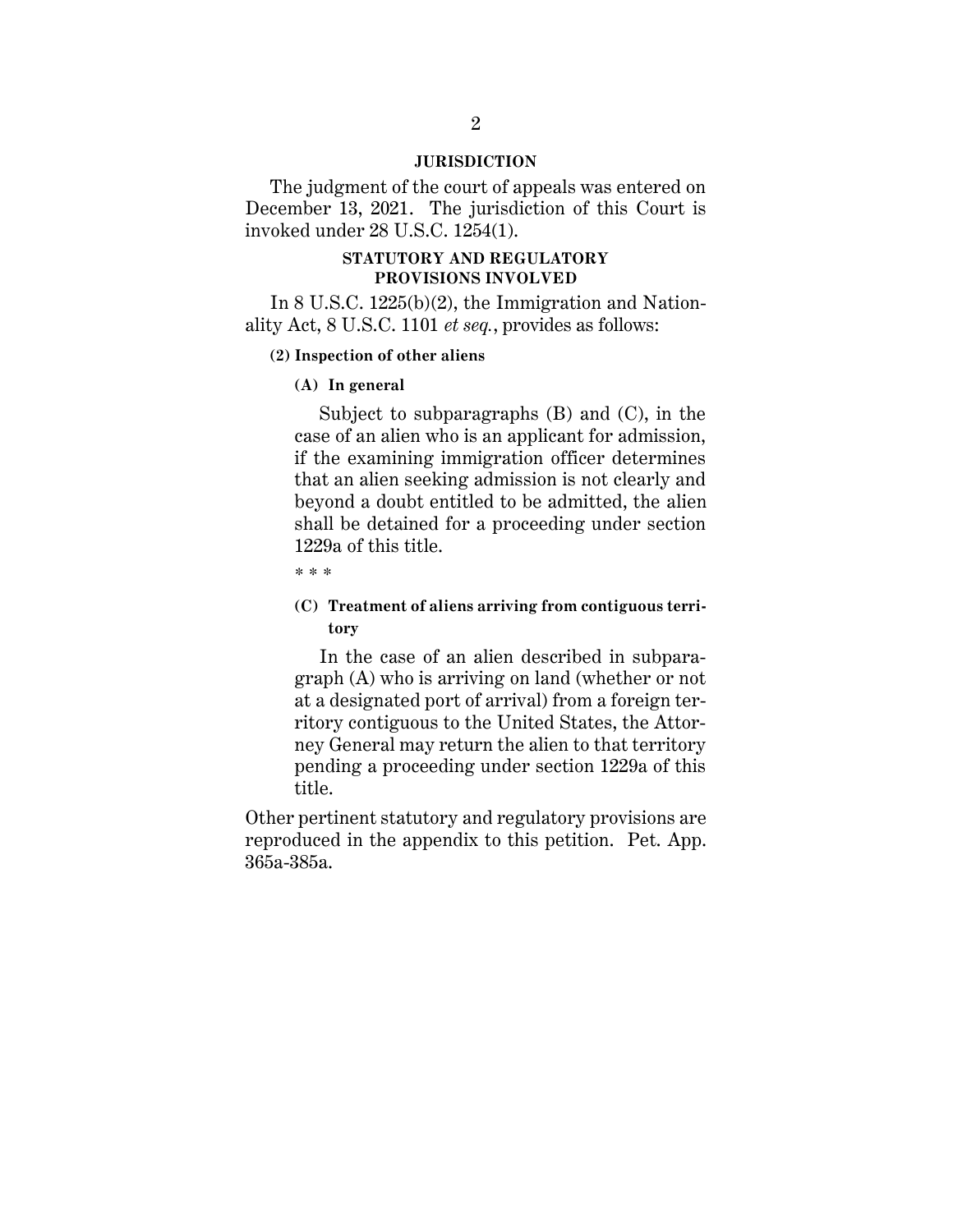#### **STATEMENT**

<span id="page-12-0"></span>This case concerns the Secretary of Homeland Security's decision to stop using a discretionary immigration-enforcement policy first implemented in 2019. That policy, known as the Migrant Protection Protocols (MPP), applied to certain foreign nationals who had transited through Mexico to reach the United States land border. In adopting MPP, the Department of Homeland Security (DHS) invoked 8 U.S.C.  $1225(b)(2)(C)$ , which provides that the Secretary "may" return certain noncitizens to Mexico during the pendency of their immigration proceedings.<sup>1</sup>

In June 2021, the Secretary issued a decision terminating MPP. The district court vacated the Secretary's termination decision, concluding that (1) Section 1225 requires DHS to continue using MPP, and (2) the Secretary's decision was insufficiently explained. While that decision was on appeal, the Secretary addressed the deficient explanation by thoroughly reconsidering the matter and issuing a new decision that again terminated MPP. But the court of appeals held that the Secretary's new decision cannot be considered, and affirmed the district court's permanent injunction compelling DHS to maintain MPP. The court of appeals also held that Section 1225 compels DHS to retain MPP unless and until Congress has appropriated funds for DHS to detain virtually every noncitizen who arrives at the border without entitlement to admission. DHS has

 $1$  Section 1225 refers to the Attorney General, but those functions have been transferred to the Secretary of Homeland Security. See *DHS* v. *Thuraissigiam*, 140 S. Ct. 1959, 1965 n.3 (2020). This petition uses "noncitizen" as equivalent to the statutory term "alien." See *Barton* v. *Barr*, 140 S. Ct. 1442, 1446 n.2 (2020) (quoting 8 U.S.C.  $1101(a)(3)$ ).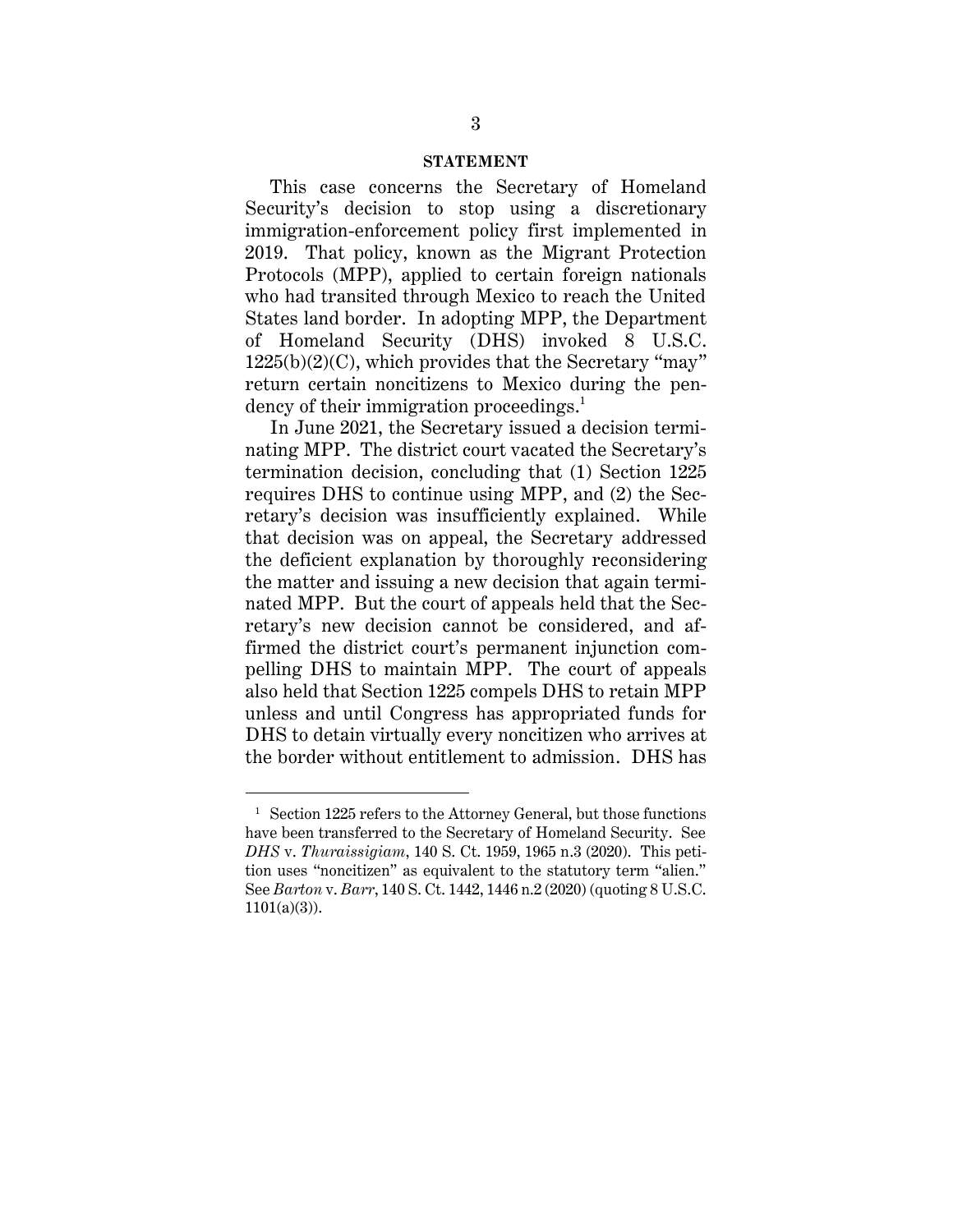thus been forced to reinstate and continue implementing indefinitely a controversial policy that the Secretary has twice determined is not in the interests of the United States.

#### <span id="page-13-0"></span>**A. Legal Background**

The Executive Branch has broad constitutional and statutory power over the administration and enforcement of the Nation's immigration laws. See *United States ex rel. Knauff* v. *Shaughnessy*, 338 U.S. 537, 543 (1950); see also, *e.g.*, 6 U.S.C. 202(5); 8 U.S.C. 1103(a)(1) and (3). As relevant here, the Executive has long exercised prosecutorial discretion to allocate its limited resources by prioritizing which noncitizens to remove and through what type of proceedings. See *In re E-R-M- & L-R-M-*, 25 I. & N. Dec. 520, 521-523 (B.I.A. 2011).

1. The Immigration and Nationality Act (INA), 8 U.S.C. 1101 *et seq.*, refers to a noncitizen who arrives in the United States at a port of entry or between ports as an "applicant for admission." 8 U.S.C. 1225(a)(1). A noncitizen who is "present in the United States [but] has not been admitted" is also deemed "an applicant for admission." *Ibid.* 

The INA affords DHS multiple options for processing applicants for admission. Section  $1225(b)(2)(A)$  provides that, if an "immigration officer determines" upon inspecting "an applicant for admission" that he "is not clearly and beyond a doubt entitled to be admitted," then the applicant "shall be detained for a proceeding under [8 U.S.C.] 1229a" to determine whether he will be removed from the United States or is eligible to receive some form of relief or protection from removal, such as asylum. 8 U.S.C.  $1225(b)(2)(A)$ . As an alternative to removal proceedings under Section 1229a, certain applicants for admission may be placed in an expedited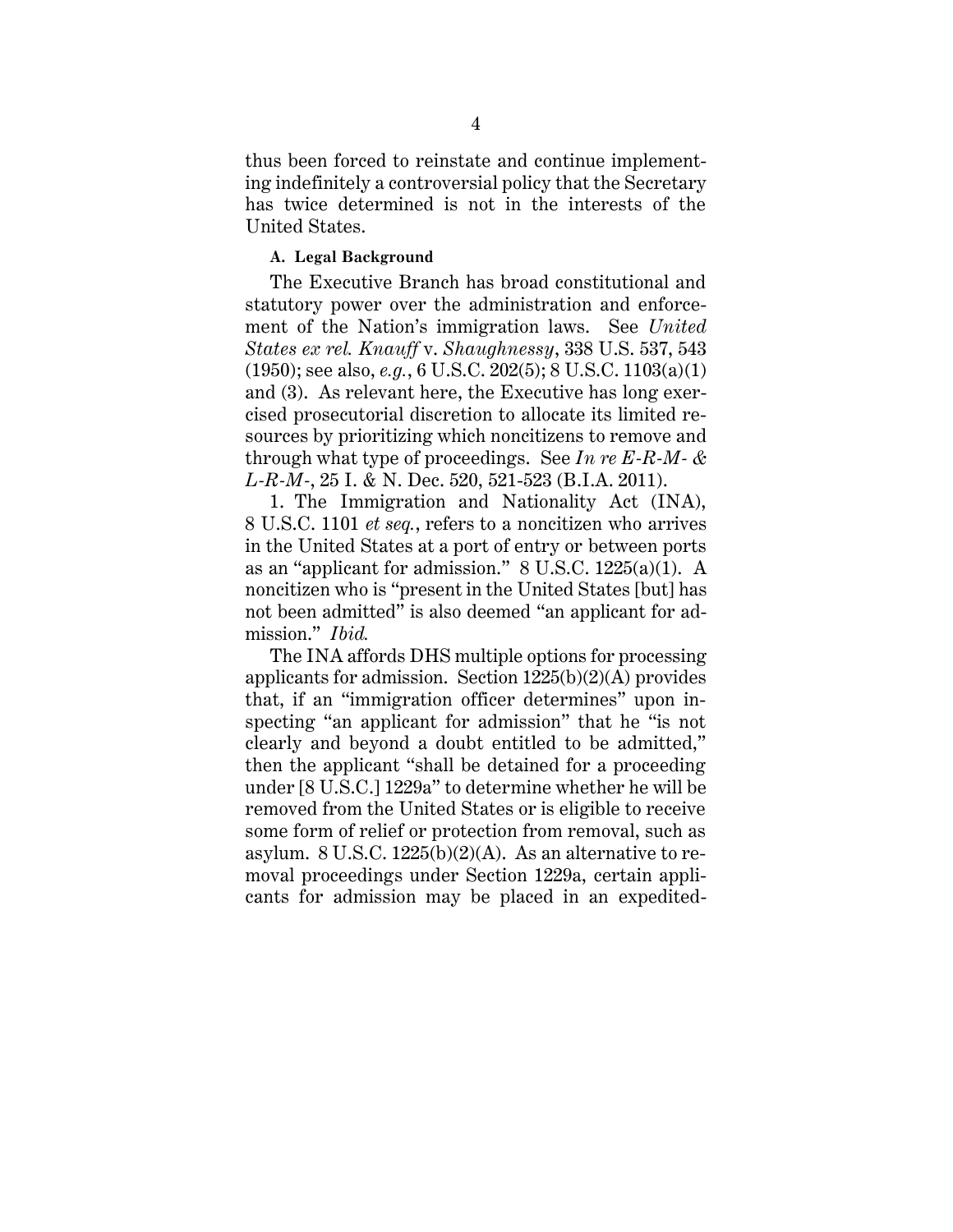removal process. See *DHS* v. *Thuraissigiam*, 140 S. Ct. 1959, 1964-1966 (2020); see also *E-R-M-*, 25 I. & N. Dec. at 523.

DHS encounters substantially more noncitizens described in Section 1225 than it has the capacity to detain. The district found that "Defendants simply do not have the resources to detain aliens as mandated by statute." Pet. App. 169a; see *id.* at 388a (senior DHS official attesting that "the Department simply does not now have \* \* \* sufficient detention capacity to maintain in custody every single person described in 8 U.S.C. § 1225"). In November 2021, for example, DHS's total detention capacity—even including short-term borderpatrol facilities—was 34,618. See D. Ct. Doc. 119, at 3 (Dec. 15, 2021). Yet that same month, DHS encountered 86,279 Title 8 applicants for admission at the border. *Id.* Ex. A, at 1; see U.S. Customs & Border Protection, *Southwest Land Border Encounters*, https://go.usa.gov/xtqmr (Dec. 17, 2021) (reporting 671,160 Title 8 encounters in fiscal year 2021). $^2$ 

In addition to DHS's authority under Section 1225 to detain applicants for admission during their removal proceedings, the Secretary is authorized, "in his discretion," to release applicants for admission on parole "on a case-by-case basis for urgent humanitarian reasons or significant public benefit."  $8 \text{ U.S.C. } 1182\text{(d)}(5)\text{(A)}$ ; see 8 C.F.R. 212.5. Moreover, Section 1226 provides that the Secretary generally may arrest noncitizens and either detain them "pending a decision on whether" they will be removed, or "release" them on "bond" or

<sup>2</sup> Although DHS may, in some cases, reprogram "funds from other accounts to support increased detention capacity," its ability to do so is "modest" and "diminish[es] the Department's ability to accomplish other priorities of critical importance." Pet. App. 393a.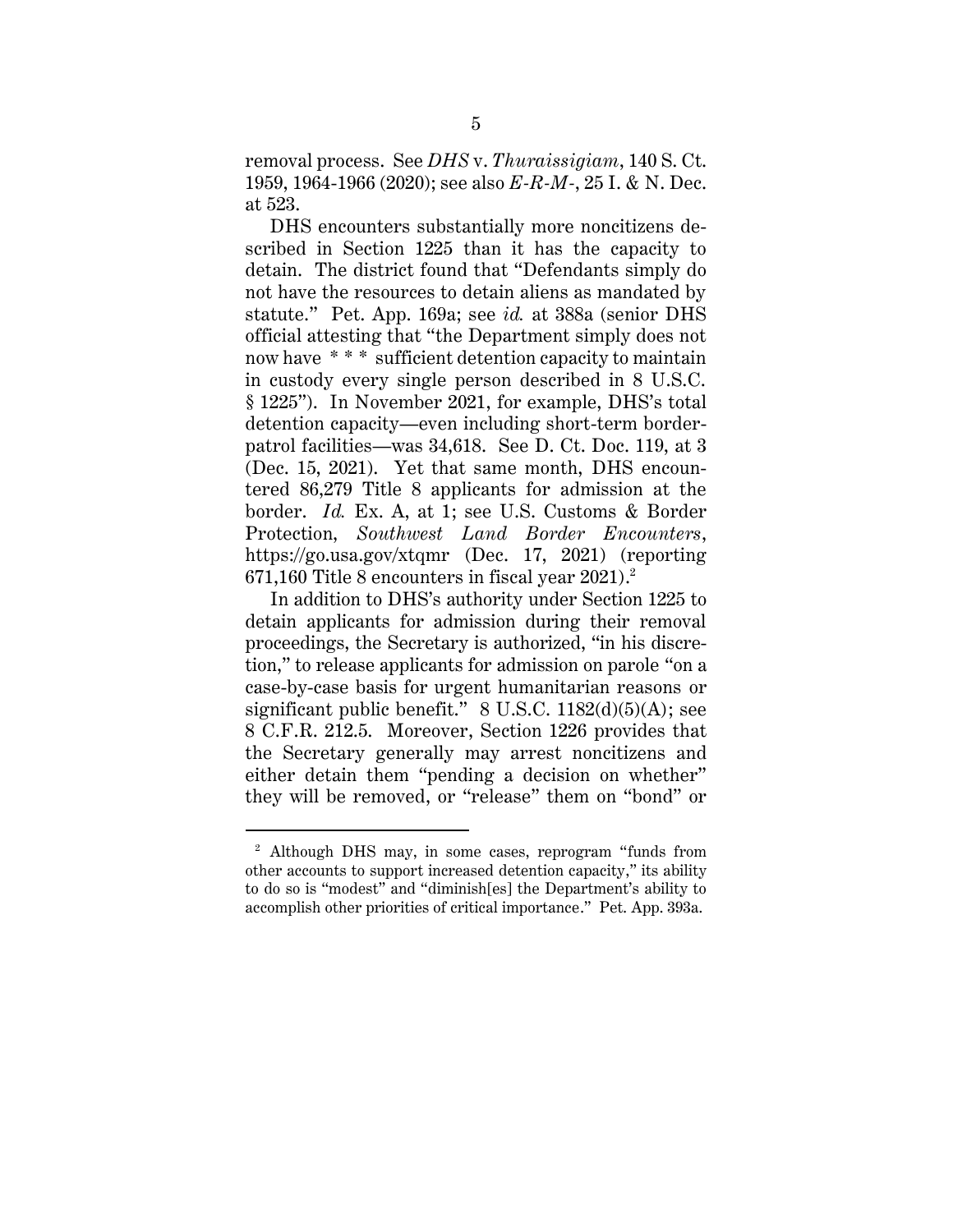"conditional parole." 8 U.S.C. 1226(a); see *Jennings* v. *Rodriguez*, 138 S. Ct. 830, 837-838 (2018) (describing Section 1226).

2. Another part of Section 1225—the one at issue here—provides DHS with a further enforcement tool in certain instances: "In the case of an alien described in [Section  $1225(b)(2)(A)$ ] who is arriving on land (whether or not at a designated port of arrival) from a foreign territory contiguous to the United States, the [Secretary] may return the alien to that territory pending a proceeding under section  $1229a$ ." 8 U.S.C.  $1225(b)(2)(C)$ . Congress enacted Section  $1225(b)(2)(C)$  as part of the Illegal Immigration Reform and Immigrant Responsibility Act of 1996 (IIRIRA), Pub. L. No. 104-208, Div. C, § 302, 110 Stat. 3009-583, to provide a statutory basis for the government's "long-standing practice" of requiring certain noncitizens arriving on land from Mexico or Canada to await immigration proceedings within those countries. *In re M-D-C-V-*, 28 I. & N. Dec. 18, 25-26 (B.I.A. 2020); see *In re Sanchez-Avila*, 21 I. & N. Dec. 444, 450, 454 (B.I.A. 1996).

Before 2019, the government used that contiguousterritory-return authority primarily on an ad hoc basis to return selected noncitizens—usually Mexican and Canadian nationals—arriving at ports of entry. See Pet. App. 273a & n.12; see also 8 C.F.R. 235.3(d).

#### <span id="page-15-0"></span>**B. The Present Controversy**

1. In December 2018, then-Secretary Nielsen announced MPP, under which DHS would "begin implementation of" the contiguous-territory-return authority in Section 1225(b)(2)(C) "on a wide-scale basis" along the southwest border. 84 Fed. Reg. 6811, 6811 (Feb. 28, 2019); see Pet. App. 157a-158a. "That same day, [the Government of] Mexico announced its independent de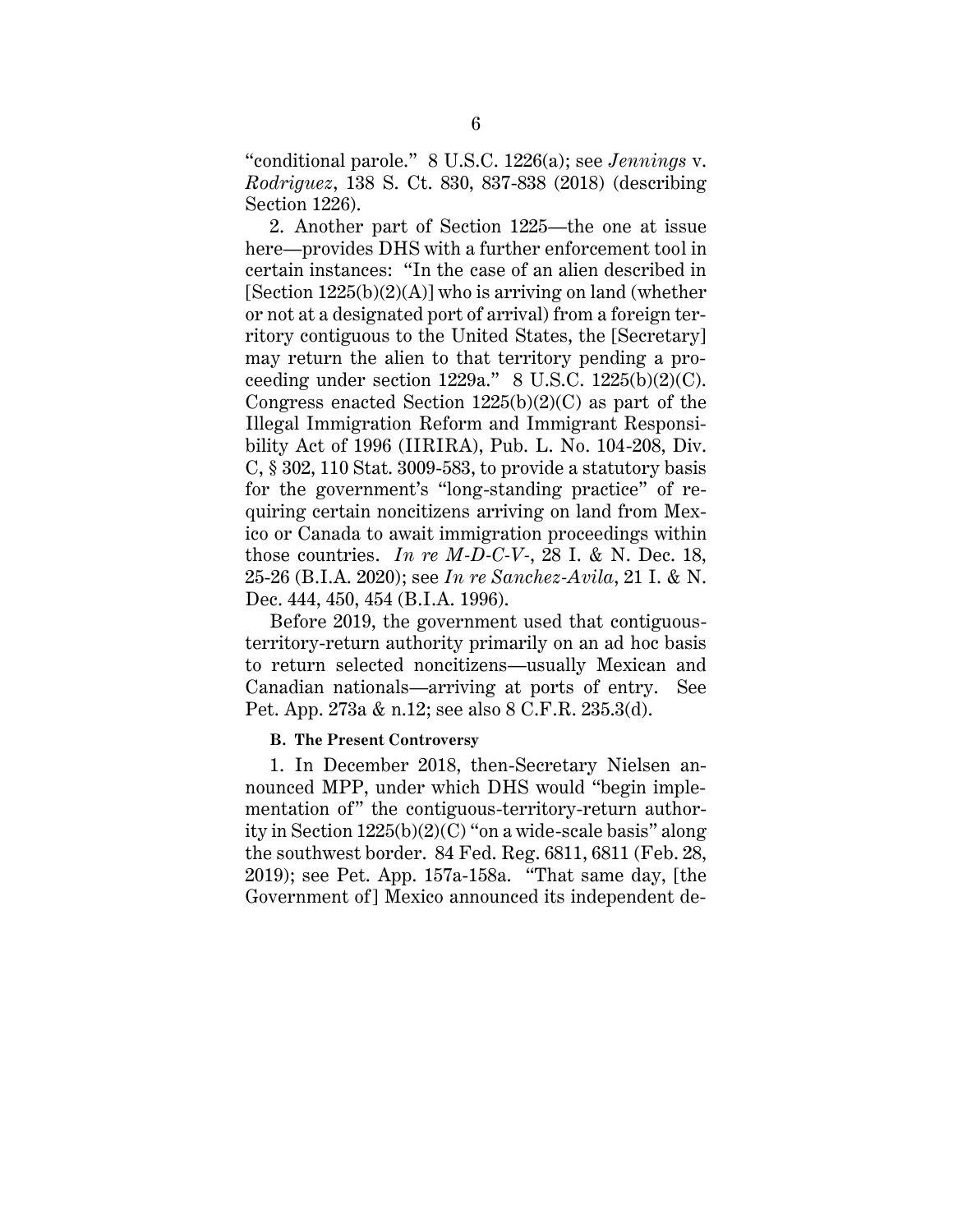cision to accept those returned to Mexico through the program—a key precondition to implementation." Pet. App. 274a. Under MPP, certain non-Mexican nationals arriving by land from Mexico could be "placed in removal proceedings and returned to Mexico to await their immigration court proceedings." *Id.* at 275a; see *id.* at 158a-159a.

MPP was initially piloted at a single port of entry, then gradually expanded across the southwest border. Pet. App. 275a. In April 2020, however, DHS dramatically reduced its use of MPP and instead began expelling inadmissible applicants for admission pursuant to an order of the Centers for Disease Control and Prevention, in light of the COVID-19 pandemic. *Id.* at 162a n.8. Between the start of MPP on January 25, 2019 and January 21, 2021, DHS enrolled roughly 68,000 noncitizens in MPP. *Id.* at 277a.

MPP sparked substantial public criticism and litigation, some of which remains pending. "Among other claims, litigants challenged the program as an impermissible exercise of the underlying statutory authority" and "argued that MPP caused DHS to return noncitizens to Mexico to face persecution, abuse, and other harms." Pet. App. 281a-282a.

2. On January 20, 2021, after President Biden took office, the Acting Secretary of Homeland Security "suspend[ed] new enrollments in [MPP], pending further review of the program." Pet. App. 361a. On February 2, 2021, President Biden issued Executive Order No. 14,010, which directed the Secretary to "promptly review and determine whether to terminate or modify" MPP. 86 Fed. Reg. 8267, 8269 (Feb. 5, 2021). DHS then conducted a thorough review of the significant policy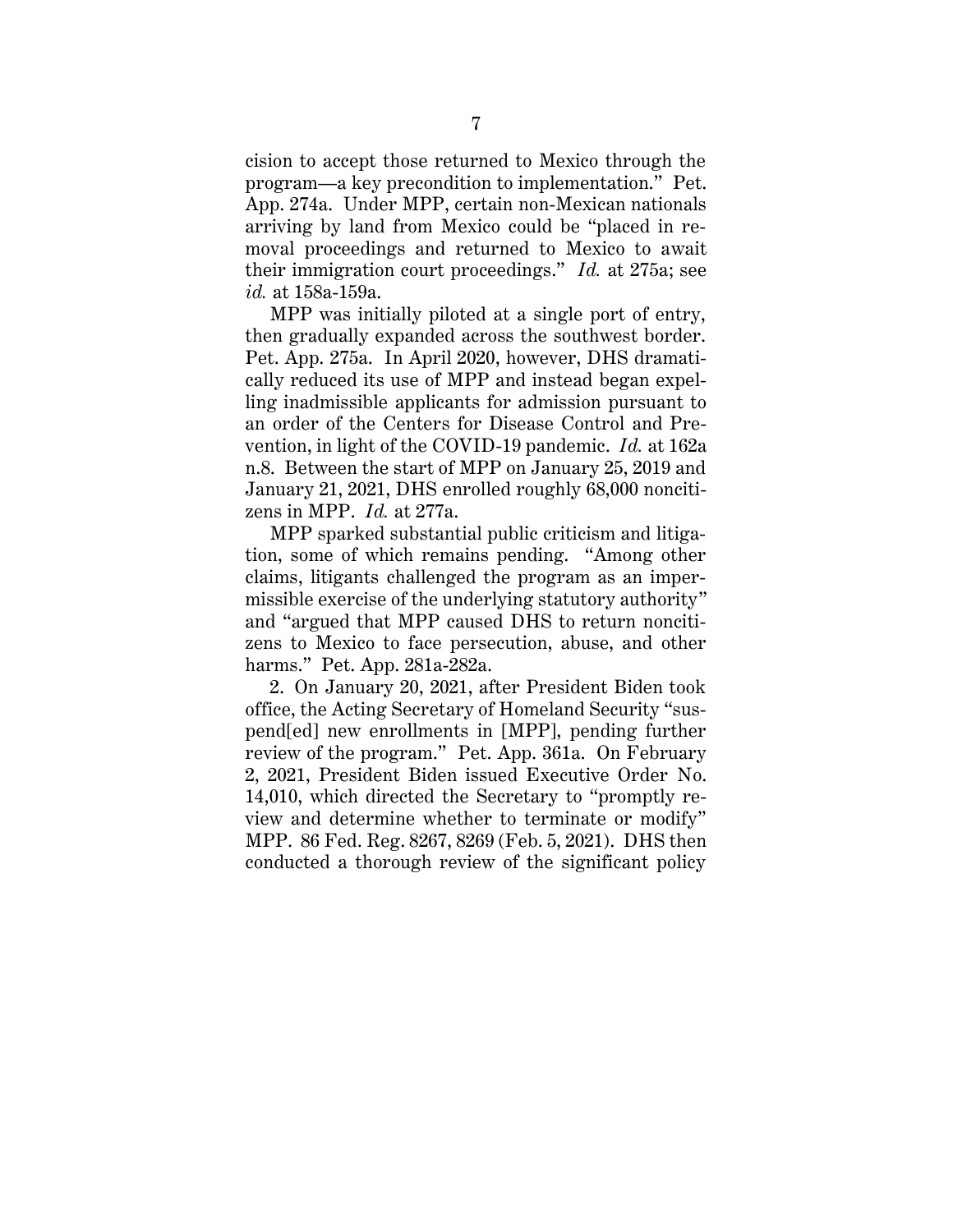questions implicated by the program, including its rationales and practical efficacy. See Pet. App. 350a-351a.

After that review, on June 1, 2021, Secretary Mayorkas decided to terminate MPP. Pet. App. 346a-360a. The Secretary explained that his decision was based on several considerations, including the extent of agency personnel and resources required to implement the program, concerns about MPP's operation and effectiveness, the availability of alternative policy approaches for managing irregular migration that he viewed as both more effective and humane, the fact that removal proceedings for MPP enrollees had been suspended for more than 14 months due to COVID-19, and MPP's impact on the United States' bilateral relationship with Mexico. *Id.* at 351a-359a. 3

3. Respondents, the States of Texas and Missouri, brought this suit under 28 U.S.C. 1331, 1361, and 2201(a) in the Northern District of Texas challenging the Acting Secretary's January 20 suspension of new enrollments in MPP. See Pet. App. 150a. They later amended their complaint to claim that the Secretary's June 1 decision terminating MPP violated the Administrative Procedure Act (APA), 5 U.S.C. 701 *et seq.*, and the INA. See Pet. App. 151a.

Following a one-day bench trial, the district court entered judgment in favor of respondents. Pet. App. 149a-213a. After finding respondents' claims justiciable, the court concluded that the Secretary's June 1 decision had violated the INA because the court read Section 1225 to *mandate* that DHS return inadmissible ap-

<sup>3</sup> After the Secretary terminated MPP, this Court vacated as moot a preliminary injunction that had been entered against the program but that this Court had stayed pending its review of the case. See *Mayorkas* v. *Innovation Law Lab*, 141 S. Ct. 2842 (2021).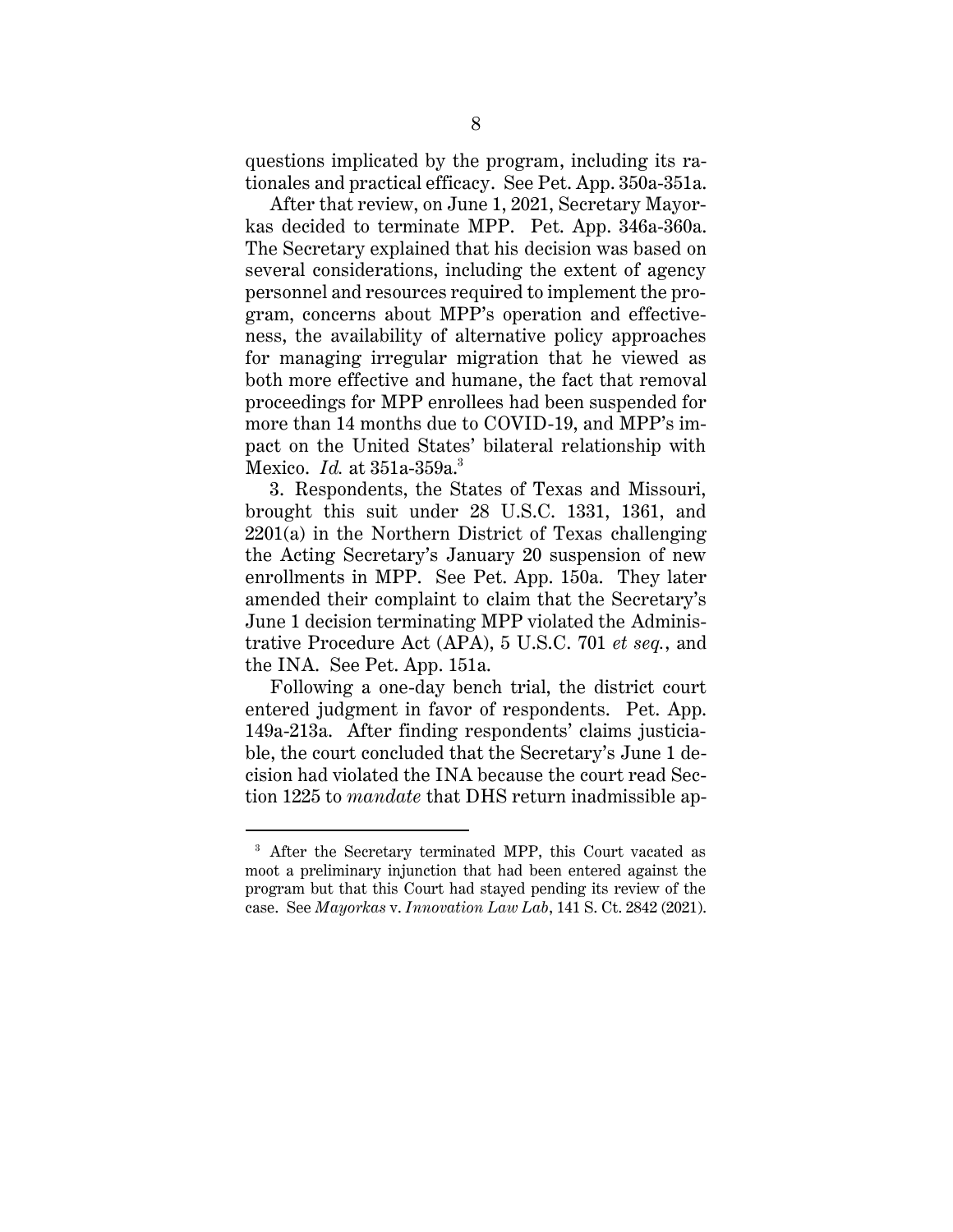plicants for admission to Mexico whenever DHS lacks the resources to detain them. See *id.* at 200a-202a. The court also concluded that the Secretary's June 1 decision was inadequately explained in violation of the APA. See *id.* at 190a-200a.

The district court's order "vacated" the Secretary's "June 1 Memorandum" and "remanded" the matter to DHS "for further consideration." Pet. App. 212a (capitalization and emphasis omitted). The court also entered a nationwide injunction ordering the government to reinstate and "implement MPP *in good faith* until such a time as it has been lawfully rescinded in compliance with the APA **and** until such a time as the federal government has sufficient detention capacity to detain all aliens subject to mandatory detention under Section [1225] without releasing any aliens *because of* a lack of detention resources." *Ibid.*

4. The government promptly appealed, and the district court declined to stay its injunction pending appeal. Pet. App. 256a. The court of appeals also denied a stay. *Id.* at 215a-255a.

The government then applied to this Court for a stay. The Court denied the application, finding that the government was unlikely to succeed in showing that the Secretary's June 1 memorandum terminating MPP "was not arbitrary and capricious." Pet. App. 214a (citing *DHS* v. *Regents of the Univ. of Cal.*, 140 S. Ct. 1891, 1905-1907, 1910-1915 (2020)). The Court did not mention respondents' claim that the termination of MPP violated the INA.

5. The government thereafter complied with the district court's injunction by undertaking significant (and ongoing) operational and diplomatic-negotiation efforts to reimplement MPP in good faith. Pet. App. 286a; see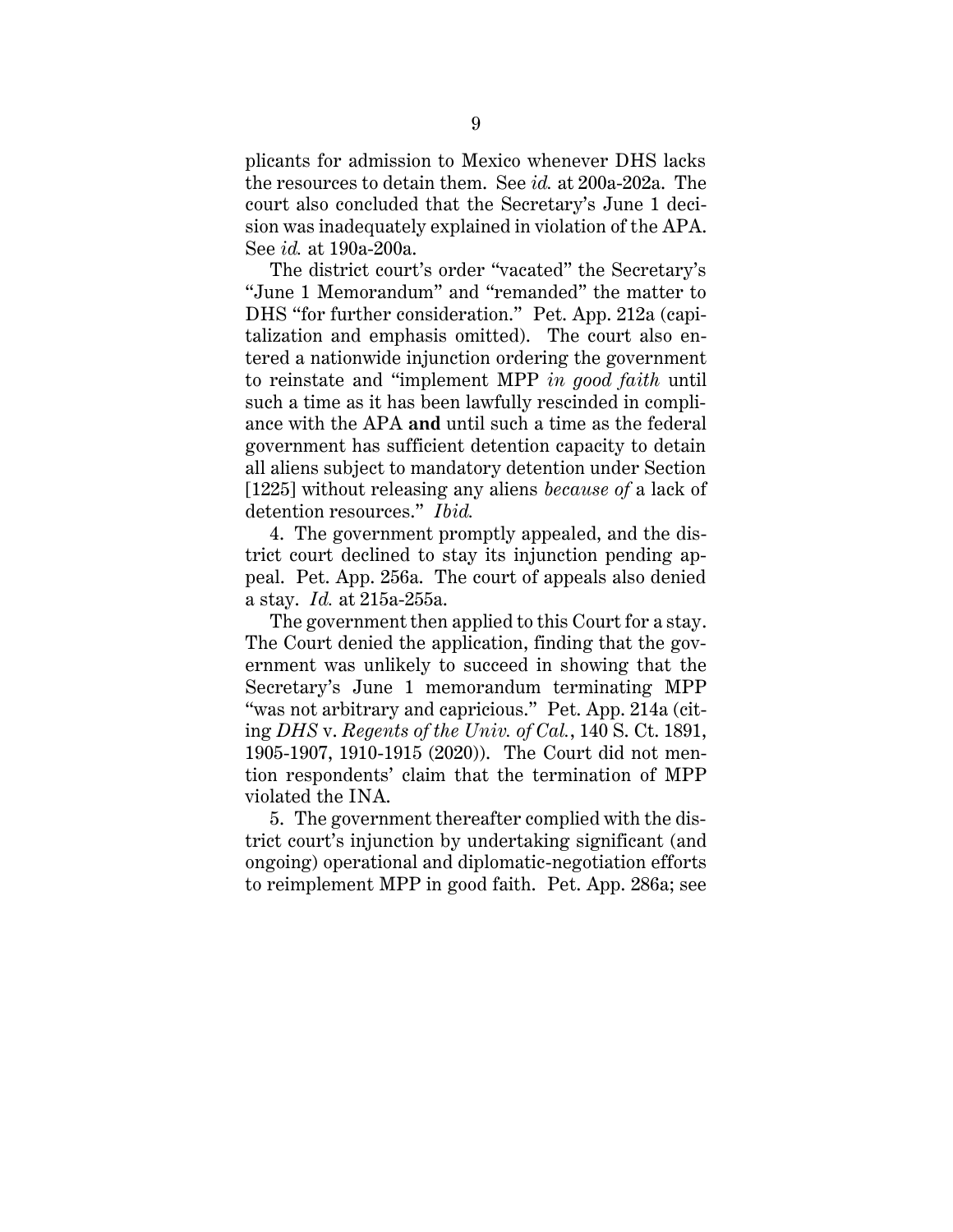D. Ct. Doc. 117 (Dec. 2, 2021). As required by the injunction, DHS is continuing the resource-intensive process of maintaining the program.

Consistent with the district court's remand for "further consideration," Pet. App. 212a, the Secretary also conducted a fresh evaluation process to consider "whether to maintain, terminate, or modify MPP in various ways," *id.* at 286a; see *id.* at 259a. The Secretary's evaluation spanned eleven weeks and considered, among other things, the court decisions and briefs in this and other cases involving MPP; multiple prior assessments of the program, both favorable and unfavorable, from within and outside DHS; records and testimony from congressional hearings on MPP; reports by nongovernmental entities; data on enrollments in MPP, encounters at the border, and outcomes; and the effects of other policies and programs on migration at the southwest border. *Id.* at 259a-260a, 287a-288a. The Secretary also met with "a broad array" of persons "with divergent views about MPP," including DHS personnel "engaged in border management"; elected officials from border States; border sheriffs and other law enforcement officials; and non-profit organizations that provide services at the border. *Id.* at 287a. The Secretary additionally examined each of the considerations the district court had found "insufficiently addressed in the June 1 Memorandum." *Id.* at 259a.

On September 20, 2021, while the Secretary's review was ongoing, the government advised the court of appeals in its opening brief "that the Secretary is reviewing the June 1 Memorandum and evaluating policy options regarding MPP," and that the "result of that review could have an impact on this appeal." Gov't C.A. Br. 9 n.2. On September 29, 2021, the Secretary an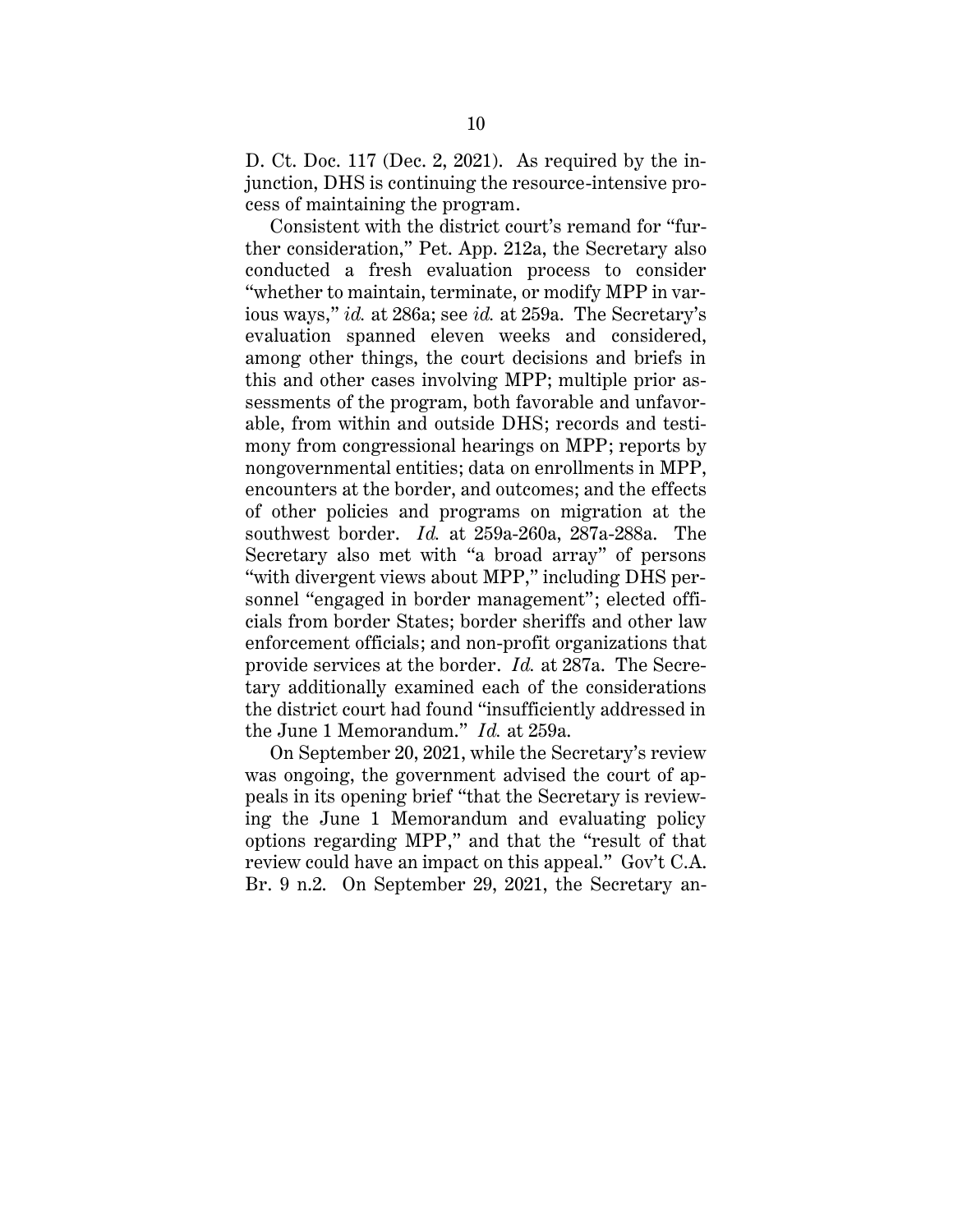nounced his intention "to issue a new memo terminating MPP." Pet. App. 11a (brackets and citation omitted); see *id.* at 28a. That same day, the government moved the court of appeals to hold the appeal in abeyance for a few weeks pending the Secretary's decision. Gov't C.A. Motion 3 (Sept. 29, 2021). The court denied that motion. C.A. Order (Oct. 4, 2021).

On October 29, the Secretary issued his new decision terminating MPP. Pet. App. 257a-264a. The decision incorporated a 38-page memorandum exhaustively describing his evaluation process on remand and the reasons for his decision. *Id.* at 265a-345a. The Secretary explained that, along with other arguments for retaining the program, he had "carefully considered what [he] deem[ed] to be the strongest argument in favor of retaining MPP," namely a "significant decrease in [southwest] border encounters" following its implementation. *Id.* at 261a. But he concluded that MPP's "benefits do not justify the costs" given the "endemic" flaws in the program, including extreme violence perpetrated by criminal organizations against some migrants enrolled in MPP, migrants' difficulties in accessing counsel across the border, and the ways in which MPP detracts from "foreign-policy objectives[] and domestic policy initiatives that better align with this Administration's values." *Id.* at 260a-261a; see *id.* at 267a-270a.

The Secretary also found that "[e]fforts to implement MPP have played a particularly outsized role in diplomatic engagements with Mexico," "diverting attention from more productive efforts to fight" transnational crime and smuggling and to "address the root causes of migration." Pet. App. 262a. The Secretary explained that Mexico "w[ould] not agree to accept" returned migrants without "substantial improvements" to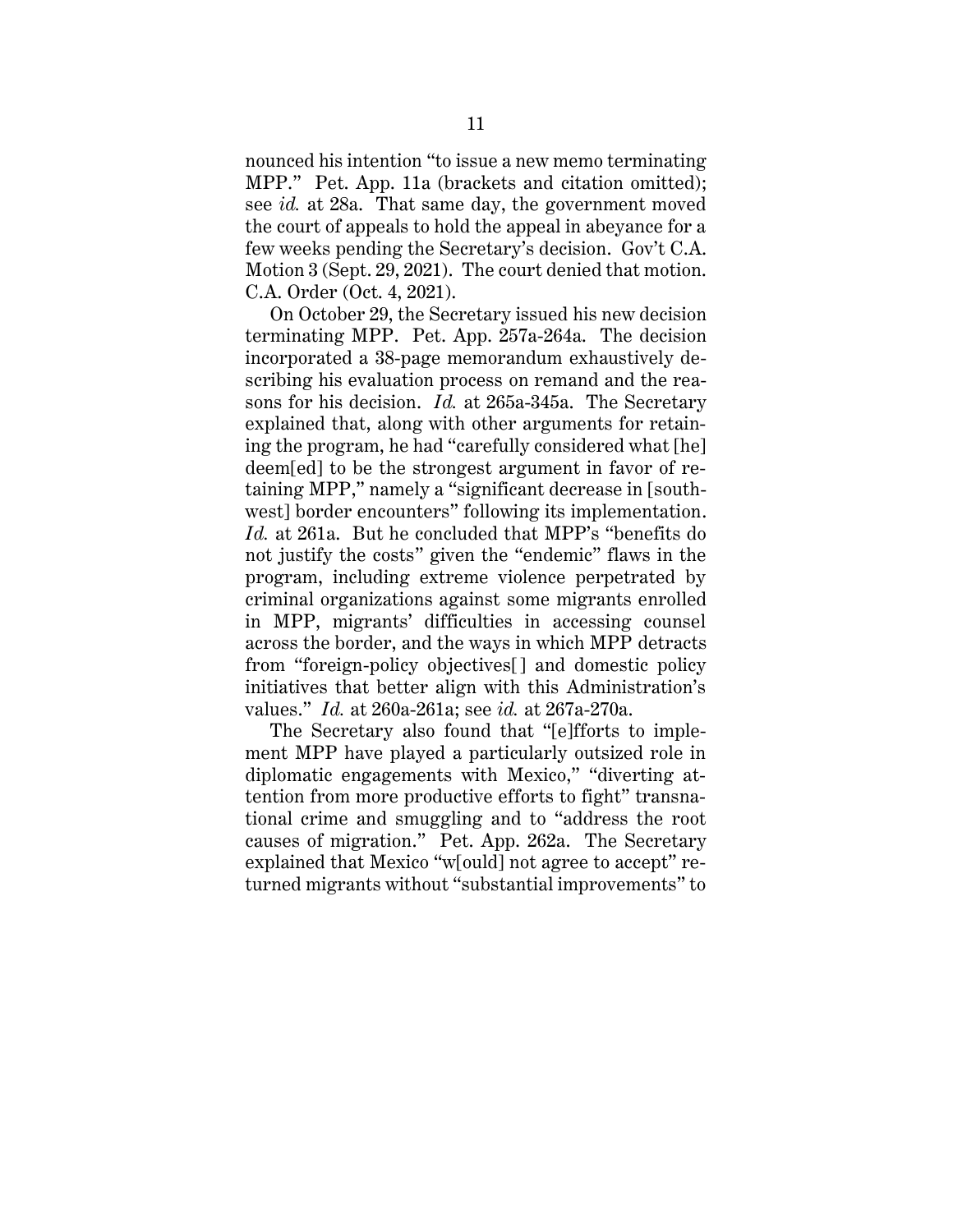MPP, which would require the agency to devote even more resources to the program. *Ibid.* In the Secretary's judgment, those resources would be better directed to other policies designed to "disincentivize irregular migration while incentivizing safe, orderly, and humane pathways." *Id.* at 267a-268a.

The Secretary therefore again "terminat[ed] MPP." Pet. App. 263a. He "immediately" "supersede[d] and rescind[ed] the June 1 memorandum" and any prior DHS memoranda implementing MPP. *Id.* at 263a-264a. The Secretary also made clear, though, that the government would "continue complying" with the district court's injunction and his new "termination of MPP w[ould] be implemented" only once the injunction was lifted. *Id.* at 264a.

That same day, the government moved the court of appeals to vacate the injunction on the ground that respondents had challenged the Secretary's June 1 decision, which had now been superseded by the October 29 decision as the operative agency action. Gov't C.A. Motion (Oct. 29, 2021). Alternatively, the government's motion asked the court to hold the appeal in abeyance with respect to respondents' statutory claim, and remand in part to the district court to consider whether the Secretary's October 29 decision met the injunction's condition that DHS "rescind[] [MPP] in compliance with the APA." Pet. App. 212a.

6. The court of appeals denied the motion and affirmed the district court's nationwide injunction requiring DHS to maintain MPP. Pet. App. 1a-136a.

The court concluded that respondents' claims were reviewable and not moot. See Pet. App. 15a-102a. In doing so, the court found that the Secretary's rescinded June 1 memorandum, not the subsequent October 29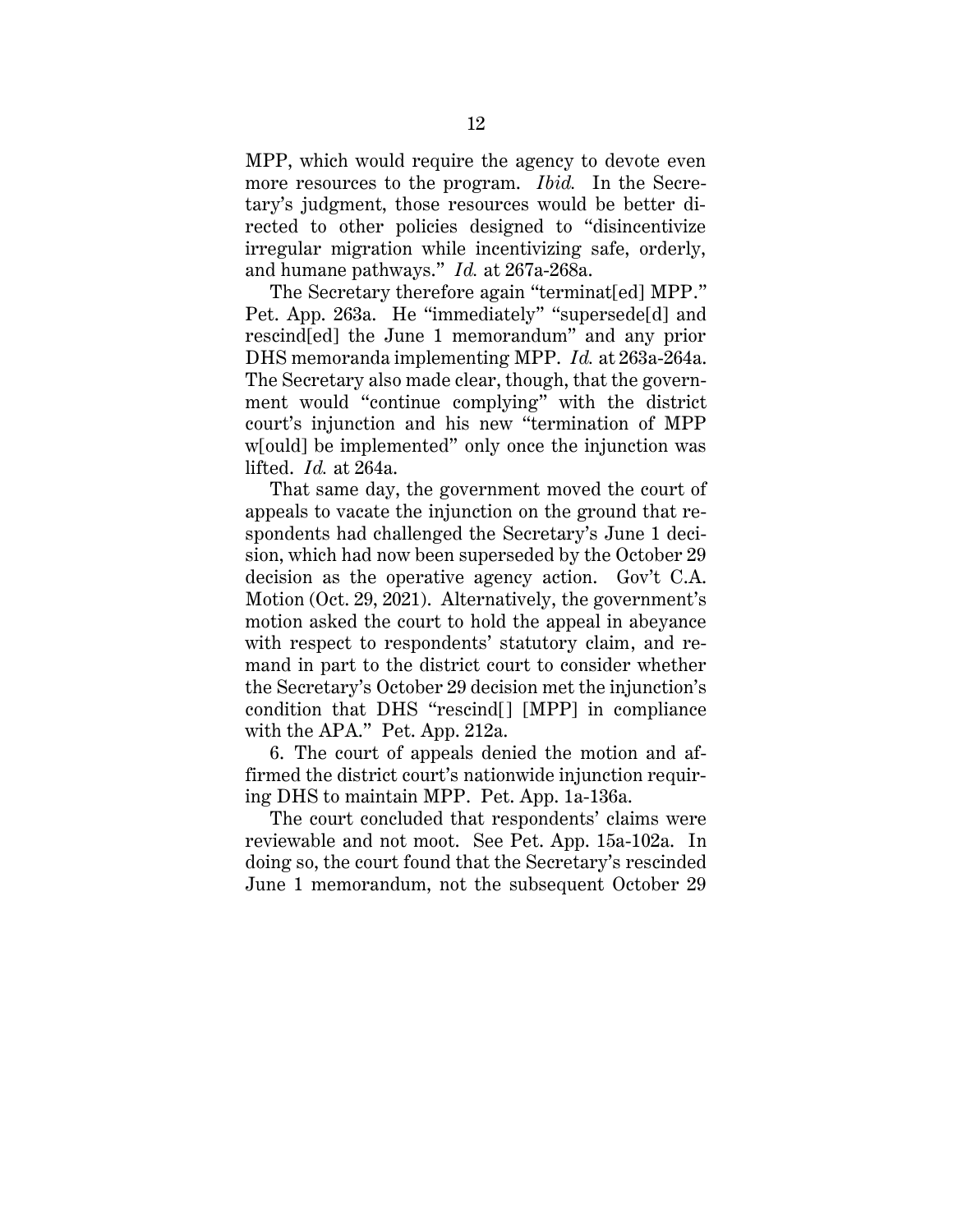memorandum, was the operative decision under review. In the court's view, whereas "DHS's June 1 decision to terminate MPP had legal effect," "the October 29 Memoranda and any other subsequent memos" did not; they "simply *explained* DHS's decision." *Id.* at 22a. Relying on D.C. Circuit caselaw governing the statute of limitations for challenging agency action, the court concluded that "[t]he October 29 [decision] did not constitute a new and separately reviewable 'final agency action,'" *id.* at 23a (citing *National Ass'n of Reversionary Prop. Owners* v. *Surface Transp. Bd.*, 158 F.3d 135 (1998)); see *id.* at 23a-30a. The court stated that the only way for DHS to issue a new decision would have been to "dismiss its appeal" (thereby abandoning its challenge to the district court's Section 1225 holding), "restart its rulemaking process," and then "attempt to get Rule 60(b) relief from the district court." *Id.* at 126a n.19.

The court of appeals went on to affirm the district court's conclusion that the Secretary's explanation for terminating MPP on June 1 had been inadequate. Pet. App. 102a-113a. The court addressed only the rescinded June 1 memorandum; it did not consider the October 29 decision's detailed responses to each of the shortcomings the district court had identified. *Ibid.*

The court of appeals also affirmed the district court's conclusion that the Secretary "violated the INA" by ceasing MPP. See Pet. App. 113a-123a. In the court of appeals' view, Section 1225(b)(2)(A) imposes a "plainly obligatory rule: detention for aliens seeking admission," and Section 1225(b)(2)(C) "authorizes contiguousterritory return as an alternative." *Id.* at 118a. The court observed that "DHS lacks the resources to detain every alien seeking admission to the United States," but reasoned that releasing noncitizens on parole where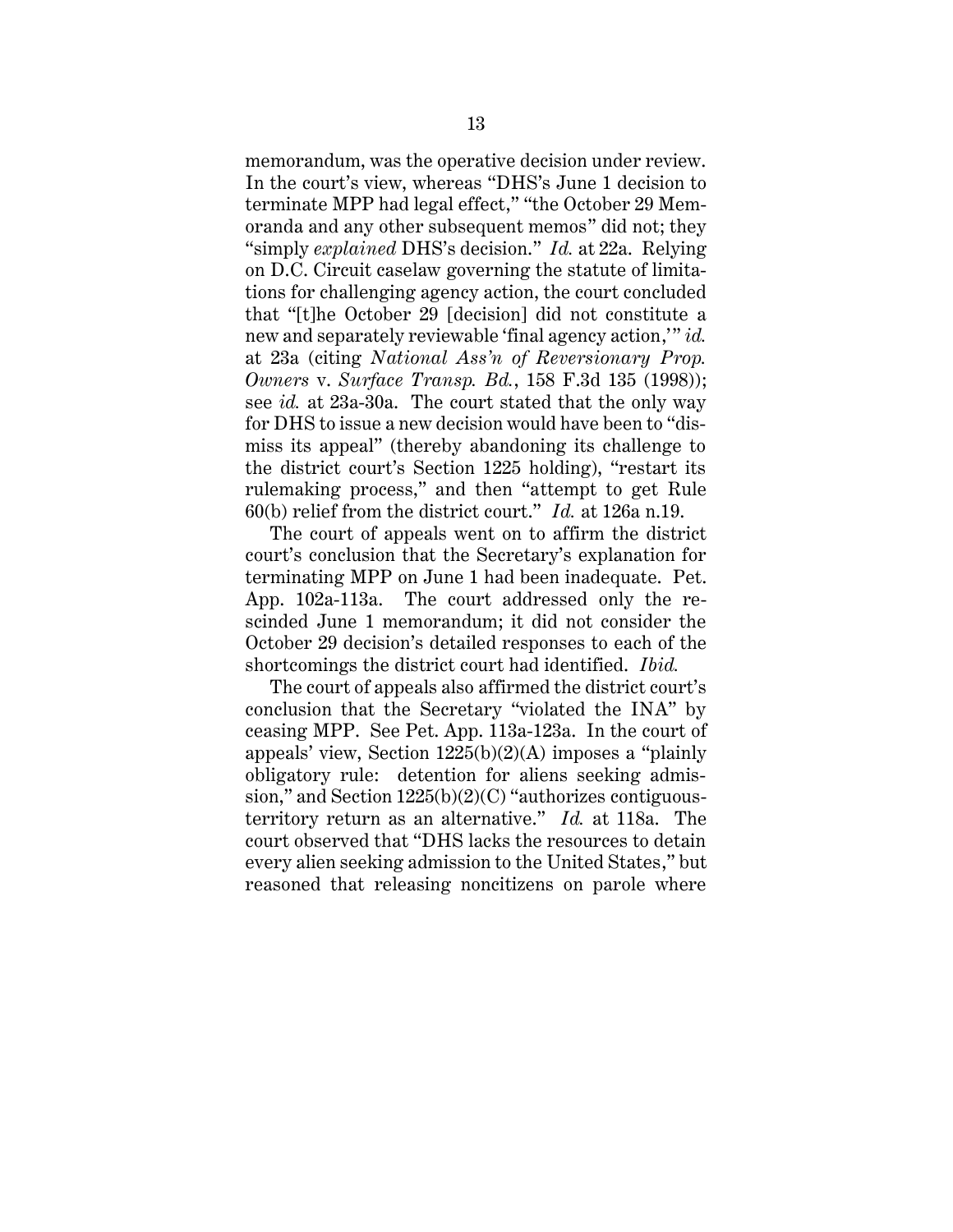DHS lacks capacity to detain them would "ignor[e] the limitations Congress imposed on the parole power." *Id.* at 119a, 122a. Thus, the court concluded, DHS *must* "avail itself" of the contiguous-territory-return authority under Section 1225(b)(2)(C). *Id.* at 120a n.18.

#### **REASONS FOR GRANTING THE PETITION**

<span id="page-23-0"></span>This Court's review is warranted because the decision below relied on novel and erroneous interpretations of the INA and the APA to compel DHS to maintain indefinitely a discretionary program that the Secretary has twice determined to be contrary to the interests of the United States. If allowed to stand, that decision will continue to severely impair the Executive Branch's constitutional and statutory authority to manage the border and conduct the Nation's foreign policy.

The court of appeals' holding that Section 1225 compels DHS to maintain MPP contradicts the statute's plain text. The court's unprecedented interpretation also suggests that every presidential administration including the one that adopted MPP—has been in continuous and systematic violation of Section 1225 since the relevant statutory provisions took effect in 1997. And the court affirmed an injunction requiring the Secretary to maintain MPP *permanently* unless Mexico withdraws its consent or Congress appropriates sufficient funds for DHS to detain virtually all applicants for admission who are not clearly admissible.

The court of appeals additionally erred by holding that the Secretary's October 29 decision to terminate MPP had no legal effect. By carefully reconsidering the matter on remand and responding to the shortcomings found by the district court, the Secretary did exactly what an agency is supposed to do when a reviewing court finds its explanation lacking. The court of appeals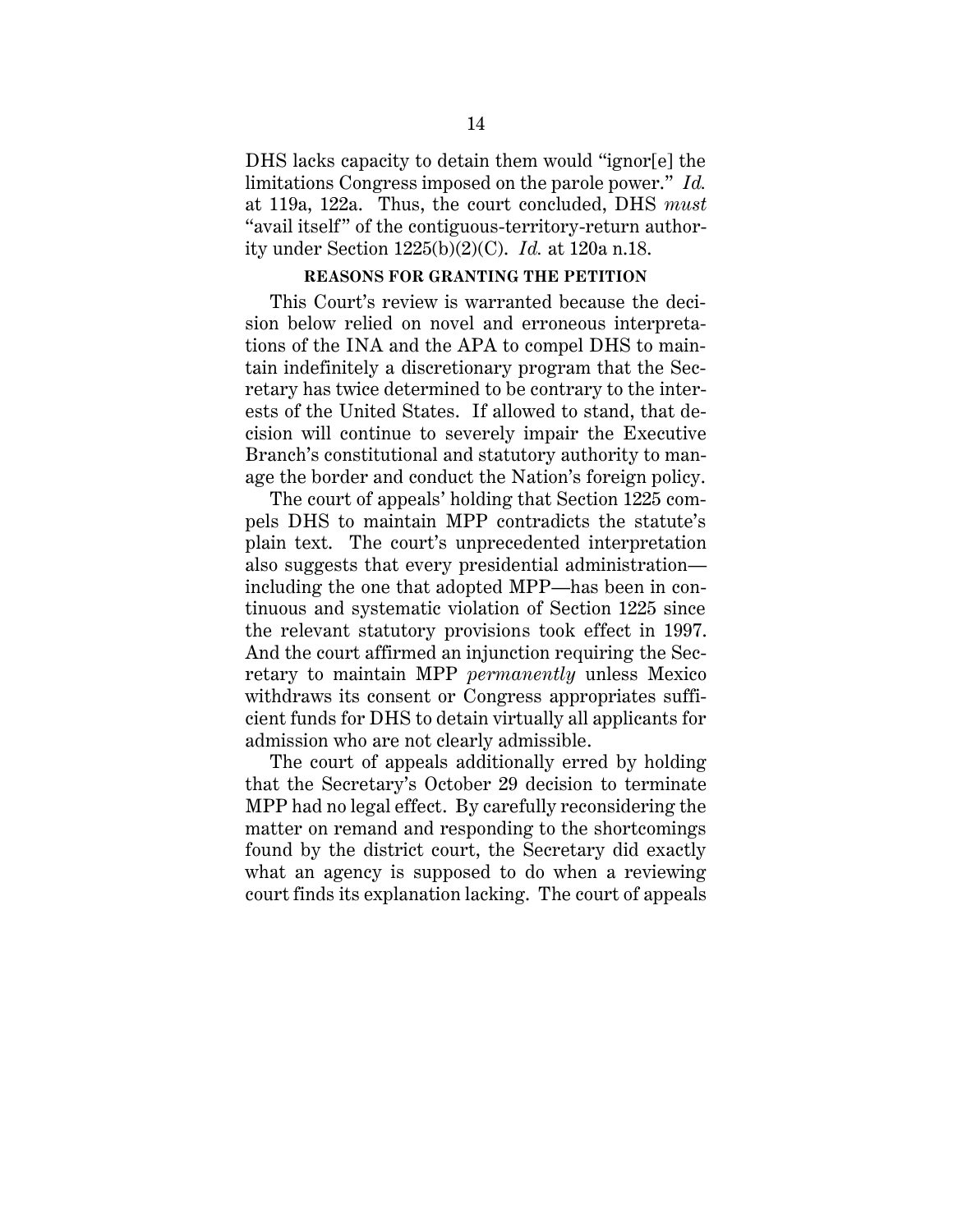ignored bedrock principles of administrative law in denying the Secretary's new decision any effect. 4

In short, the lower courts have commanded DHS to implement and enforce the short-lived and controversial MPP program in perpetuity. And they have done so despite determinations by the politically accountable Executive Branch that MPP is not the best tool for deterring unlawful migration; that MPP exposes migrants to unacceptable risks; and that MPP detracts from the Executive's foreign-relations efforts to manage regional migration. Worse yet, the court of appeals has effectively precluded consideration of the Secretary's operative explanation of those concerns. This Court should grant certiorari and reverse. And given the importance of the case and the magnitude of the nationwide injunction's ongoing interference with the Executive Branch's conduct of immigration and foreign policy, the United States respectfully submits that the Court should hear and decide the case this Term.

#### <span id="page-24-1"></span><span id="page-24-0"></span>**I. THE DECISION BELOW IS INCORRECT**

## **A. The Court Of Appeals Erred In Holding That Section 1225 Compels The Secretary To Use His Discretionary Contiguous-Territory-Return Authority**

The court of appeals held that Section 1225 mandates the indefinite use of MPP based on the following logic: First, Section 1225(b)(2)(A) requires DHS to detain applicants for admission who are not clearly admissible "pending removal proceedings." Pet. App. 115a. Second, as the district court found and no one disputes,

<sup>4</sup> In addition, the lower courts lacked jurisdiction to grant injunctive relief under 8 U.S.C. 1252(f)(1). This Court is considering the scope of Section 1252(f)(1) in *Garland* v. *Aleman Gonzalez*, No. 20-322 (oral argument scheduled for Jan. 11, 2022).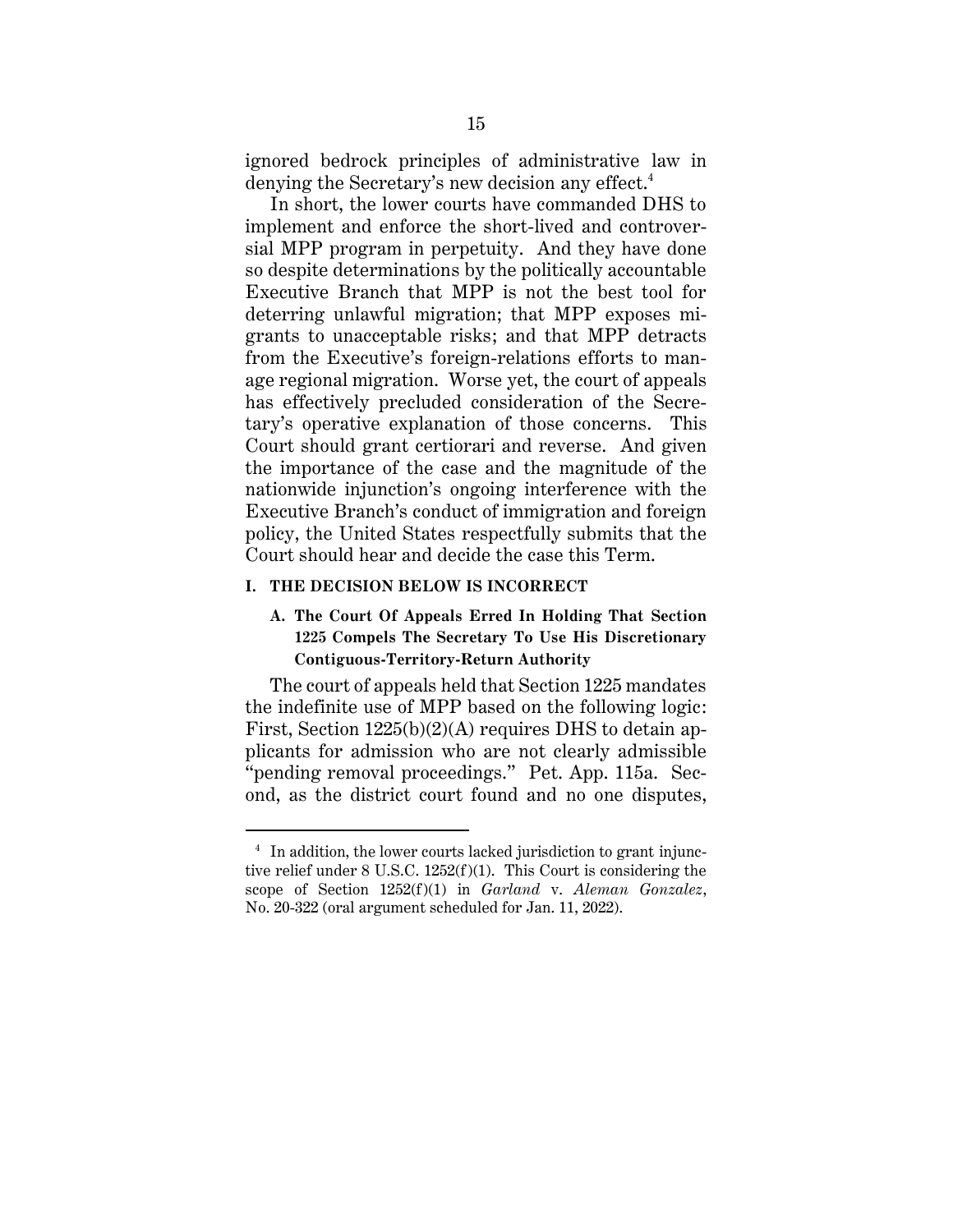"DHS lacks the resources to detain every alien seeking admission to the United States." *Id.* at 119a; see p. 5, *supra*. Third, the court of appeals stated that the INA's parole provisions give the agency only "limited authority" to make selective releases. Pet. App. 14a; see *id.* at 13a-15a, 116a-118a, 120a-121a. Therefore, the court concluded, DHS must "avail itself of" the "authorized alternative" of contiguous-territory return to avoid violating Section 1225(b)(2)(A)'s purported detention mandate. *Id.* at 120a n.18. That reasoning cannot be reconciled with the text, structure, or history of Section 1225.

1. The court of appeals' decision contradicts the plain text of Section 1225(b)(2)(C).

a. Section  $1225(b)(2)(C)$  states that, when DHS encounters an applicant for admission who is not clearly entitled to be admitted (the class "described in subparagraph  $[1225(b)(2)(A)]$ ", and who is arriving on land from Mexico or Canada, the Secretary "*may* return" the applicant to Mexico or Canada pending his removal proceedings. 8 U.S.C. 1225(b)(2)(C) (emphasis added). The first question presented here is whether the Secretary may decide not to use that authority.

"To ask the question is nearly to answer it." *Rodriguez* v. *FDIC*, 140 S. Ct. 713, 716 (2020). This Court has consistently "emphasized that the 'word "may" clearly connotes discretion.'" *Halo Elecs., Inc* v. *Pulse Elecs., Inc.*, 579 U.S. 93, 103 (2016) (quoting *Martin* v. *Franklin Capital Corp.*, 546 U.S. 132, 136 (2005)); see, *e.g.*, *Weyerhaeuser Co.* v. *United States Fish & Wildlife Serv.*, 139 S. Ct. 361, 371 (2018). Congress's use of the word "may" in Section  $1225(b)(2)(C)$  thus unmistakably indicates that contiguous-territory return is always a discretionary tool that the Secretary has permission to use, but never one that he is compelled to use.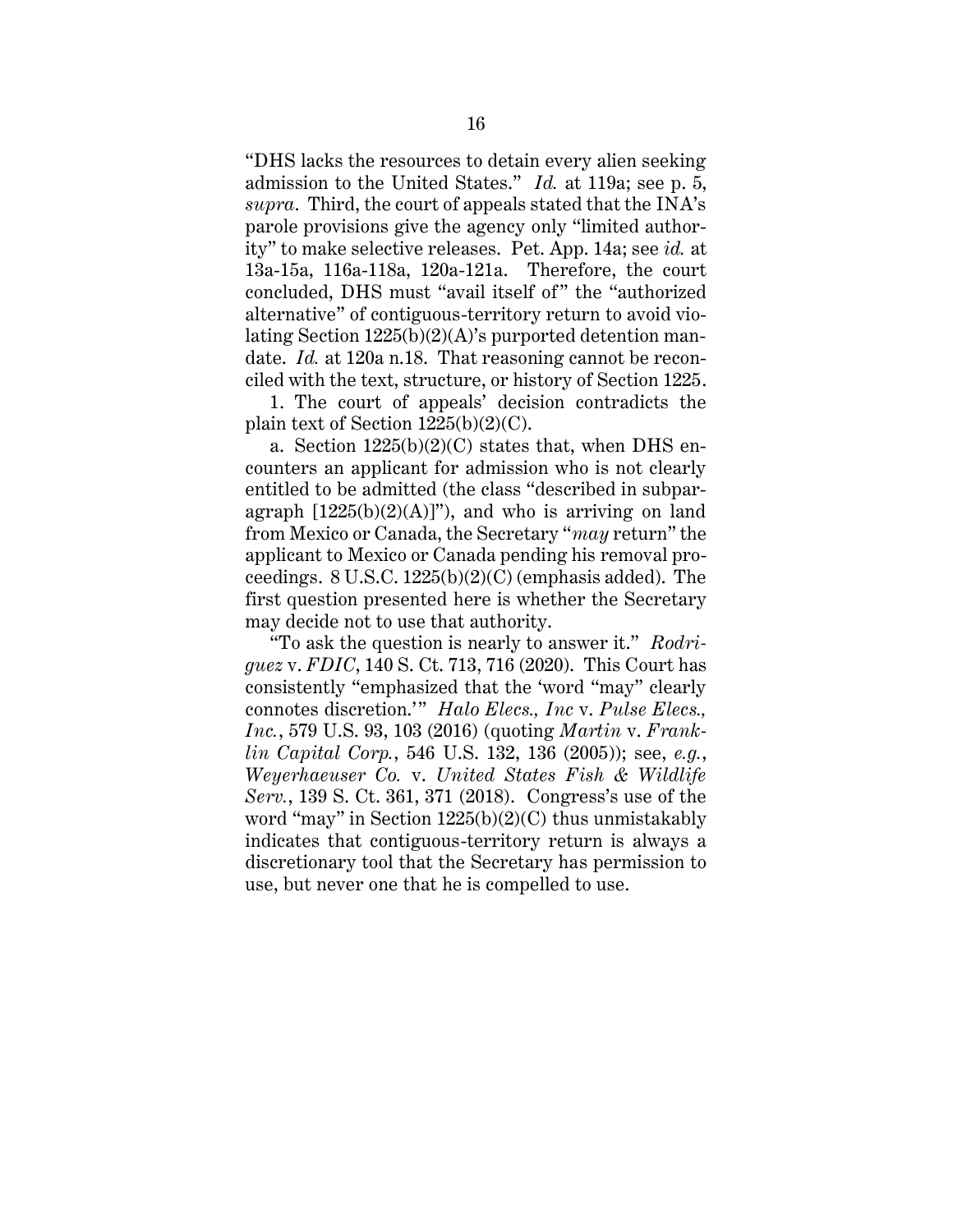b. Even the court of appeals acknowledged that Section  $1225(b)(2)(C)$  is "obviously \*\*\* discretionary." Pet. App. 120a n.18. But the court nonetheless held that it becomes mandatory whenever DHS lacks the capacity to satisfy Section 1225's purported detention "mandate." *Ibid.* The court believed that DHS cannot manage its limited detention capacity by releasing inadmissible applicants for admission on parole or otherwise, as the agency has done for decades. *Ibid.* Instead, the court held that DHS *must* "return under § 1225(b)(2)(C)." *Id.* at 120a. In other words, according to the court of appeals, Section  $1225(b)(2)(C)$  is a "safety valve to address [the] problem" of inadequate detention capacity. *Id.* at 4a.

That reasoning is incorrect. Even if the court of appeals' criticisms of DHS's longstanding detention and parole practices had merit—and they do not, see pp. 19- 23, *infra*—those criticisms would not affect the legality of the Secretary's decision to stop programmatic use of the *discretionary* contiguous-territory-return authority. The court's conclusion that DHS is "violating" a detention mandate in Section  $1225(b)(2)(A)$ , Pet. App. 120a n.18, could conceivably support, at most, an order requiring DHS to detain more people—not an order compelling the Secretary to utilize a separate enforcement tool that Congress said he "may" use.

Respondents have not sought an order obligating DHS to actually return anyone to Mexico, likely because the courts lack jurisdiction to command the Secretary to employ his discretionary authorities—including the contiguous-territory-return authority. See 8 U.S.C. 1252(a)(2)(B)(ii) (depriving courts of jurisdiction to review "any \* \* \* decision or action of the" Secretary "the authority for which is specified under this subchap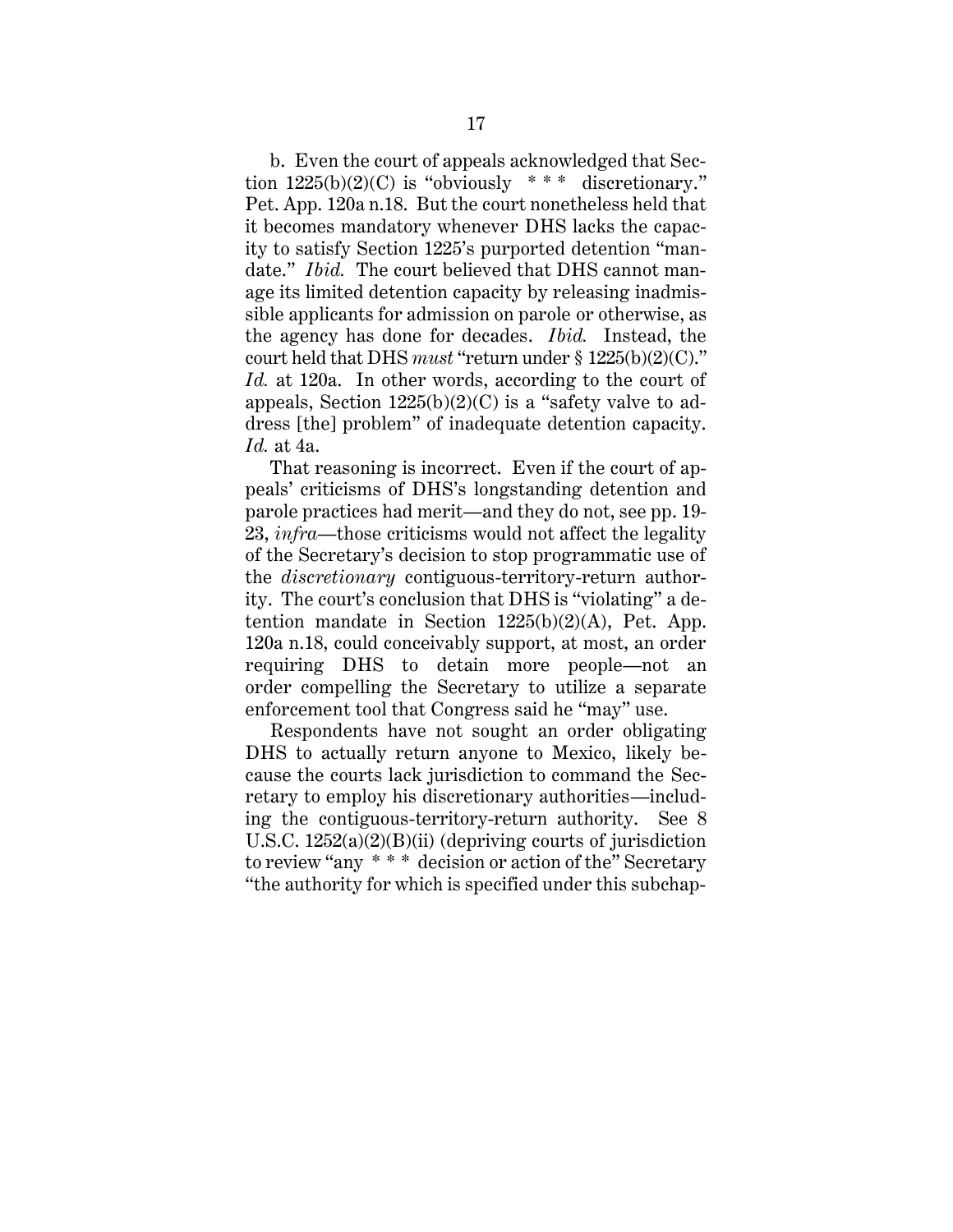ter to be in [his] discretion"). Respondents should not be permitted to sidestep that jurisdictional bar by repackaging their statutory theory as a complaint about the termination of MPP.

2. Moreover, the court of appeals' "safety valve" construction, Pet. App. 4a, is refuted by Section 1225(b)(2)(C)'s context. The available historical evidence suggests that even the Congress that enacted IIRIRA did not appropriate adequate funds for the Executive Branch to detain all noncitizens described in Section 1225. Compare, *e.g.*, IIRIRA § 386(a), 110 Stat. 3009-653 (directing an increase in immigrationdetention facilities to "at least 9,000 beds" during fiscal year 1997), with U.S. Border Patrol, *Southwest Border Sectors: Total Encounters By Fiscal Year*, https://go. usa.gov/xeJCM (showing over 1.3 million noncitizens apprehended that year just at the southwest border between ports of entry). Nothing suggests that Congress viewed contiguous-territory return as an *obligatory* solution to that problem, and the words Congress chose— "may return"—show the opposite.

The court of appeals' contrary construction is especially implausible because contiguous-territory return by definition involves sending noncitizens into the territory of a foreign sovereign. That step requires the foreign sovereign's consent, see Pet. App. 274a, 325a, and thus necessarily requires negotiations implicating foreign relations. Cf. *Harisiades* v. *Shaughnessy*, 342 U.S. 580, 588-589 (1952) ("[A]ny policy toward aliens is vitally and intricately interwoven with contemporaneous policies in regard to the conduct of foreign relations."). The court of appeals did not explain why, in situations where the Executive lacks adequate detention capacity, Congress would have conferred on Mexico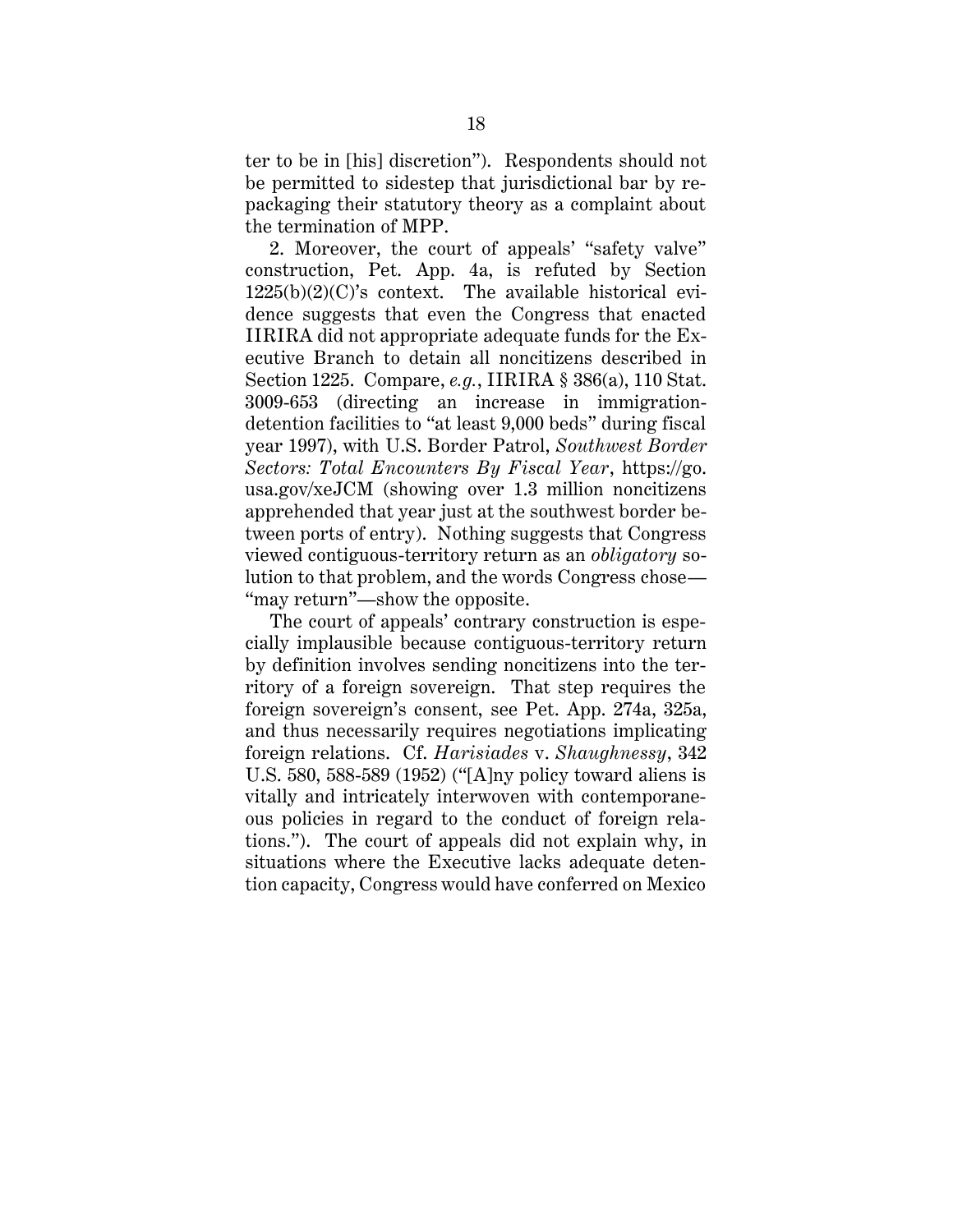the effective power to decide whether or not the Secretary employs contiguous-territory return.

Instead, as the Board of Immigration Appeals has explained, Congress enacted Section  $1225(b)(2)(C)$ simply to provide a statutory basis for the Executive Branch's prior ad hoc practice of returning selected noncitizens to Mexico or Canada, see *In re M-D-C-V-*, 28 I. & N. Dec. 18, 25-26 (B.I.A. 2020), shortly after the Board had held that the practice required express authorization. See *In re Sanchez-Avila*, 21 I. & N. Dec. 444, 464-466 (B.I.A. 1996). It would be startling if Congress had buried in that provision a mandate to overhaul the Executive's border-management practices and dictate its foreign policy. "Congress does not," after all, "hide elephants in mouseholes." *Cyan, Inc. v. Beaver Cnty. Emps. Ret. Fund*, 138 S. Ct. 1061, 1071 (2018) (citation omitted).And it would be even more startling for such a mandate to have gone unnoticed for a quarter of a century.

3. Section 1225(b)(2)(C)'s discretionary character would resolve the first question presented even if the court of appeals were correct that DHS's longstanding detention and parole practices are inconsistent with the INA. But the court was mistaken.

a. As an initial matter, the court of appeals drew its sweeping conclusions about DHS's practices without the benefit of a relevant record. The agency decision that respondents challenged in this APA case was the June 1 termination of MPP. See D. Ct. Doc. 48, at 46 (June 3, 2021) (first amended complaint). Indeed, respondents emphasized that they were "not challenging" DHS's "parole policies." D. Ct. Doc. 103, at 63 (Aug. 20, 2021). As a result, the administrative record and the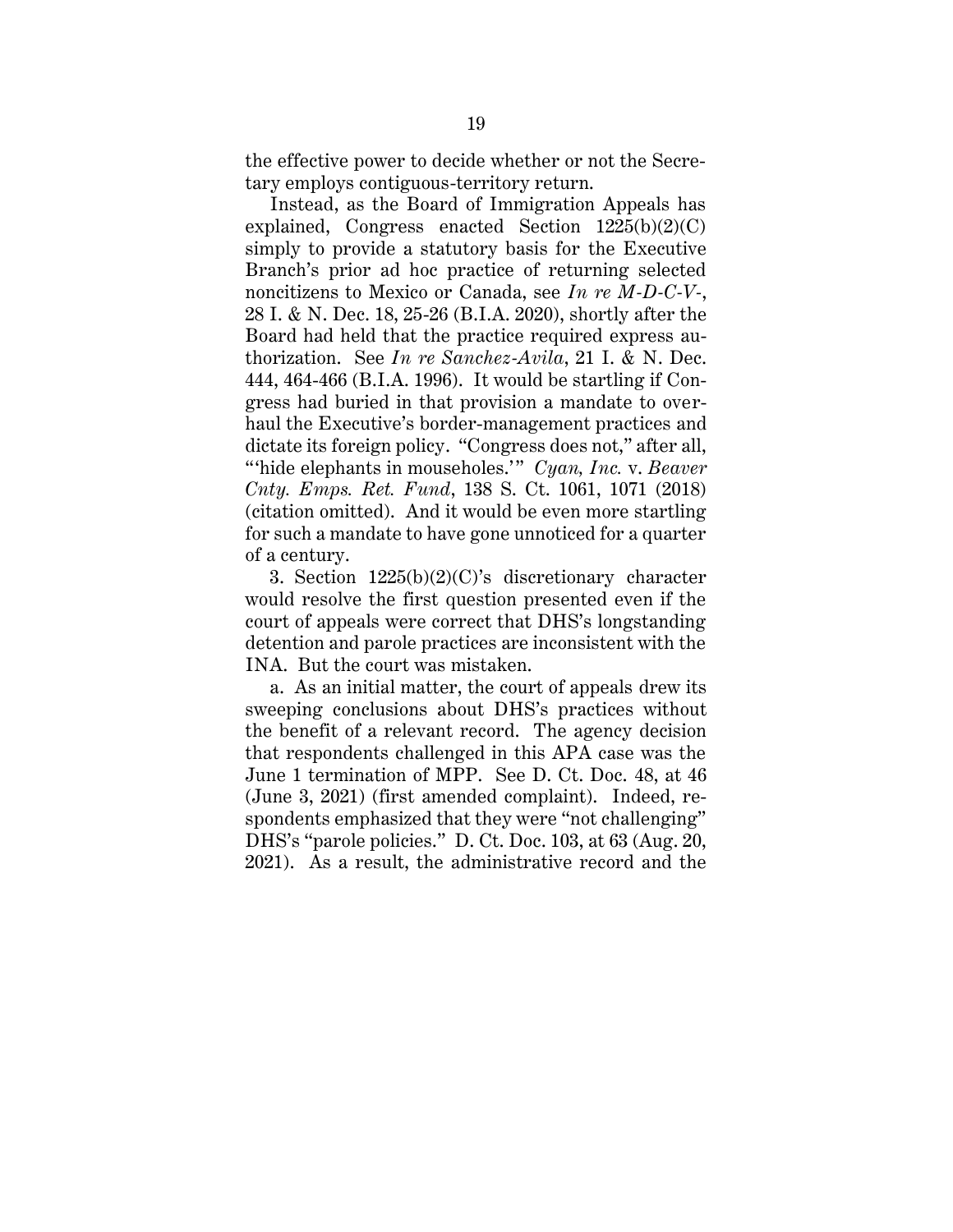parties' trial evidence were not directed to how many applicants for admission are paroled and why.

b. Perhaps in part because of that limited record, the court of appeals' analysis misapprehended both the relevant law and DHS's policies.

i. The court of appeals began with the premise that because Section  $1225(b)(2)(A)$  uses the word "shall," it imposes a judicially enforceable command requiring DHS to detain every noncitizen who falls within its terms. Pet. App. 115a-116a. But this Court has long held that even such "seemingly mandatory legislative commands" do not displace "the deep-rooted nature of law enforcement discretion." *Town of Castle Rock* v. *Gonzales*, 545 U.S. 748, 760 (2005) (Scalia, J.); see, *e.g.*, *Richbourg Motor Co.* v. *United States*, 281 U.S. 528, 534 (1930) ("Undoubtedly, 'shall' is sometimes the equivalent of 'may' when used in a statute prospectively affecting government action."). Thus, a state law instructing that officers "shall arrest" an individual who violates a restraining order did not "truly ma[k]e enforcement of [such] orders *mandatory*," because "insufficient resources'" and "'sheer physical impossibility," among other factors, required enforcement discretion. *Castle Rock*, 545 U.S. at 760 (citation omitted); see *City of Chicago* v. *Morales*, 527 U.S. 41, 59, 62 n.32 (1999).

So too here, where DHS lacks the physical capacity to implement Section 1225 as the inflexible "mandate" the court of appeals perceived. Pet. App. 120a n.18. The court did not explain how it can be a *statutory* violation for an agency to fail to do something that Congress has not funded it to do. See, *e.g.*, *Morton* v. *Ruiz*, 415 U.S. 199, 230-231 (1974).

The court of appeals stated (Pet. App. 115a-116a) that its reading of Section  $1225(b)(2)(A)$  was supported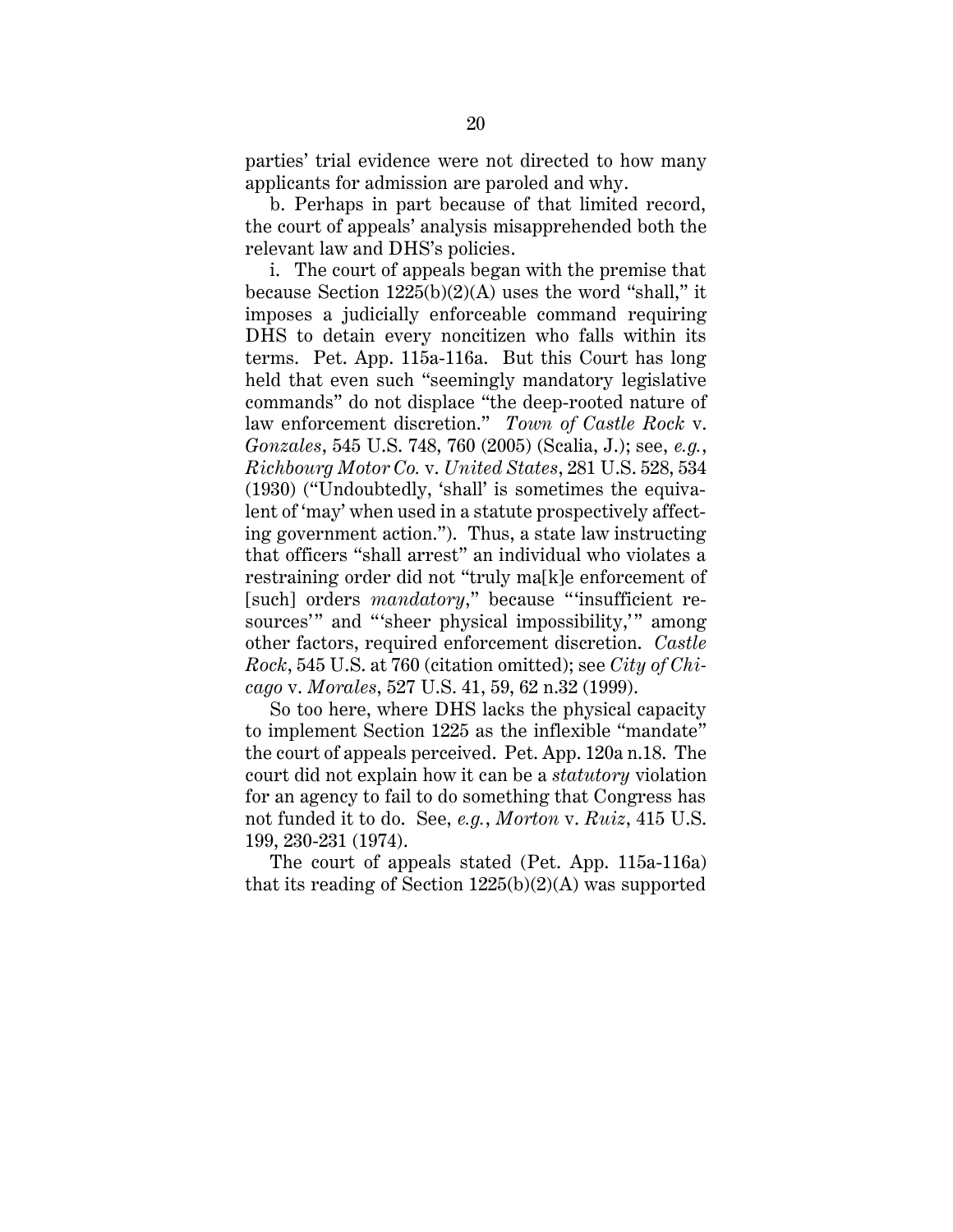by *Jennings* v. *Rodriguez*, 138 S. Ct. 830, 837 (2018). But *Jennings* rejected an argument by noncitizens that Section 1225 compelled their *release*, see *id.* at 844-846; the Court did not determine how DHS should implement Section 1225(b)(2)(A) when it cannot detain all inadmissible applicants for admission. See *id.* at 842 (stating that Section 1225(b) "*authorize*[*s*] detention until the end of applicable proceedings") (emphasis added).

The court of appeals also dismissed traditional principles of enforcement discretion, reasoning that the Secretary's decision to parole or otherwise refrain from detaining a noncitizen is not "a nonenforcement decision." Pet. App. 122a. The court appeared to rely on the fact that the affected noncitizens will be subject to immigration-enforcement proceedings regardless, and the only question is whether they are detained pending those proceedings. *Ibid.* But enforcement discretion encompasses not just choices about whether to enforce, but also choices about *how* to enforce. Cf. *Arizona* v. *United States*, 567 U.S. 387, 396 (2012) ("A principal feature of the removal system is the broad discretion exercised by immigration officials."). And in deciding not to detain a noncitizen pending removal, the Secretary elects not to use a particular statutory enforcement tool in the face of limited resources—a classic matter of enforcement discretion.

ii. Even setting aside traditional principles of enforcement discretion, the court of appeals' conclusion that Section  $1225(b)(2)(A)$  mandates detention is refuted by other provisions of the INA that expressly authorize release. Most obviously, Congress granted the Secretary "discretion" to "parole into the United States temporarily under such conditions as he may prescribe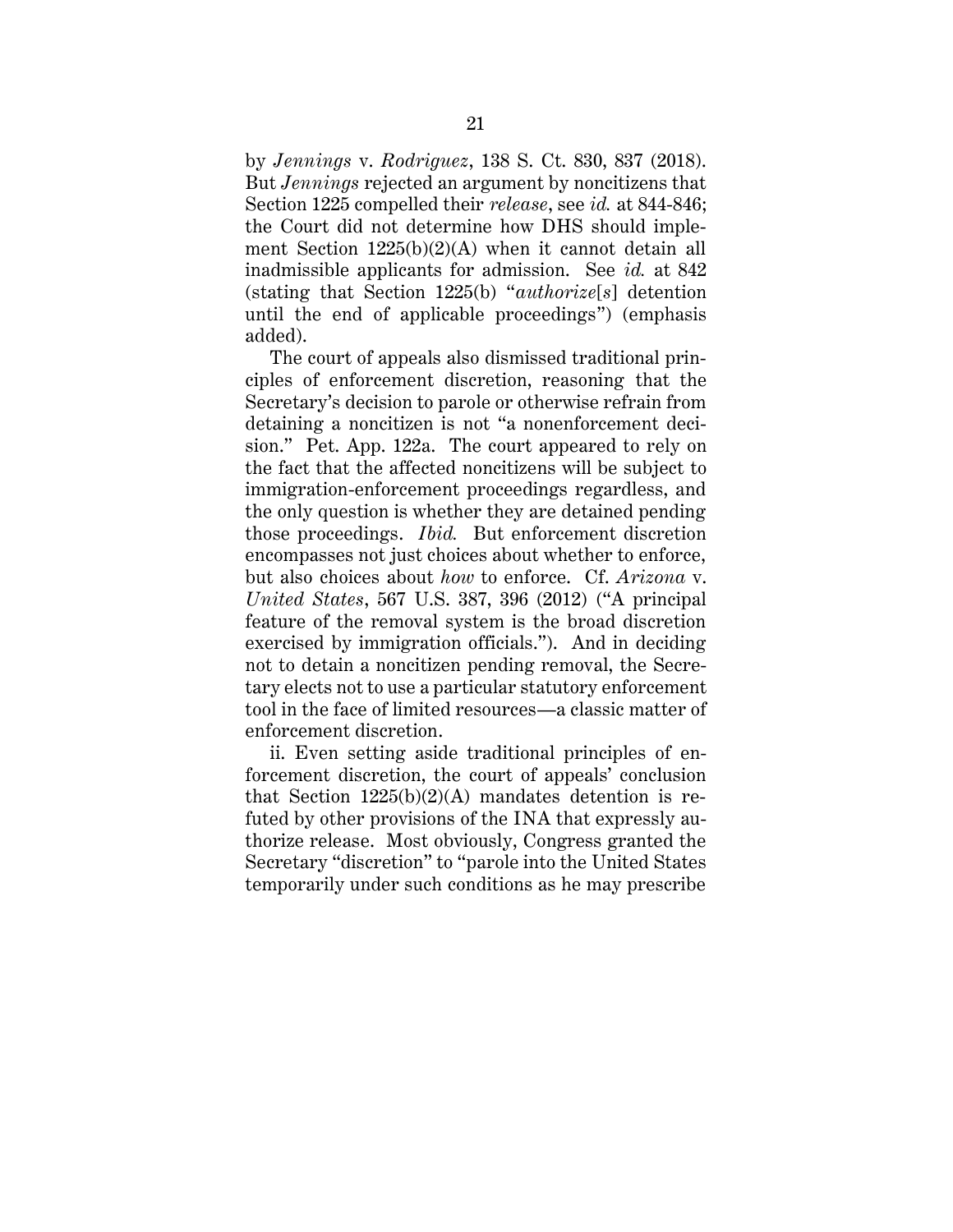only on a case-by-case basis for urgent humanitarian reasons or significant public benefit any alien applying for admission." 8 U.S.C. 1182(d)(5)(A).

The court of appeals stated that Section  $1182(d)(5)(A)$ does not permit DHS to parole large numbers of noncitizens that it lacks capacity to detain. Pet. App. 120a. But Congress charged *the Secretary* with determining, "in his discretion," whether the parole of specific persons —such as those whom DHS cannot detain due to insufficient appropriations and who do not pose a danger or a flight risk—would be a "significant public benefit." 8 U.S.C. 1182(d)(5)(A).

In exercising that authority, the Executive Branch has—across many administrations—considered resource constraints in determining when and how to use parole. See, *e.g.*, Memorandum from Matthew T. Albence, U.S. Immigration and Customs Enforcement (ICE), *Implementing the President's Border Security and Interior Immigration Enforcement Policies* 3 (Feb. 21, 2017), https://go.usa.gov/xtqtW; Memorandum from Marcy M. Forman and Victor X. Cerda, ICE, *ICE Transportation, Detention and Processing Requirements* 2 (Jan. 11, 2005), https://go.usa.gov/xtqtK. The Executive Branch's consistent constructions of the INA's parole provisions are entitled to judicial deference. See, *e.g.*, *INS* v. *Aguirre-Aguirre*, 526 U.S. 415, 424-425 (1999). Indeed, the Secretary's parole determinations are discretionary decisions insulated from judicial review by 8 U.S.C 1252(a)(2)(B)(ii).

The court of appeals stated, without citation, that DHS's longstanding parole practices are inconsistent with Section  $1182(d)(5)(A)$  because parole decisions are not made on a "case-by-case basis." Pet. App. 120a-121a. That is incorrect. DHS's parole regulations re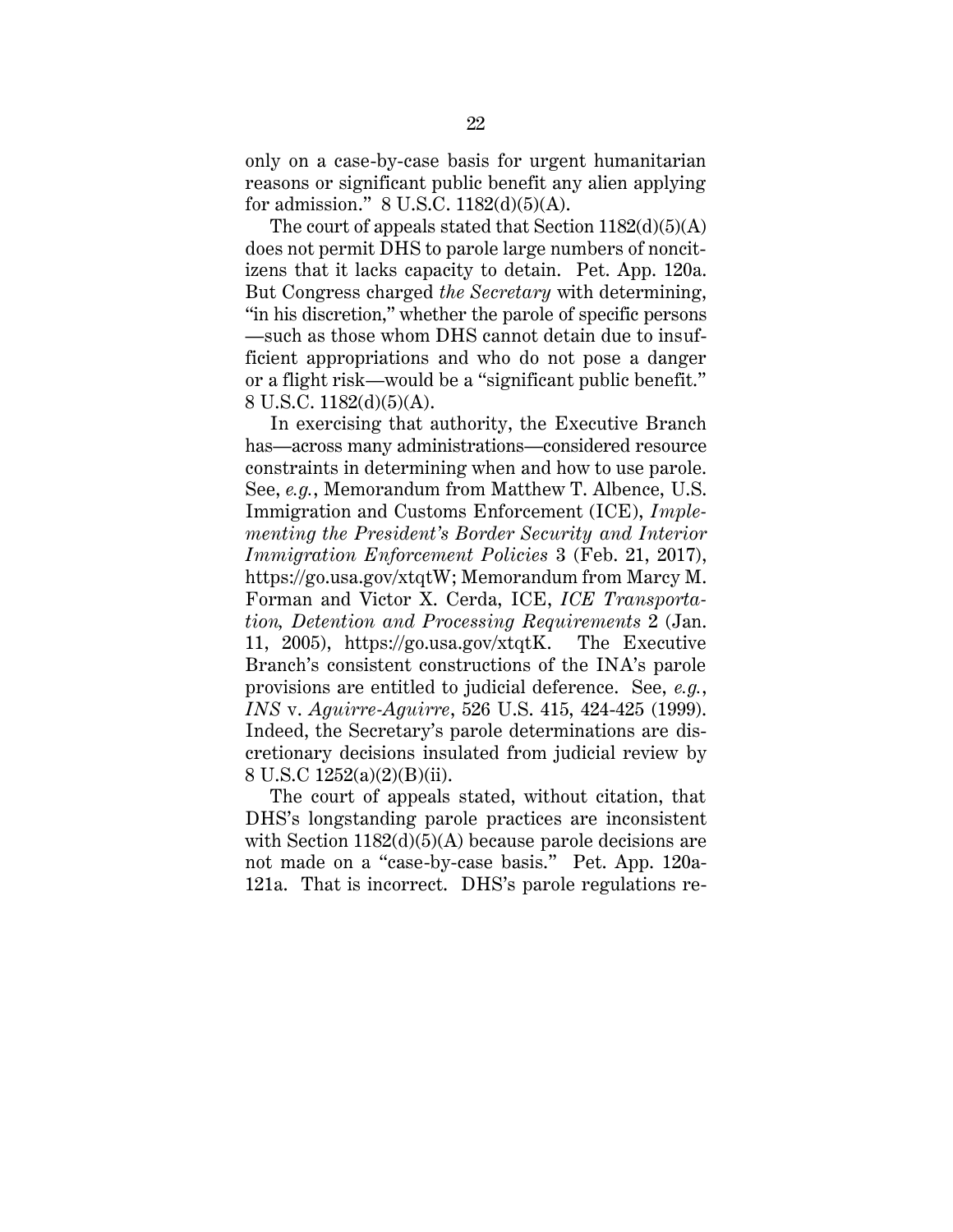quire "case-by-case" decisions, including a threshold determination that a noncitizen "presents neither a security risk nor a risk of absconding" and a further determination that parole is appropriate, including because "continued detention is not in the public interest." 8 C.F.R. 212.5(b). In making those determinations, DHS must of course account for its actual detention capacity. But that does not make its decisions any less case-by-case.<sup>5</sup>

4. If any doubt remained, the radical implications of the court of appeals' reasoning would confirm that the court erred. As the government explained below, and as the court of appeals did not dispute, its construction of the INA conflicts with the construction of every presidential administration since IIRIRA went into effect in 1997. The court's holding requires DHS to implement an explicitly discretionary program so long as it lacks the physical capacity to detain all applicants for admission who are not clearly admissible—a circumstance that lies largely outside the agency's control. And respondents have identified no administration that ever

<sup>&</sup>lt;sup>5</sup> The Secretary is also authorized to release certain noncitizens on bond or conditional parole. See 8 U.S.C. 1226(a). The court of appeals believed that Section 1226(a) is irrelevant here because it applies only to noncitizens "already in the United States," whereas MPP and Section 1225(b)(2) concern noncitizens "apprehended at the border," Pet. App. 104a (emphasis omitted), and because DHS does not release noncitizens potentially eligible for contiguousterritory return on bond or conditional parole, *id.* at 105a. But the text of Section 1226 permits DHS to detain, and then release on bond or conditional parole, arriving noncitizens who are arrested shortly after crossing the border between ports of entry. And DHS *has* traditionally used those authorities in that context. See *Inspection and Expedited Removal of Aliens; Detention and Removal of Aliens; Conduct of Removal Proceedings; Asylum Procedures*, 62 Fed. Reg. 10,312, 10,323 (Mar. 6, 1997).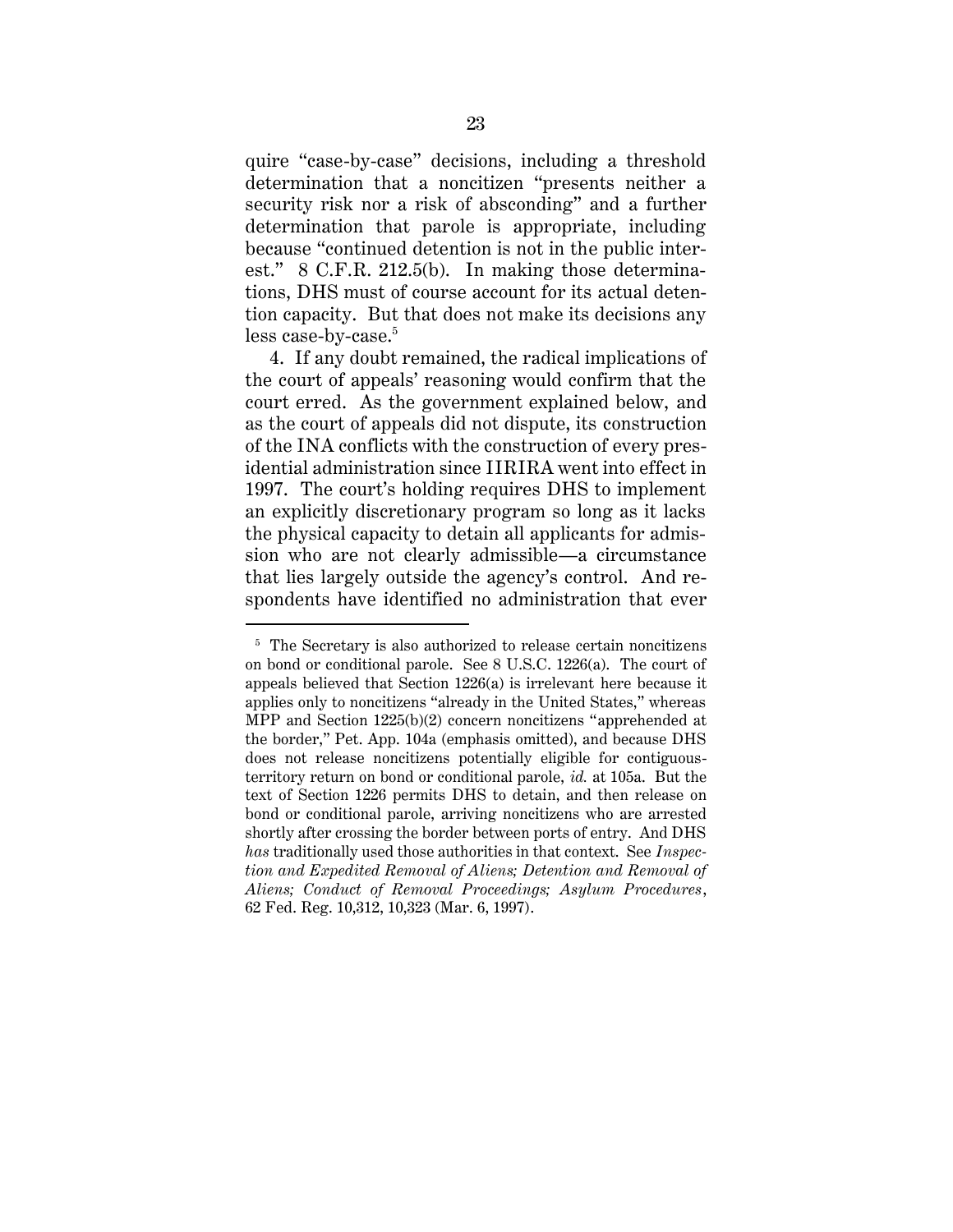attempted to use Section 1225(b)(2)(C) to return all nondetained inadmissible applicants for admission to Mexico or Canada. To the contrary: Until 2019, Section  $1225(b)(2)(C)$  was deployed principally in a limited, ad hoc manner. See Pet. App. 273a & n.12.

On the court of appeals' reading, even the administration that initiated MPP was in violation of Section 1225 while the program was in effect, because MPP did not attempt to cover all noncitizens who are statutorily eligible for contiguous-territory return. See, *e.g.*, Pet. App. 159a (describing classes of noncitizens not amenable to return under MPP, including all Mexican nationals). DHS enrolled approximately 68,000 people in MPP while it was operational, compared to the 1 million noncitizens that it processed under Title 8 at the southwest border in that same period. See *id.* at 277a; see also *id.* at 323a-324a. The court of appeals' interpretation thus contradicts not only the statutory text and context, but also a quarter century of practice spanning five presidential administrations.

## <span id="page-33-0"></span>**B. The Court Of Appeals Erred In Holding That The Secretary's October 29 Termination Decision Had No Legal Effect**

The district court vacated the Secretary's June 1 memorandum and remanded to the agency for further consideration because it concluded that the Secretary had not adequately explained his decision. As is routine following such a holding, the Secretary reconsidered the matter and issued a new decision specifically addressing the shortcomings perceived by the district court. Yet the court of appeals held that the new decision cannot even be considered because it had no legal effect. In so doing, the court ignored hornbook princi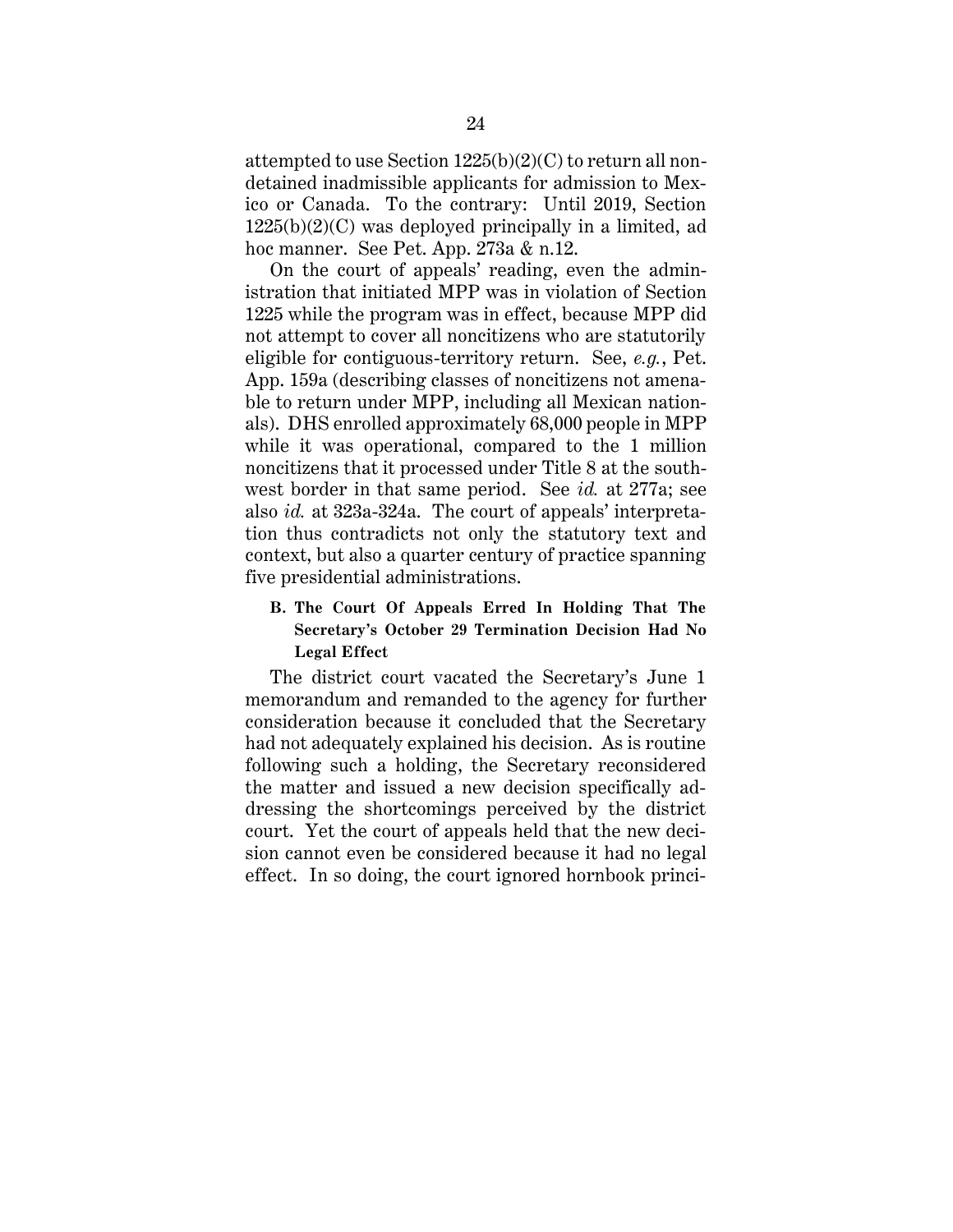ples of administrative law and relied on novel theories that even respondents had not advocated.

1. In *DHS* v. *Regents of the University of California*, 140 S. Ct. 1891 (2020), this Court explained that, when an agency's "grounds" for a challenged action "are inadequate, a court may remand for the agency to do one of two things." *Id.* at 1907. "First, the agency can offer 'a fuller explanation of the agency's reasoning *at the time of the agency action.*'" *Ibid.* (quoting *Pension Benefit Guar. Corp.* v. *LTV Corp.*, 496 U.S. 633, 654 (1990)). When an agency selects this route, it "may elaborate" on its original reasons "but may not provide new ones." *Id.* at 1908. "Alternatively, the agency can 'deal with the problem afresh' by taking *new* agency action." *Ibid.* (quoting *SEC* v. *Chenery Corp.*, 332 U.S. 194, 201 (1947)). "An agency taking this route is not limited to its prior reasons." *Ibid.*

In *Regents*, the agency selected the first path, resting on the initial decision "while elaborating on its prior reasoning" in a supplemental memorandum. 140 S. Ct. at 1908. But this Court found that the supplemental memorandum bore "little relationship" to the prior one, and accordingly declined to consider the agency's new rationales on the ground that they amounted to "impermissible *post hoc* rationalizations." *Id.* at 1908-1909.

In this case, DHS followed the teaching of *Regents* by selecting the alternative path. After the district court vacated the Secretary's June 1 decision and remanded to DHS, the agency explicitly chose to " 'deal with the problem afresh' by taking *new* agency action." *Regents*, 140 S. Ct. at 1908 (quoting *Chenery*, 332 U.S. at 201). Even as DHS pursued its appeal, which was necessary to challenge the court's erroneous reading of Section 1225 in a final judgment, the Secretary com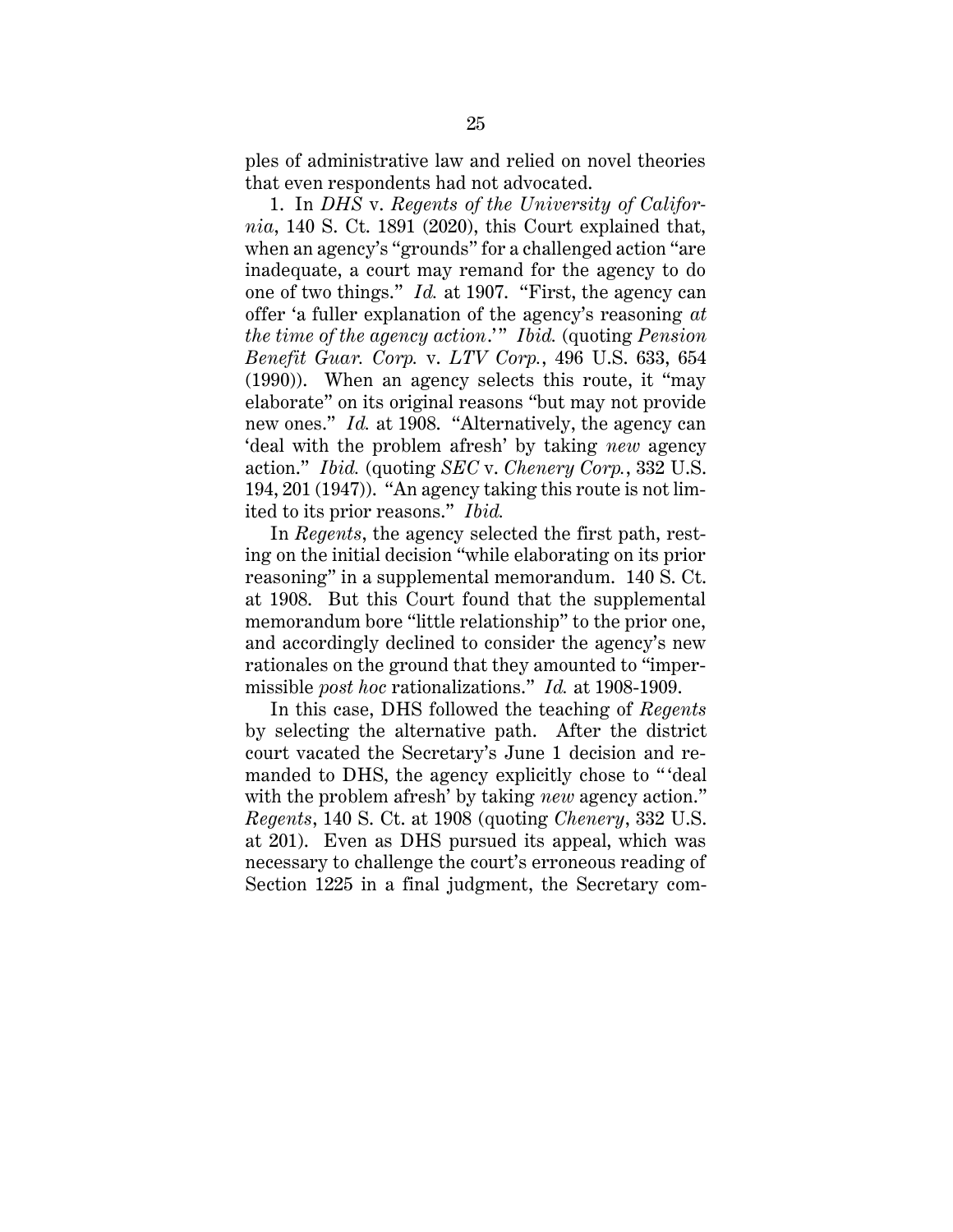menced a new and thorough evaluation process, culminating in the October 29 decision in which he "supersede[d] and rescind[ed] the June 1 memorandum" and in its place again "terminat[ed] MPP." Pet. App. 263a. The October 29 decision accordingly rested on several "new reasons" that were "absent from" the June 1 decision, *Regents*, 140 S. Ct. at 1908, and expressly addressed each of the "considerations that the District Court [had] determined were insufficiently addressed in the June 1 memo," Pet. App. 259a. In short, "by its own terms," the October 29 decision "implement[ed] a new policy." *Regents*, 140 S. Ct. at 1908.

The court of appeals nevertheless rejected that conclusion. The court reasoned that the Secretary had made only a single "*Termination Decision*," and that respondents are challenging that decision—"not the June 1 Memorandum, the October 29 Memoranda, or any other memo." Pet. App. 22a. In the court's view, "DHS's Termination Decision is analogous to the judgment of a court, and its memos are analogous to a court's opinion explicating its judgment." *Ibid.* But the court of appeals cited no administrative-law authority for that characterization, and it is wrong. Unlike in *Regents*, DHS expressly chose not to "rest on the [June 1 decision] while elaborating on its prior reasoning," 140 S. Ct. at 1908, and instead issued a *new* decision "rescind[ing] the June 1 memorandum" and other prior actions related to MPP. Pet. App. 263a-264a.

The court of appeals offered no sound justification for ignoring that choice. The court suggested that the Secretary's explanations for the October 29 decision are merely *post hoc* rationalizations, Pet. App. 44a-45a, but this case bears no resemblance to those in which the Court has rejected agency explanations on that ground.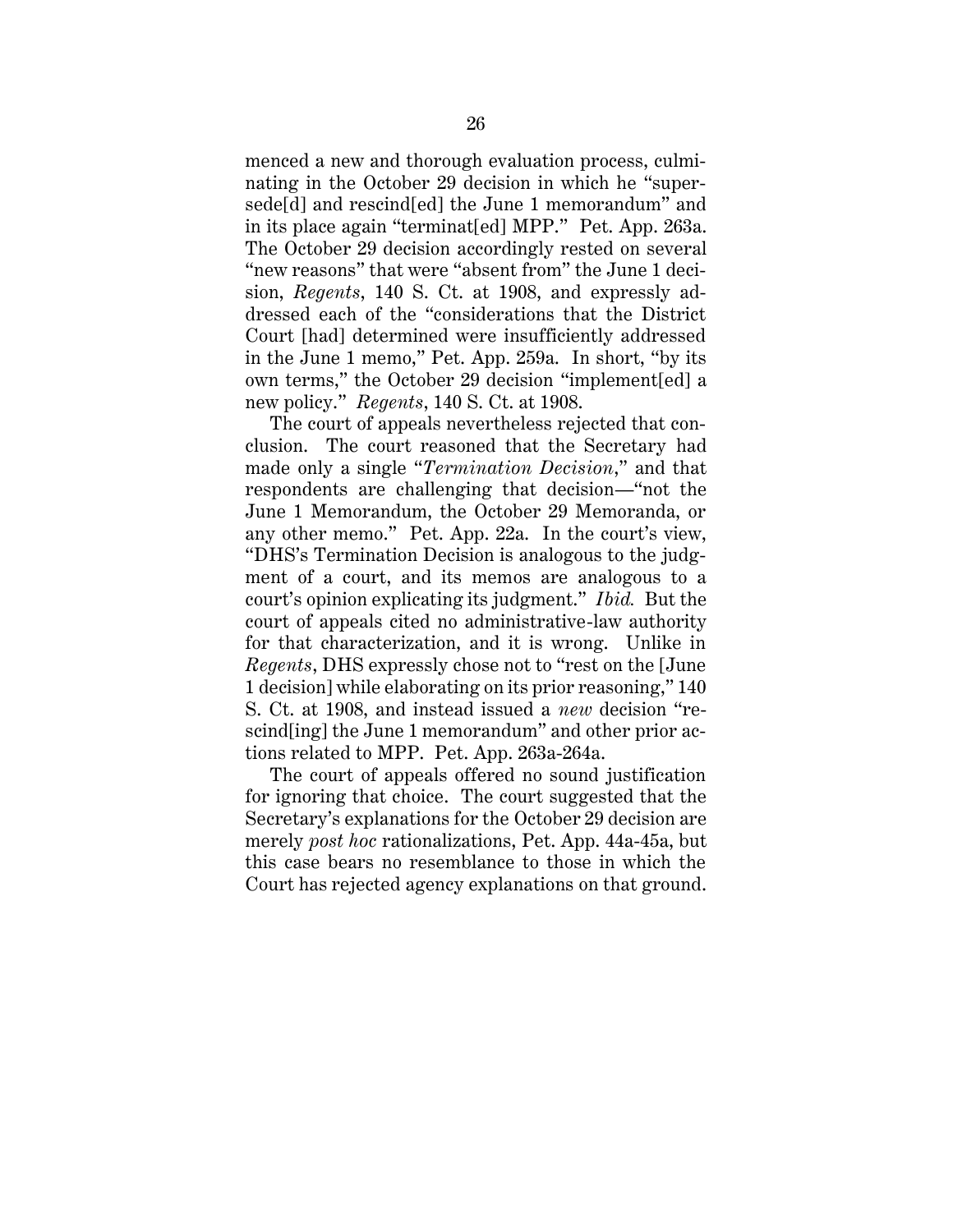See, *e.g.*, *Regents*, 140 S. Ct. at 1908 (second agency memorandum expressly " 'decline[d] to disturb the [initial] memorandum's rescission' and instead 'provide[d] further explanation'") (citation omitted; first and third set of brackets in original); *Motor Vehicle Mfrs. Ass'n of the U.S., Inc.* v. *State Farm Mut. Auto. Ins. Co.*, 463 U.S. 29, 50 (1983) (arguments of "appellate counsel[]"); *Citizens to Preserve Overton Park, Inc.* v. *Volpe*, 401 U.S. 402, 419 (1971) ("litigation affidavits").

The court of appeals' conclusion is particularly misplaced given the nature of the APA violation identified by the district court. The district court invalidated the June 1 decision as arbitrary and capricious because it believed the Secretary had "ignored critical factors" and given "arbitrary" reasons. Pet. App. 191a, 195a. The *only* way to remedy those deficiencies was to issue a decision that reflected consideration of additional factors—as the Secretary did here.

2. The court of appeals' decision violates core APA principles because it leaves DHS no viable pathway for providing that additional consideration and explanation.

At times, the court seemed to suggest that DHS could issue a new decision only by adopting a different *conclusion* about whether to terminate MPP. See Pet. App. 22a ("The June 1 Memorandum—just like the October 29 Memoranda and *any other subsequent* memos—simply explained DHS's [termination] decision.") (emphasis altered). But at least since *Chenery*, it has been hornbook law that when a court finds an agency's original explanation lacking, the agency on remand may "reexamine[] the problem, recast its rationale, and reach[] the same result." 332 U.S. at 196. The federal reporters are filled with decisions that, like *Chenery*, considered "additional explanations" made by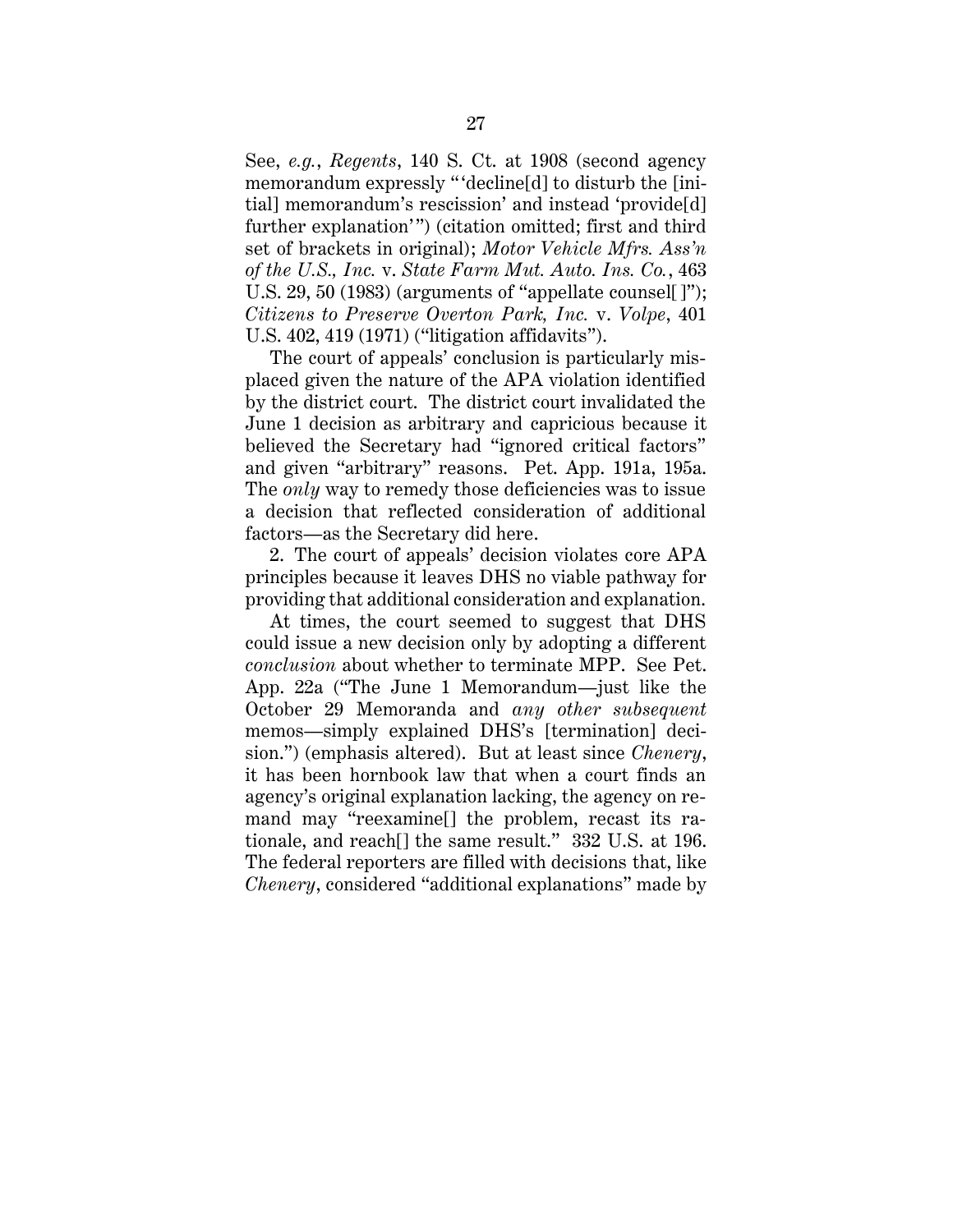an agency "on remand from a court, even if the agency's bottom-line decision itself d[id] not change." *Regents*, 140 S. Ct. at 1934 (Kavanaugh, J., concurring in the judgment in part and dissenting in part).

At other times, the court of appeals suggested that DHS had acted improperly by reconsidering its decision while also pursuing an appeal. *E.g.*, Pet. App. 125a-126a & n.19. But the court cited no law or precedent precluding an agency from taking that course. And that dualtrack approach was particularly necessary here: The district court's judgment "remanded" the matter to DHS "for further consideration," *id.* at 212a, and that judgment was not stayed pending appeal. While DHS could address the court's failure-to-explain holding by issuing a new decision on remand, the agency had to pursue its appeal to obtain review of the district court's unprecedented interpretation of Section 1225 and the portion of the injunction requiring DHS to maintain MPP in perpetuity unless Congress increases its detention capacity.

If the court of appeals objected to DHS's issuance of a new decision while the appeal was pending, then it could have remanded for the district court to address that decision in the first instance (as DHS requested, see p. 12, *supra*). Instead, the court of appeals held that the new memorandum *cannot* be considered because it had no legal effect. That was error.

The court of appeals attempted to downplay its overreach by stating that it "need not decide" whether the October 29 decision was based on "*post hoc* rationalizations." Pet. App. 45a. But the essential premise of the court's ruling was that the Secretary's October 29 decision had no legal effect. The court reasoned that "DHS's June 1 decision to terminate MPP had legal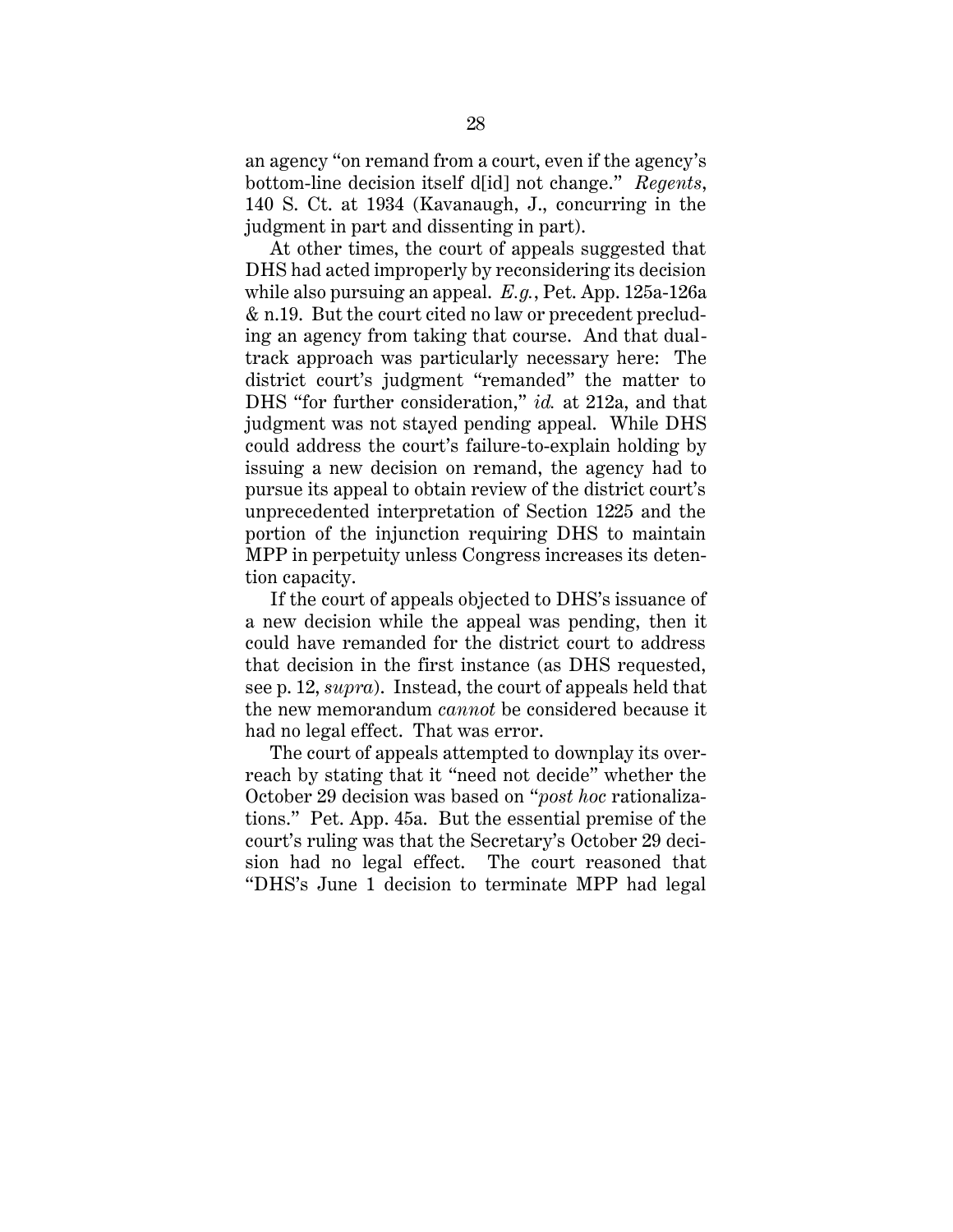effect" but "[t]he June 1 Memorandum—just like the October 29 Memoranda and any other subsequent memos—simply *explained* DHS's decision." *Id.* at 22a. The opinion is replete with other pronouncements to the same effect. See, *e.g.*, *id.* at 11a ("The October 29 Memoranda did not purport to alter the Termination Decision in any way; they merely offered additional reasons for it."); *id.* at 23a ("The October 29 Memoranda did not constitute a new and separately reviewable 'final agency action."); *id.* at 125a (describing the October 29 decision as a "new memo (but not a full-on new agency action)"). In light of those pronouncements, there is no doubt that the court's opinion improperly precludes the October 29 decision from satisfying the injunction's condition that DHS "lawfully rescind[]" MPP "in compliance with the APA." *Id.* at 212a.

3. The court of appeals' holding that the October 29 decision had no legal effect depended heavily on what the court termed the "reopening" doctrine, Pet. App. 23a-30a, which no party had briefed. The D.C. Circuit formulated that doctrine to determine the triggering event for the statute of limitations governing challenges to agency action in "situations where an agency conducts a rulemaking or adopts a policy on an issue at one time, and then in a later rulemaking restates the policy or otherwise addresses the issue again without altering the original decision." *National Ass'n of Reversionary Prop. Owners* v. *Surface Transp. Bd.*, 158 F.3d 135, 141 (1998) (*NARPO*). "[W]hen the later proceeding explicitly or implicitly shows that the agency actually reconsidered the rule, the matter has been reopened and the time period for seeking judicial review begins anew." *Ibid.*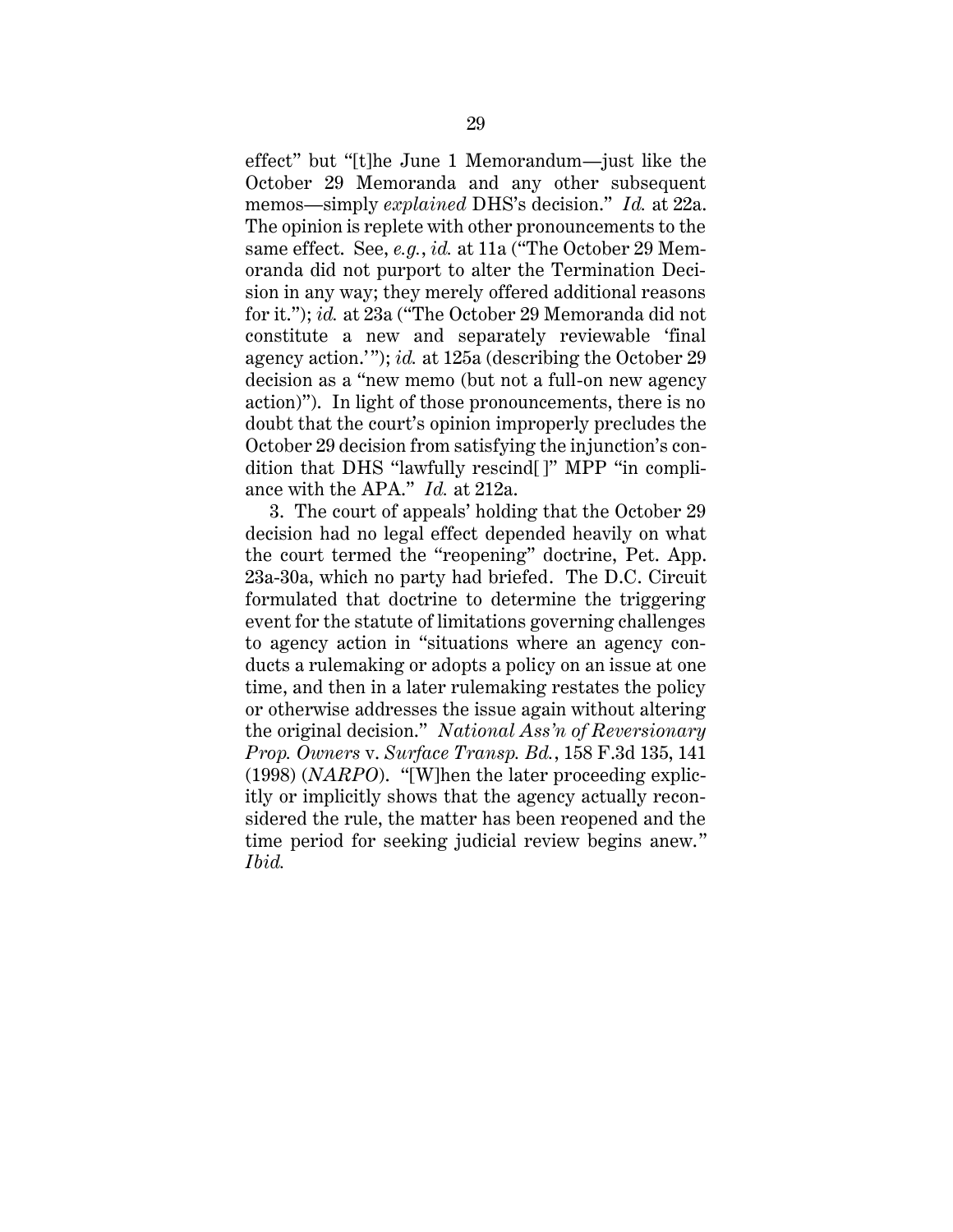The reopening doctrine is inapposite here, where the district court vacated the agency's original decision and remanded to the agency, and the agency expressly issued a new decision after a new evaluation process. And even if the reopening doctrine were relevant, the Secretary's October 29 decision unmistakably reopened the June 1 decision. In concluding otherwise, the court of appeals considered a variety of factors, such as whether the agency issued an "explicit invitation to comment on a previously settled matter." Pet. App. 26a (quoting *NARPO*, 158 F.3d at 142). Such factors may assist a court in ascertaining whether an agency has *implicitly*  reopened a prior decision during a subsequent noticeand-comment rulemaking. But the D.C. Circuit has recognized that where, as here, an agency "explicitly" reconsiders a prior decision, there is "no need to quibble about the precise quantum of evidence sufficient to show" reopening. *Public Citizen* v. *Nuclear Regulatory Comm'n*, 901 F.2d 147, 151 (D.C. Cir.), cert. denied, 498 U.S. 992 (1990). The Secretary explicitly reopened the decision whether to terminate MPP "[p]ursuant to the [d]istrict [c]ourt's remand," and determined anew "that MPP should be terminated." Pet. App. 259a-260a.

The court of appeals faulted DHS for announcing on September 29 that it "intend[ed] to issue in the coming weeks a new memorandum terminating" MPP, which the court perceived as a sign that the Secretary had prejudged the issue. Pet. App. 28a. But that announcement was itself the product of weeks of analysis following the district court's August 13 remand. And the announcement was not a final decision; it simply reflected the Secretary's present "[i]ntention" to terminate MPP again. *Ibid.* That announcement allowed the government to give the court of appeals notice of the forthcom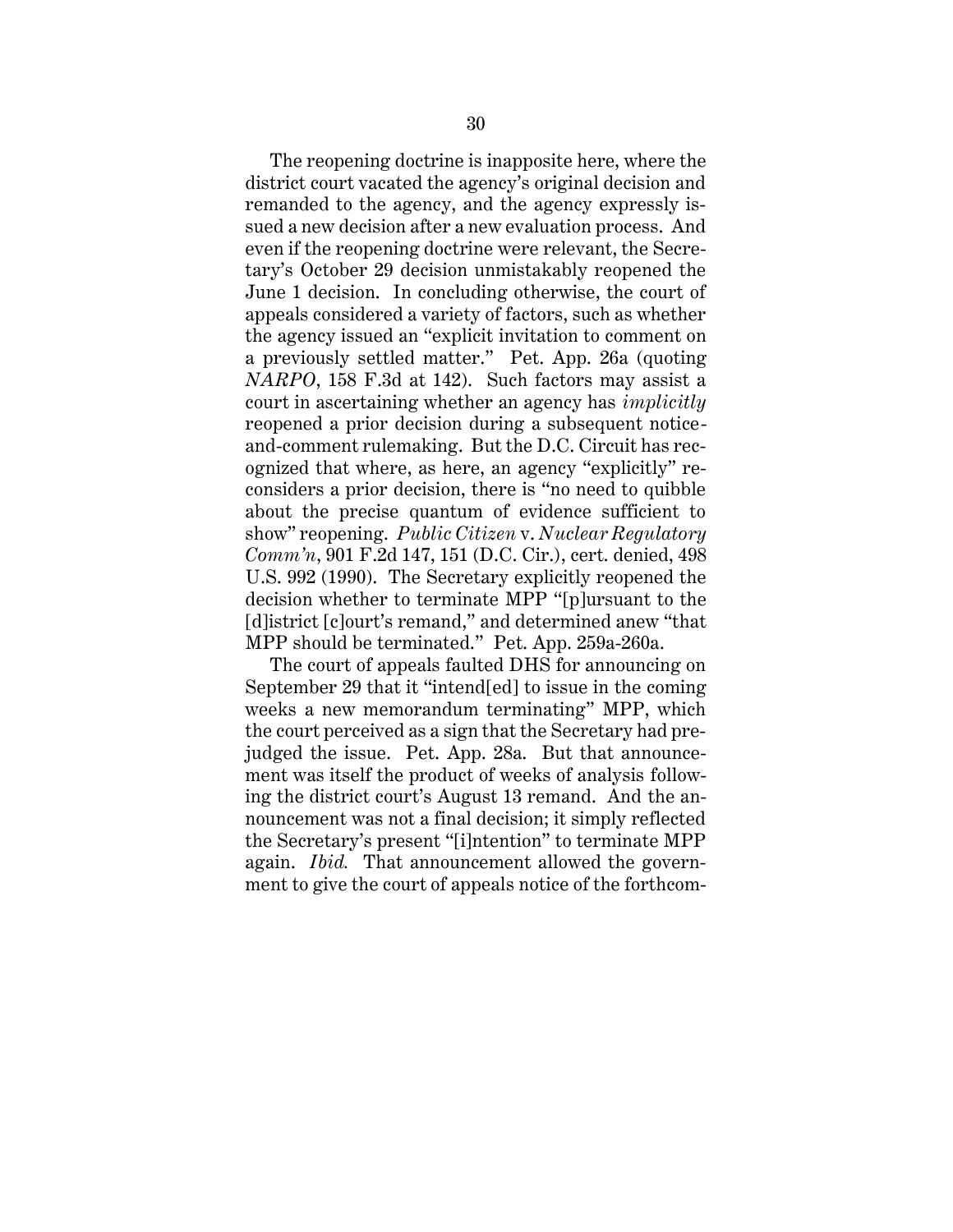ing decision while it continued to work through the issue, and seek to hold the case in abeyance before the completion of briefing and well before oral argument. See Gov't C.A. Motion (Sept. 29, 2021); cf. Pet. App. 49a-50a (faulting DHS for issuing the October 29 decision shortly before argument). But the court denied that request.

The October 29 decision, in turn, "did not purport to justify a predetermined outcome." *Fisher* v. *Pension Benefit Guar. Corp.*, 994 F.3d 664, 670 (D.C. Cir. 2021). Rather, the Secretary "once more assessed whether MPP should be maintained, terminated, or modified in a variety of different ways." Pet. App. 259a. In doing so, he fully considered all relevant "arguments, evidence, and perspectives presented by those who support re-implementation of MPP, those who support terminating the program, and those who have argued for continuing MPP in a modified form." *Id.* at 259a-260a; see *id.* at 287a-343a. The court of appeals failed to justify its refusal to accept the Secretary's account of his decisional process. See *Overton Park*, 401 U.S. at 415 (describing the "presumption of regularity" owed to agency action).

4. In denying the government's prior motion for a stay, this Court relied solely on the district court's conclusion that the June 1 memorandum had failed to explain adequately the Secretary's decision to terminate MPP. See Pet. App. 214a. The Secretary has now conducted a fresh evaluation and issued a new decision comprehensively addressing the district court's concerns. The court of appeals seriously erred in affirming the district court's injunction without even considering or permitting the district court to consider—that new decision.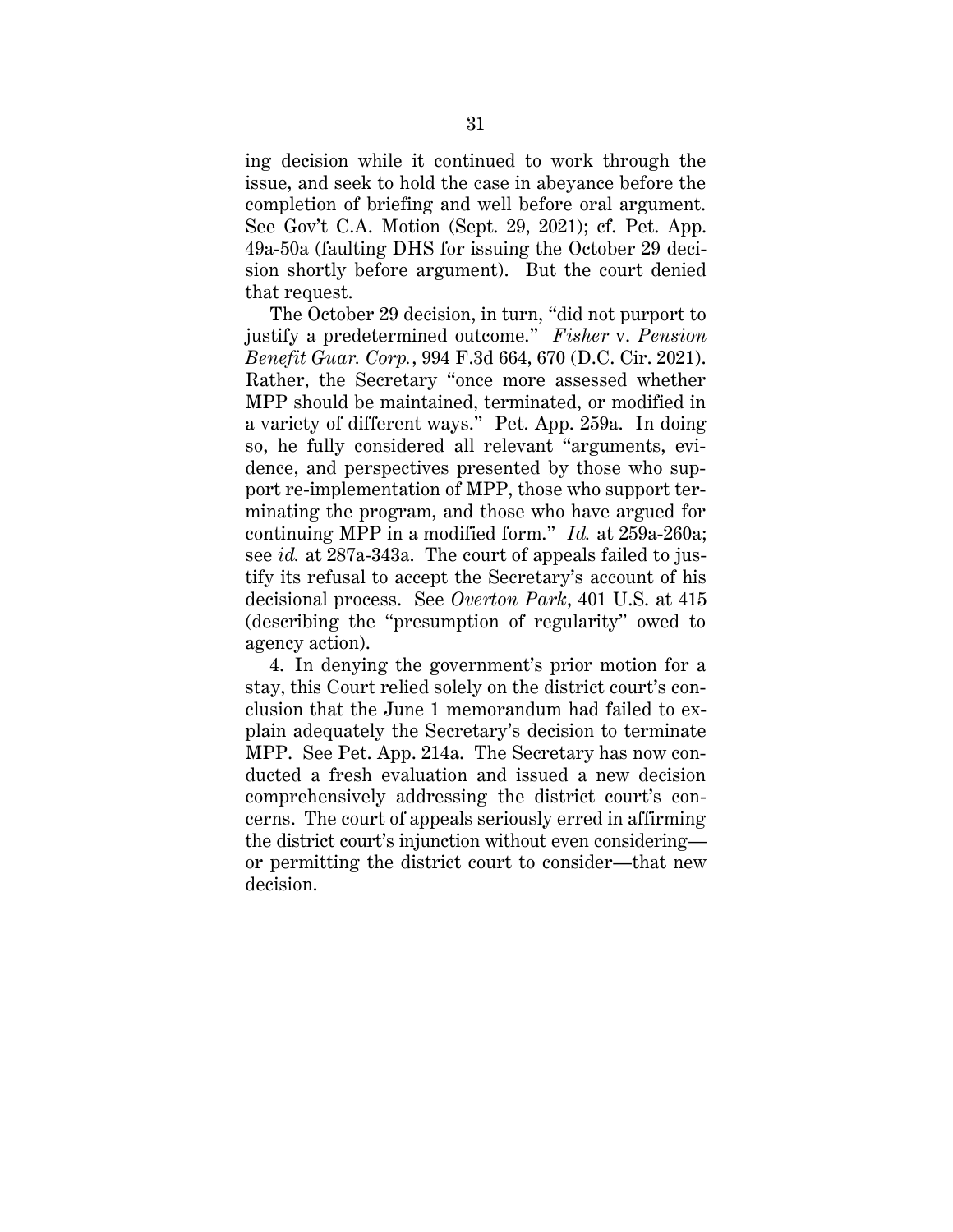## <span id="page-41-0"></span>**II. THE DECISION BELOW WARRANTS REVIEW, AND THE COURT SHOULD HEAR THE CASE THIS TERM**

This Court should grant the petition for a writ of certiorari and set the case for argument this Term. The court of appeals' decision has enormous legal and practical consequences, and there are compelling reasons for the Court to review it promptly.

A. The decision below "deeply intrudes into the core concerns of the executive branch," *Adams* v. *Vance*, 570 F.2d 950, 954 (D.C. Cir. 1978) (per curiam), by affirming an injunction that profoundly circumscribes the Executive Branch's constitutional and statutory authority over discretionary immigration decisions and the conduct of foreign relations. See *Arizona*, 567 U.S. at 396 (noting the Executive's authority to make "discretionary" immigration decisions "that bear on this Nation's international relations").

By compelling DHS to reinstate a programmatic policy of returning noncitizens to Mexico, the lower courts improperly dictated the exercise of the Executive's statutory discretion. See 8 U.S.C. 1225(b)(2)(C). In addition, as the Secretary has explained and other senior government officials have attested, MPP necessarily implicates the United States' bilateral relationship with the Government of Mexico. See Pet. App. 325a-327a; *id.* at 393a-394a (senior DHS official attesting that "[i]mplementation of MPP" requires "significant coordination with, and cooperation from, the Government of Mexico"); *id.* at 418a-421a (senior State Department official attesting the same). By requiring the Executive to engage in ongoing negotiations with a foreign sovereign over the contours of a border-wide immigration program, the lower courts effected a major and "unwarranted judicial interference in the conduct of foreign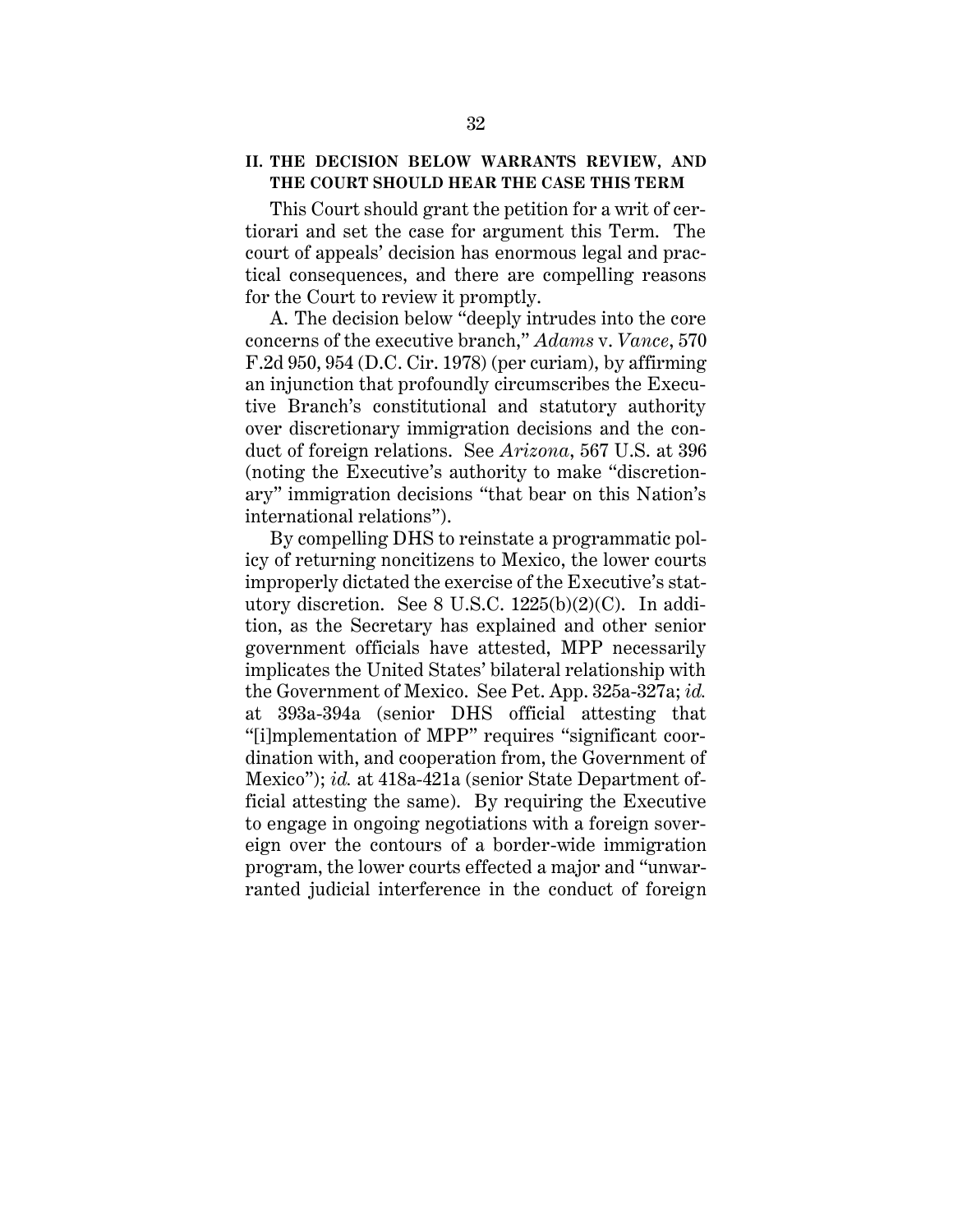policy" and executive prerogative. *Kiobel* v. *Royal Dutch Petroleum Co.*, 569 U.S. 108, 116 (2013); see *Harisiades*, 342 U.S. at 588-589. The injunction forces the Executive to prioritize MPP negotiations over other collaborative efforts that the Secretary believes will yield better results in managing immigration and border security.

The lower courts' disruption of the separation of powers is particularly prejudicial because of MPP's immense practical significance for the agencies involved. Implementing MPP requires systemic operational adjustments, and significant resources, from both DHS and the Executive Office for Immigration Review (EOIR), which adjudicates the removal proceedings of individuals in MPP. See, *e.g.*, Pet. App. 310a-312a; *id.* at 406a-407a (declaration of EOIR's Principal Deputy Chief Immigration Judge). Requiring the government to dedicate its resources to MPP necessarily detracts from other initiatives that the Secretary has determined would better manage border security and the processing of applicants for admission. See *id.* at 327a-340a.

The lower courts' unprecedented construction of Section 1225 also threatens broader disruptions. As explained above, the injunction would preclude DHS from *ever* ending MPP unless it acquired sufficient immigration-detention capacity to avoid "releasing *any* aliens because of a lack of detention resources." Pet. App. 212a (emphasis altered). Moreover, although respondents' challenge is limited to MPP, the court of appeals' opinion includes wide-ranging dicta purporting to superintend the Executive's discretion over many aspects of federal immigration detention, including the scope of the parole power. See *id.* at 116a-118a, 120a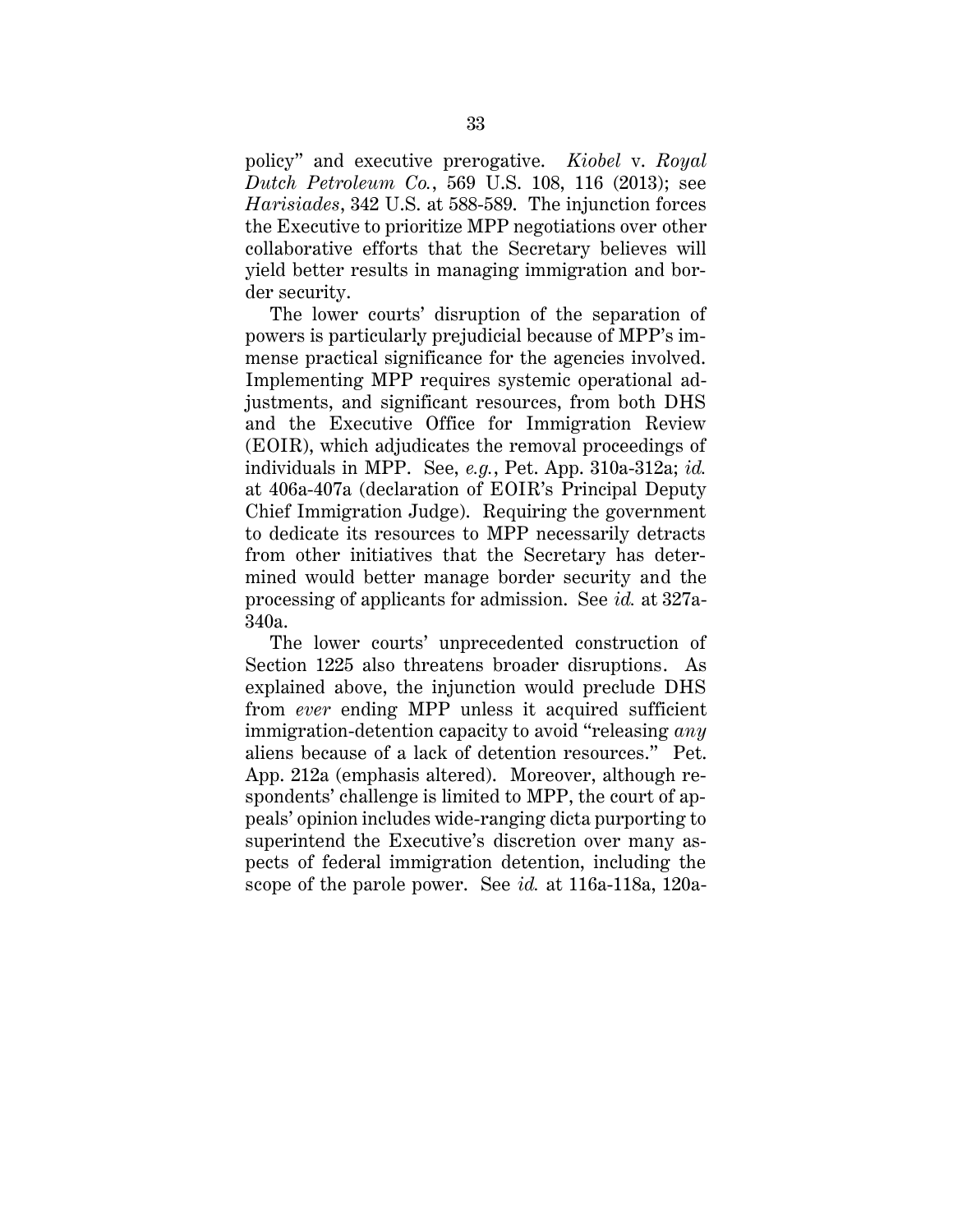121a. The court's ruling thus threatens disruption far beyond the confines of this case.

B. This Court has repeatedly granted petitions for writs of certiorari to address "important questions" of "federal power" over "the law of immigration and alien status." *Arizona*, 567 U.S. at 394; see, *e.g.*, *Trump* v. *Hawaii*, 138 S. Ct. 2392 (2018); *United States* v. *Texas*, 136 S. Ct. 2271 (2016) (per curiam). The Court did so just last Term in a case involving a nationwide, preliminary injunction *against* MPP, in an interlocutory posture and without a circuit conflict. See *Wolf* v. *Innovation Law Lab*, 141 S. Ct. 617 (2020) (No. 19-1212). A writ of certiorari is amply warranted to review the court of appeals' affirmance of a final judgment enjoining the government to preserve MPP indefinitely.

C. Finally, the government respectfully submits that the Court should set this case for argument this Term. The district court's extraordinary injunction compelling the Executive to negotiate with a foreign sovereign and implement a nationwide, discretionary immigration program has been in place since August and will remain in place until this Court intervenes. The court of appeals' unprecedented construction of Section 1225 threatens further significant disruption in other cases where parties seek to upend the government's policies regarding immigration detention and parole. Delaying review until next Term would likely postpone resolution of those critical issues until sometime in 2023. In the meantime, the government would be forced to continue negotiating with Mexico to maintain a controversial program that it has already twice determined is no longer in the best interests of the United States. "Our constitutional system is not supposed to work that way."